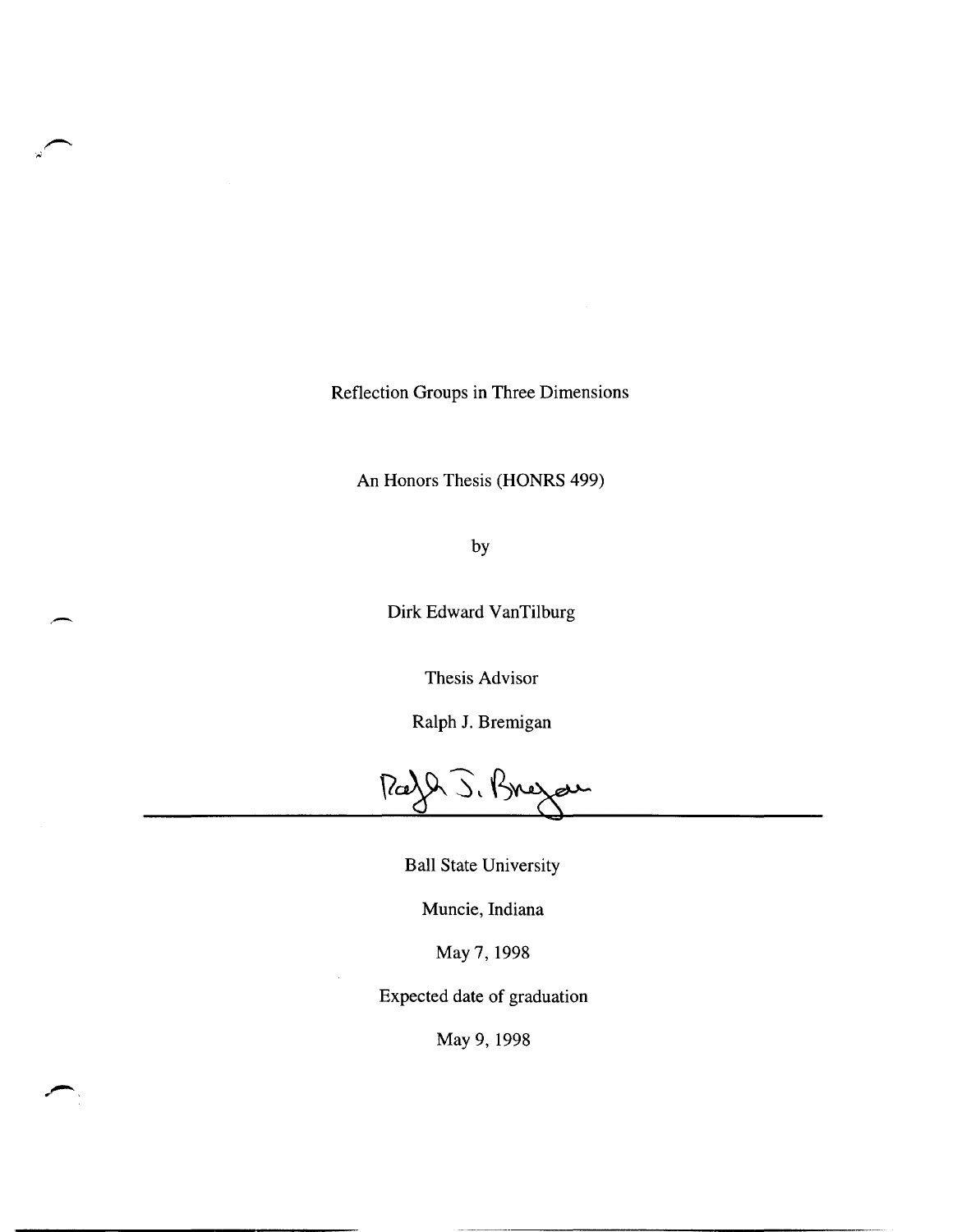# Purpose of Thesis

This honor's thesis discusses finite reflection groups. The *real individual research work* that took place was:

A. Finding a complete list of all the different "words" associated with each of these finite reflection groups;

. ,

 $^{\circ}$  :  $\tilde{\alpha}$ 

 $\sqrt{2}$   $\sqrt{2}$ 

 $Spec$ 

 $\bar{\tau}^{\pm}$  c

- B. finding the matrices that describe the transformations associated to each word; and
- C. finding a geometric description of all the transformations (for A3 and B3). This work is contained in the tables at the end of this thesis.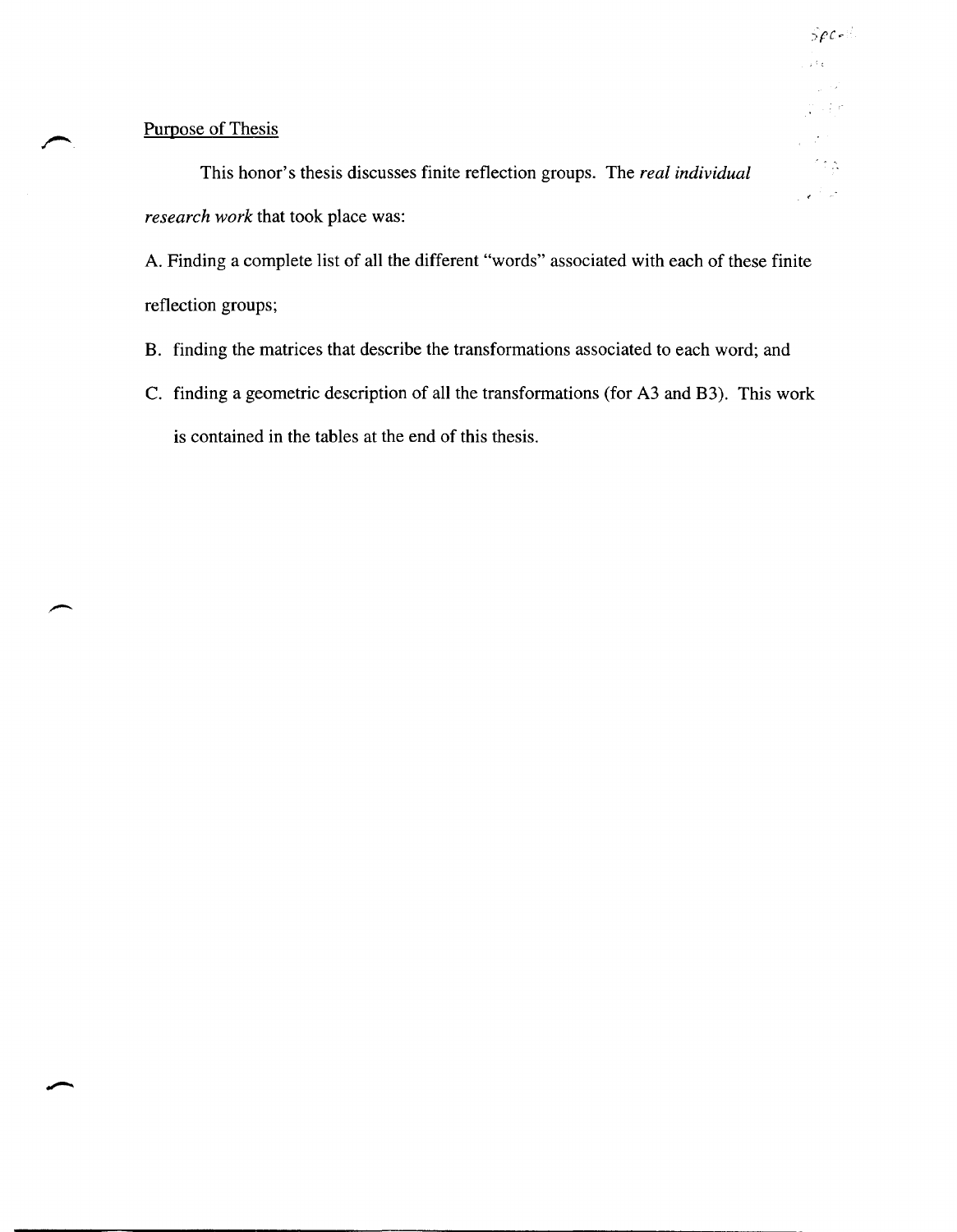This thesis concerns reflection groups in dimension three. Before describing our research, we provide some definitions and background information. We use [Humphreys] as a general reference for this background.

Let V denote  $R<sup>3</sup>$  (three dimensional space). Suppose that P is a plane through the origin and L is the line through the origin that is perpendicular to P. The "reflection across P" is defined to be the unique linear transformation r of V such that  $r(v) = v$  when **v** is an element of P, and  $r(v)$  is -v when v is an element of L. There is a simple formula for  $r(v)$ . Let **b** be either of the two unit vectors (vectors of length one) in L; then  $r(v) =$  $v-2*(v.b)b$ . Often we think of the reflection as given by a 3X3 matrix.

Now suppose we are given a collection of unit vectors bl, b2, ... , **bn** in V. We can consider the reflection ri associated to each bi. We then form all possible "words" in the "letters" r1, ... ,rn. The "reflection group generated by r1, ... , rn" is defined to be the collection of linear transformations of V (or equivalently, 3X3 matrices) associated to all possible words. (Some of the words can produce reflections which were not already in the list of generators; however, most words do not correspond to reflections.)

There are two complications that need to be considered:

First, two different words may produce equal elements of the reflection group. For example, the words r1 r1 and r2 r2 are different words, but both give rise to the same matrix, the identity. Short of computing matrices explicitly, it is a difficult problem to determine when two words produce the same matrix. We discuss this in several examples in this thesis.

Second, most of the time, the reflection group contains infinitely many elements. This paper treats the (rare) cases when the group has only finitely many elements. In fact,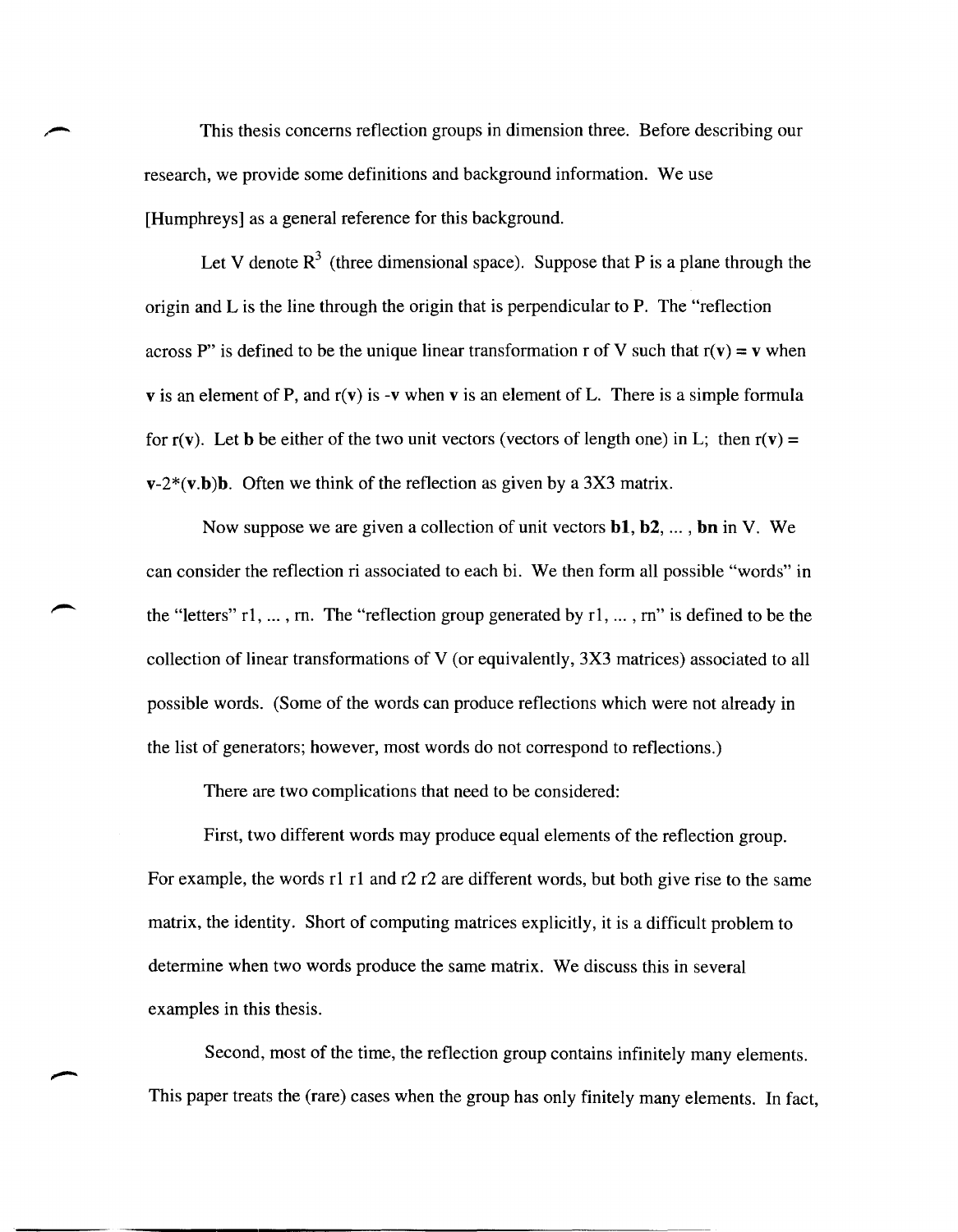there are only three "interesting" examples, which have been given names A3, B3, and H3. The groups have 24, 48, and 120 elements, respectively. (There are further examples of reflection groups which arise from considering separate reflection groups in a plane and a perpendicular line, but these are comparatively easy and we do not consider them here.)

The finite reflection groups are best investigated using an object called a "root system" as a tool. Given a finite reflection group G, we consider all the elements of G which happen to be reflections. To each of these reflections we can associate the two unit vectors on the line perpendicular to the plane fixed by the reflection. The collection of all the vectors obtained in this way is called the "root system associated to the finite reflection group." A3 contains 12 roots, B3 contains 18 roots, and H3 contains 30 roots.

Root systems have been extensively studied by mathematicians. For example, using known information, we were able to construct physical models of the root systems A3, B3, and H3. Also, our work relied on several important theorems about root systems, which we now describe.

In any of the above root systems, one can find a collection of three vectors bI, b2, **b3** which form a "base" of the root system. This means: the three vectors are a basis of V, and also, given any vector b in the root system, when we express b as a linear combination of **b1**, **b2**, and **b3**  $(b=x1 \text{ b1} + x2 \text{ b2} + x3 \text{ b3})$  then either all three x's are greater than or equal, or all three are less than or equal to zero.

The base is important, because it is known that every element of the reflection group is obtained from a word that only involves the corresponding "simple reflections" r1, r2, and r3 (so reflections with respect to the other roots in the root system are not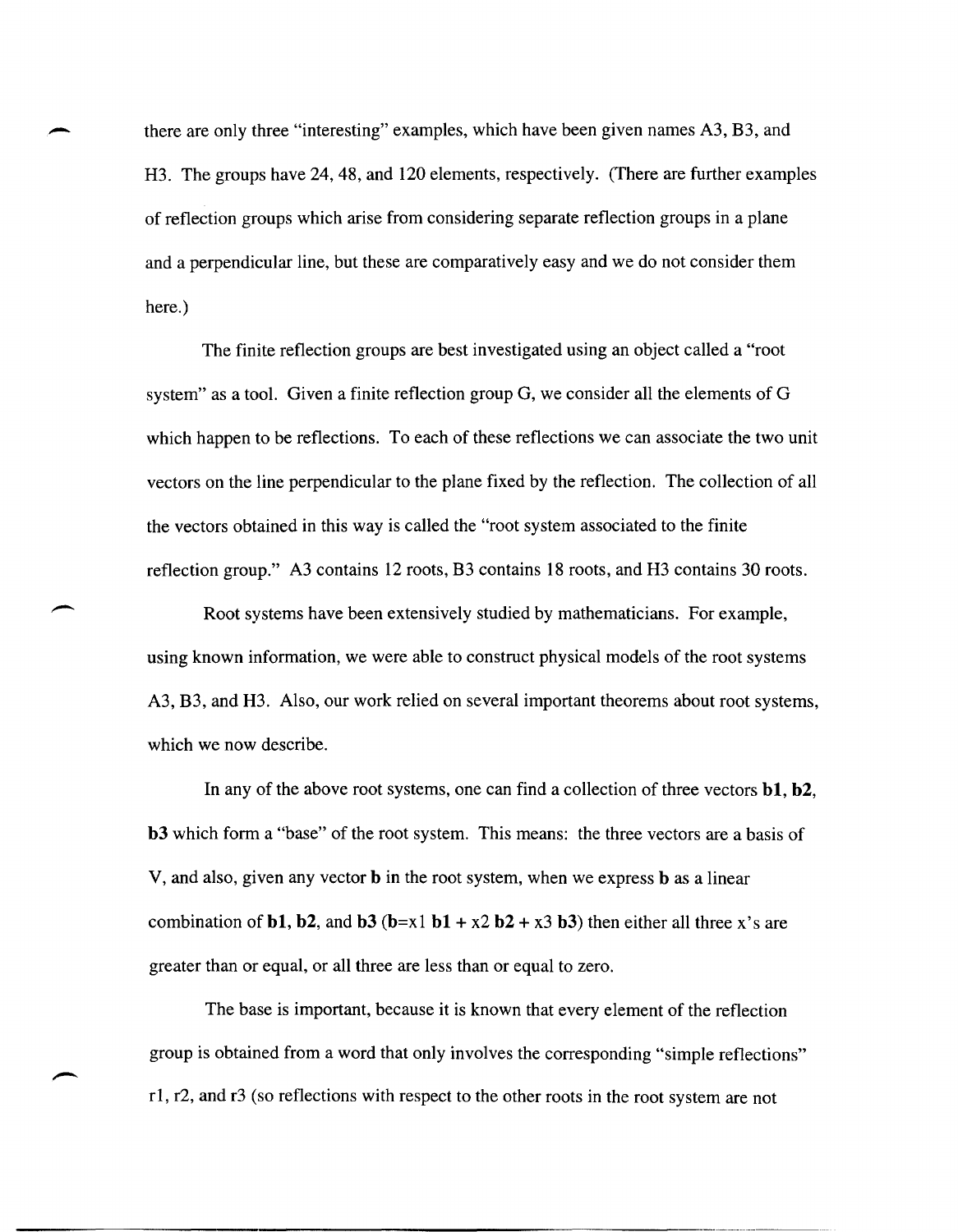needed to generate the reflection group). Moreover, information about r1, r2, and r3 already is enough to predict when two different words in r1, r2, and r3 produce the same element of the reflection group. This information is encoded in diagrams associated to the three root systems:

0----------0----------0 B3 4 0----------0----------0

A3

H3 5 0----------0-----------0

The circles represent elements of the base of the root system and the number above the sections indicates how many times the product of the two reflections must be multiplied with itself to produce the identity. If there is no number above the bar, then the number is understood to be three. Also, if there is no bar between two circles, this signifies that the number is two. It has been proven that the groups can be generated from the three reflections perpendicular to these basis vectors, and the relations among the generators are all consequences of the above relations, and the fact that any reflection multiplied with itself is the identity.

Using A3 as an example, it is easy to see how to use these diagrams to list all elements of the reflection groups. For illustration purposes, let r1 be a reflection across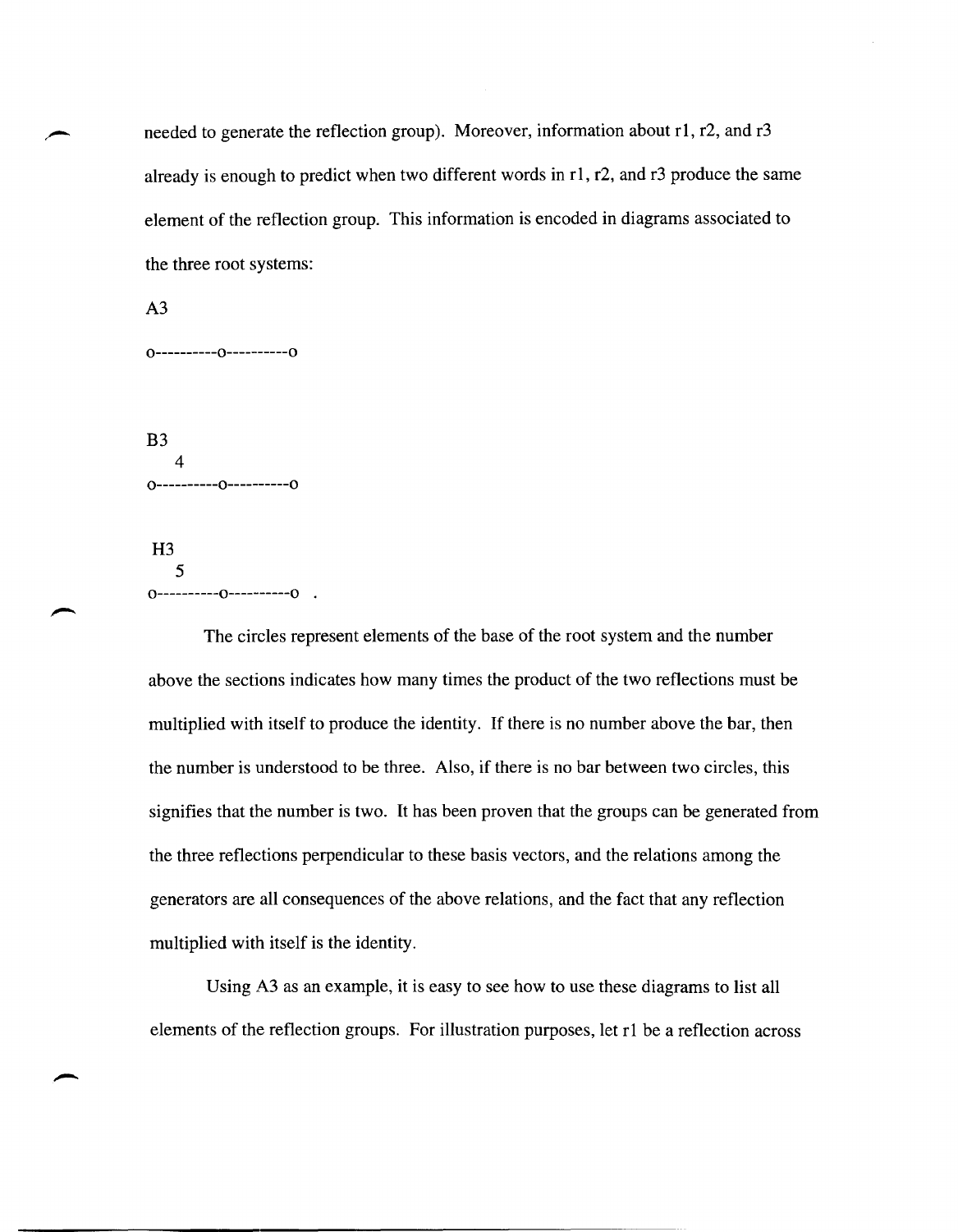the plane perpendicular to the first basis vector, and let r2 and r3 be defined similarly.

The diagram tells us that

r1 r2 r1 r2 r1 r2 = I.

Any reflection is its own inverse. Therefore, if one were to multiply both sides of the above equation by r2 on the right, the following would be produced:

r1 r2 r1 r2 r1 = r2.

With more matrix multiplication on the right in the same fashion it is easy to show that

I.  $r1 r2 r1 = r2 r1 r2$ .

Likewise,

II. r2 r3 r2 = r3 r2 r3 and III. r1 r3 = r3 r1.

These are the three fundamental relations for A3. For B3 the three fundamental relations are

I.  $r1 r2 r1 r2 = r2 r1 r2 r1$ II.  $r2 r3 r2 = r3 r2 r3$ III.  $r1 r3 = r3 r1$ .

For H3 the three fundamental relations are

- I.  $r1 r2 r1 r2 r1 = r2 r1 r2 r1 r2$
- II.  $r2 r3 r2 = r3 r2 r3$
- III.  $r1 r3 = r3 r1$ .

Using these properties one can indeed find what all of the "words" are that describe the finite reflection groups. This is easier said than done, and here is an illustration of the difficulty. One theorem that is of note is that in any of these groups there will always be one unique element that has the most number of simple reflections in its shortest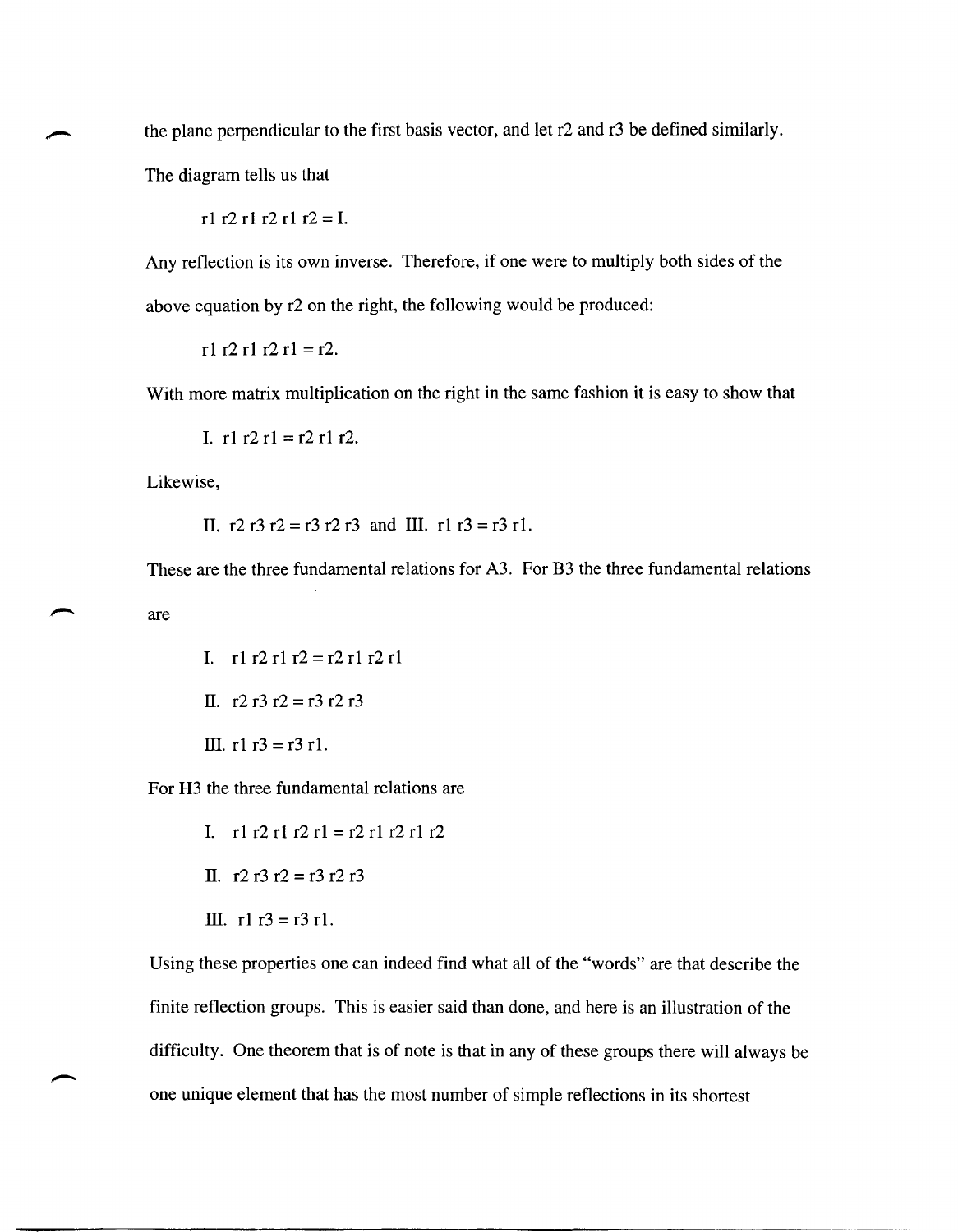expression. For example, if A3, the long element is r3 r2 r3 r1 r2 r3. However, this element can be written in many ways as a product of six simple reflections, for example, as r1 r2 r1 r3 r2 r1. We show how the three fundamental relations can be used to show the two expressions are equal:

|                                           | r3 r2 r3 r1 r2 r3 = r2 r3 r2 r1 r2 r3 with expression II |
|-------------------------------------------|----------------------------------------------------------|
| $=$ r2 r3 r1 r2 r1 r3 with expression I   |                                                          |
| $=$ r2 r1 r3 r2 r1 r3 with expression III |                                                          |
| $=$ r2 r1 r3 r2 r3 r1 with expression III |                                                          |
| $=$ r2 r1 r2 r3 r2 r1 with expression II  |                                                          |
|                                           | $=$ r1 r2 r1 r3 r2 r1 with expression I                  |

The *real individual research work* that took place during this honors thesis was: A. Finding a complete list of all the different "words" associated with each of these finite reflection groups;

- B. finding the matrices that describe the transformations associated to each word; and
- C. finding a geometric description of all the transformations (for A3 and B3). This work is contained in the tables at the end of this thesis.

Here is an overview of the work in part A. Here we will take A3 and show how the words of up to length three are developed. We start off with the identity matrix and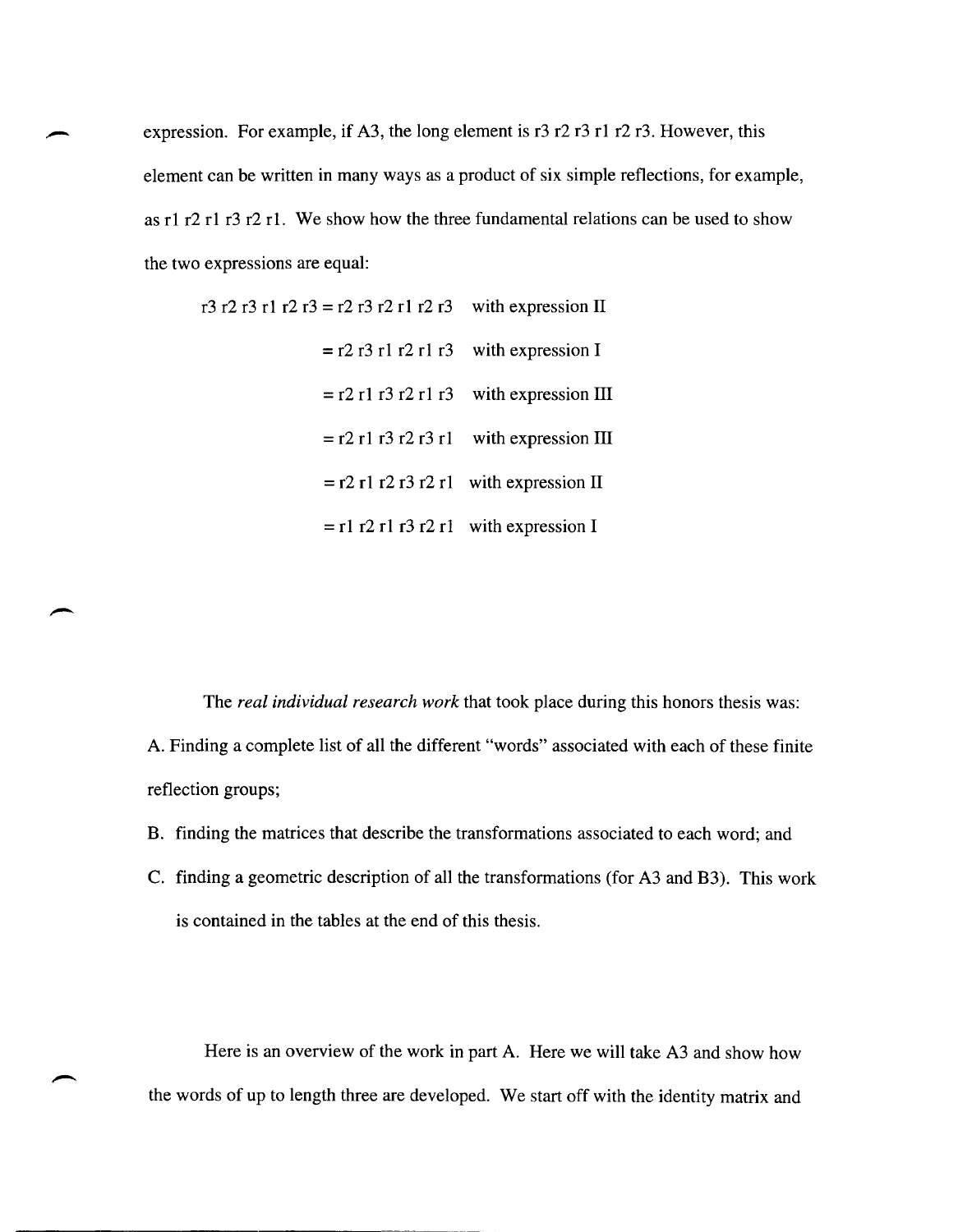add one of the three reflections onto the right side. This produces one word with no reflections and three words with only one reflections. In writing out these words, they would have lengths of zero and one, respectively. One of each of the three reflections is then added to the words of length one. In doing so, one has to be careful not to keep something in the list that can be written either in a shorter or in a different way. This means specifically that rl r3 and r3 rl would not both be kept on the list of words, and rl rl, r2 r2, and r3 r3 would not be kept because each simplifies down to be the identity matrix.

After the words of length two are found, then words of length three must be determined. One starts with the five distinct elements of the reflection group that have length two, and multiplies on the right by r1, r2, or r3, producing fifteen words. However, some of these coincide with elements of length one, and some of the words of length three produce elements of the reflection group which are equal. For example, in the first case, when one adds on rl onto the right side of r2 rl the element is reducible down to simply r2. In the end, the six words of length three giving distinct elements of the reflection group are r1 r2 r1, r1 r2 r3, r2 r1 r3, r2 r3 r2, r3 r2 r1, and r1 r3 r2. The three words of length three that can be written as other words are  $r2$  r1 r2, r2 r3 r1, and r3 r2 r3. Finally, the six words with three letters that are reducible are r1 r2 r2, r2 r1 r1, r2 r3 r3, r3 r2 r2, rl r3 rl, and rl r3 r3, so these can also be written as words of length one. It is a considerable amount of work to eliminate the redundant expressions for words, especially as their lengths grow large, as the above example with the long element of A3 already indicated. Here is a table to show how many words of any given lengths were in each of the three reflection groups.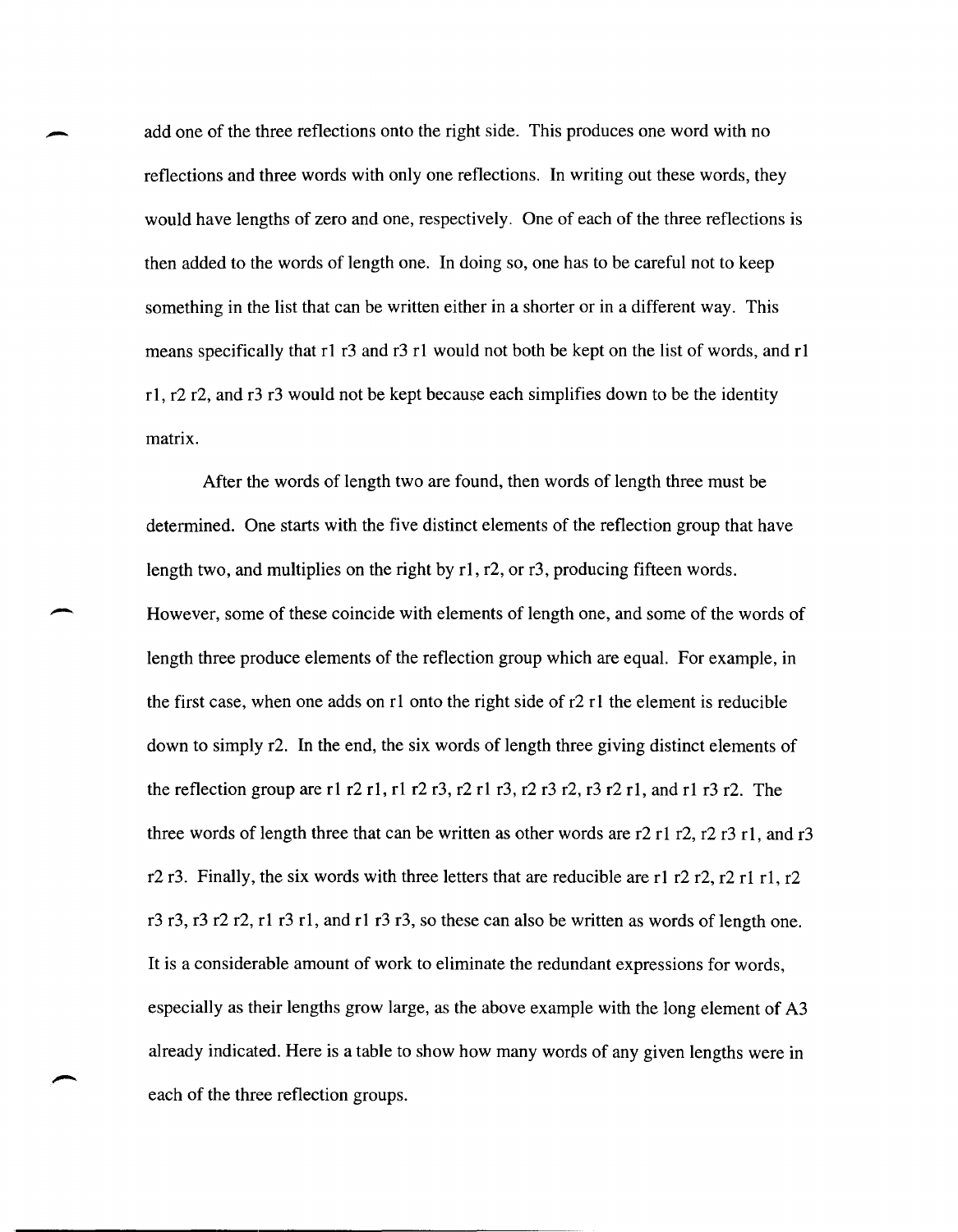|                         | A3                      | ${\bf B3}$              | H3                      |
|-------------------------|-------------------------|-------------------------|-------------------------|
| $\boldsymbol{0}$        | $\mathbf{1}$            | $\mathbf{1}$            | $\mathbf 1$             |
| $\mathbf{1}$            | $\overline{\mathbf{3}}$ | $\overline{\mathbf{3}}$ | $\overline{\mathbf{3}}$ |
| $\overline{c}$          | 5                       | 5                       | 5                       |
| $\overline{3}$          | $\overline{6}$          | $\overline{7}$          | $\overline{7}$          |
| $\overline{\mathbf{4}}$ | 5                       | 8                       | 9                       |
| $\overline{\mathbf{5}}$ | $\overline{\mathbf{3}}$ | 8                       | 11                      |
| $\overline{6}$          | $\mathbf{1}$            | $\overline{7}$          | $12\,$                  |
| $\boldsymbol{7}$        |                         | 5                       | $12$                    |
| 8                       |                         | $\overline{\mathbf{3}}$ | $12\,$                  |
| $\overline{9}$          |                         | $\mathbf{1}$            | $12\,$                  |
| 10                      |                         |                         | 11                      |
| 11                      |                         |                         | 9                       |
| 12                      |                         |                         | $\overline{7}$          |
| 13                      |                         |                         | 5                       |
| 14                      |                         |                         | $\overline{\mathbf{3}}$ |
| 15                      |                         |                         | $\mathbf{I}$            |
| longest element         | r3 r2 r3 r1 r2 r3       | r2 r1 r2 r3 r1 r3 r2    | r1 r2 r3 r2 r1 r2 r3    |
|                         |                         | r1 r3                   | r1 r2 r1 r3 r2 r1 r3    |
|                         |                         |                         | r2                      |

It is possible to see from the above table that each of the reflection groups has a symmetrical pattern as to the number of elements of each word length.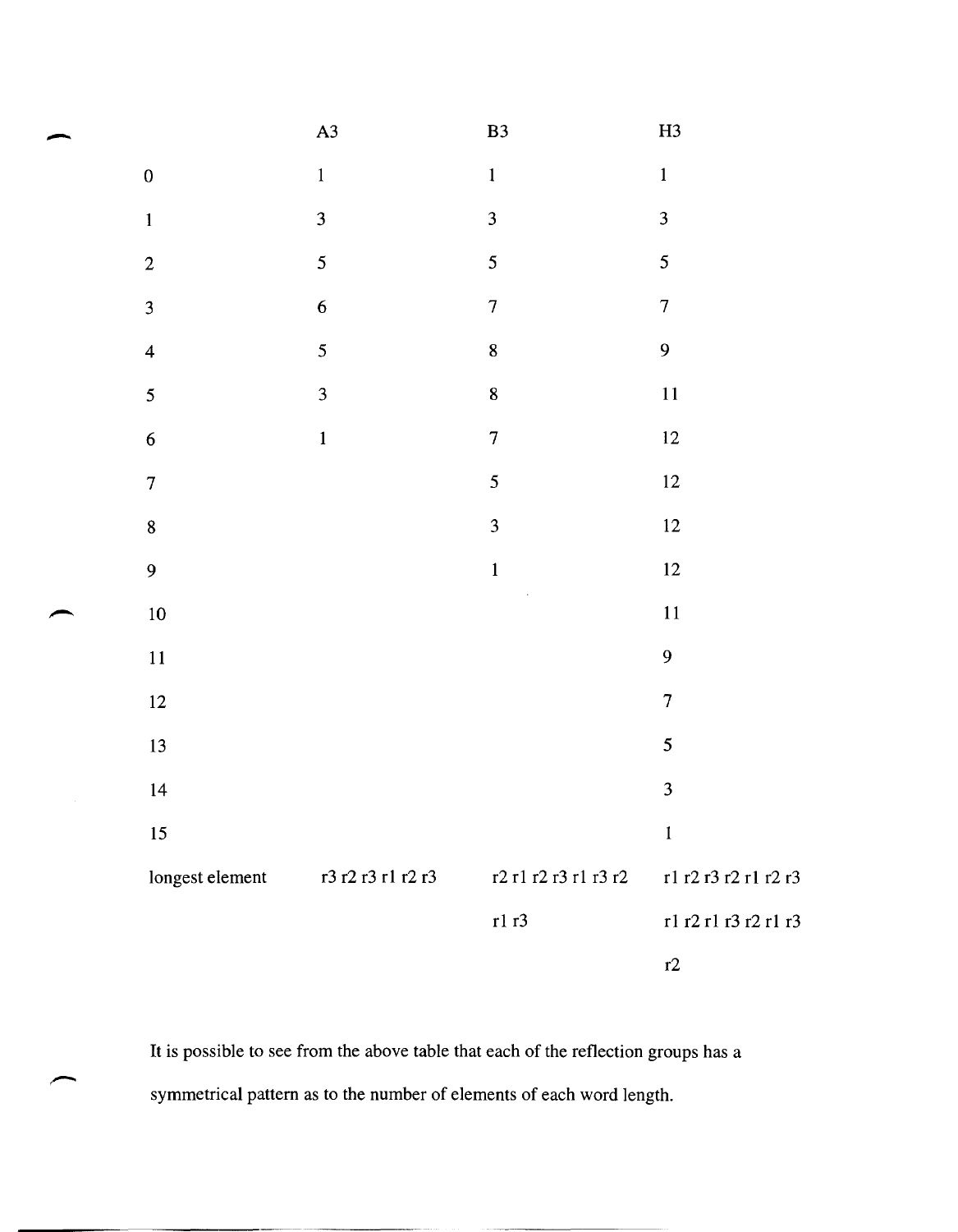We now indicate how Part B was accomplished. We first found the matrices for the simple reflections, as discussed below. We then used Mathematica (a computer algebra program) to compute the matrices for all the "words". We remark that there was a choice as to take the usual  $(x,y,z)$  coordinates, or coordinates with respect to the base bI, b2, b3. The latter is easier, so it was adopted.

This work requires knowing the dot products of all the elements of each base. Since the base vectors are unit vectors, each dot product is the cosine of the angle between the two vectors. We used the physical models to determine these angles. Given any two base vectors, all the root vectors lying in the same plane form a symmetrical pattern. For example, in A3, the patterns are:



from which we determine  $b1.b2 = \text{cosine} (120^\circ) = -1/2$ ,

 $b2.b3 = \cosh(120^\circ) = -1/2$ ,

 $b1.b3 = \cosh(90^\circ) = 0.$ 

Similarly, for B3,

b1.b2 = cosine  $(135^{\circ}) = -\sqrt{2}/2$  $b2.b3 = \cosh(120^\circ) = -1/2$ ,  $b1.b3 = \cosh(90^\circ) = 0$ ,

and for H3,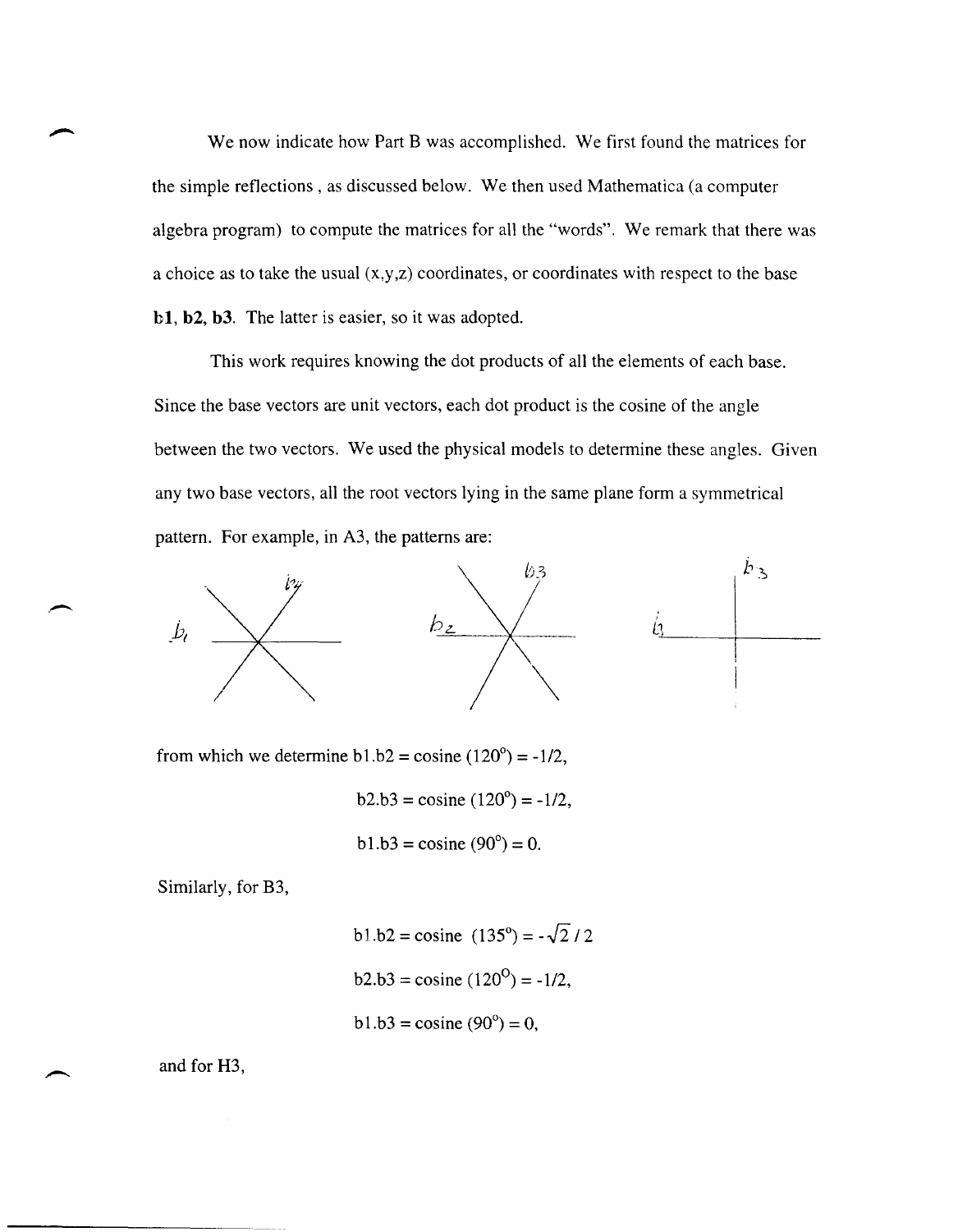b1.b2 = cosine (144°) =-(1+
$$
\sqrt{5}
$$
)/4  
b2.b3 = cosine (120°) = -1/2,  
b1.b3 = cosine (90°) = 0.

In order to find the matrix that represents a reflection perpendicular to  $b1$ , one must find where the three basis vectors would go with this reflection. In doing so, the following formula was used:

$$
r1(v) = v - 2(v \cdot b1)b1.
$$

Using this formula, one can see that bl goes to -bl+Ob2+0b3, b2 goes to bl+b2+0b3, and b3 stays on 0b1+0b2+b3. Each of these facts can be used to make up a column of the matrix for the reflection. The resulting matrix is

$$
\begin{pmatrix} -1 & 1 & 0 \\ 0 & 1 & 0 \\ 0 & 0 & 1 \end{pmatrix}
$$

The rest of the matrices for the simple reflections can be found similarly.

Finally, we described how we accomplished Part C. Note from the tables in the back of this thesis is that all of the determinants are either 1 or -1. This comes from the fact that any matrix that is a reflection has a determinant of  $-1$ . Since Det[AB] = Det[A]Det[B], the determinant of the matrix for any word will be 1 or -1, depending on whether it is the product of an even or odd number of reflections. Each of the two cases has to be examined separately because they describe very different circumstances.

If the determinant of the matrix is 1, then it is just a rotation around a vector. In appropriate coordinates, this can be represented by the following matrix,

|       |     | $\begin{pmatrix} \texttt{Cos theta} & -\texttt{Sinttheta} & 0 \\ \texttt{Sinttheta} & \texttt{Cos theta} & 0 \end{pmatrix}$ |    |
|-------|-----|-----------------------------------------------------------------------------------------------------------------------------|----|
| $A =$ | - 0 |                                                                                                                             | 1) |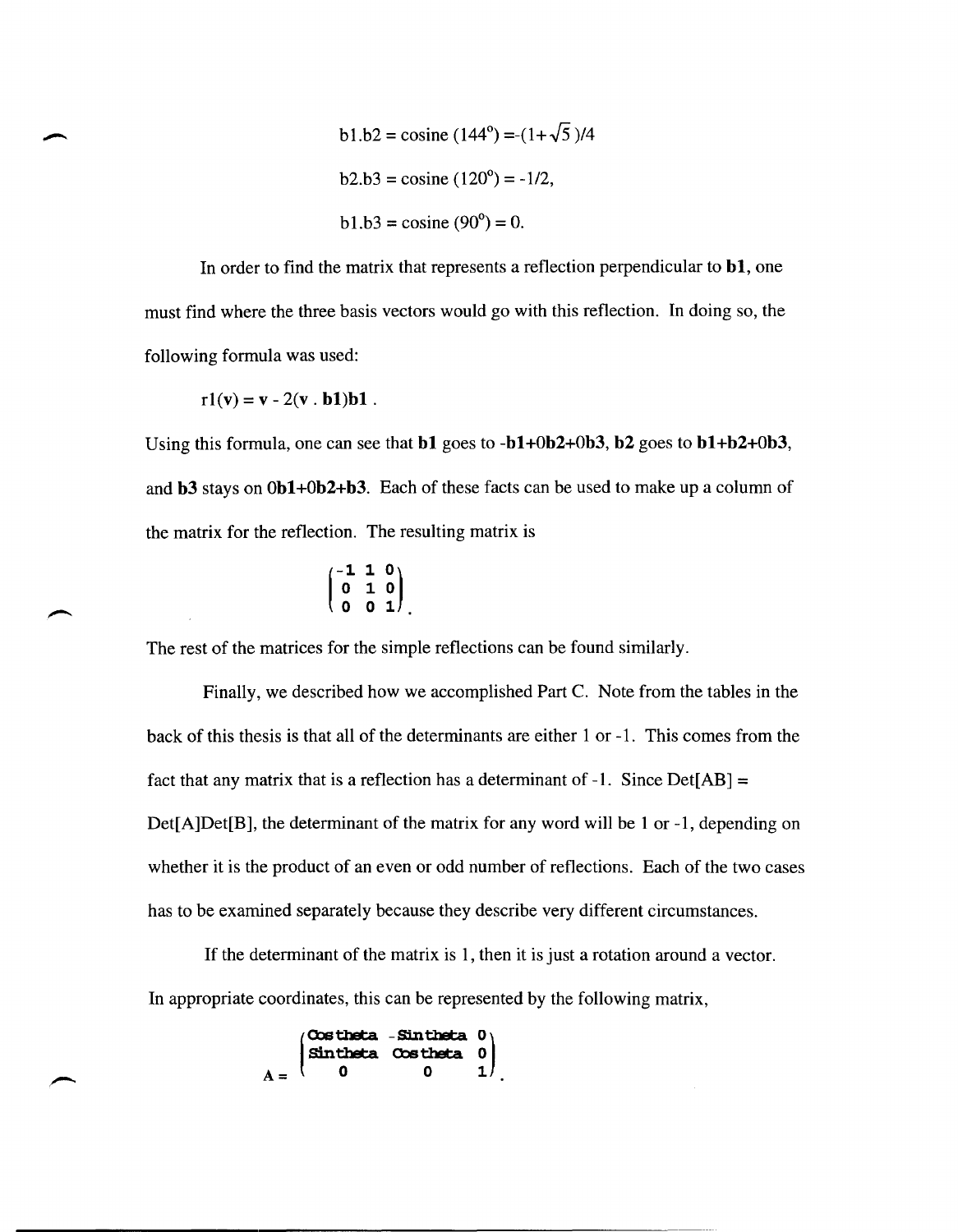A visual representation of this would be

The characteristic polynomial of the above matrix is  $(x-1)(x^2-2\cos(\theta))$ , The characteristic polynomial of the above matrix is  $(x-1)(x^2-2\cos(\theta))$ which has roots 1, cos(theta)+isin(theta), and cos(theta)-isin(theta). These are the eigenvalues of A. A vector that is fixed by this rotation is any vector **v** such that  $Av=v$ , that is, a null vector of the matrix A-I. One either finds the nullspace of A-I and eigenvalues of the matrix A by hand or has a computer compute this. The method used in this thesis was to utilize a computer. Any vector in the nullspace gives a vector on the axis of rotation, and this was produced by the computer. Also, the computer produced the three eigenvalues: 1, Cos(theta)+iSin(theta), and Cos(theta)-iSin(theta). These values could be used in the complex plane to help to determine an angle theta between 0 degrees and 180 degrees. The physical models were then used to see if the angle in question was clockwise or counterclockwise around the given vector on the axis of rotation.

If the determinant of the matrix is -1, then the transformation is the product of a rotation around an axis and a reflection across the plane perpendicular to that axis. It is very possible that the rotation is zero, making the transformation nothing more than a reflection. In this case the matrix being used would be

, Qostheta - Sin theta 0<br>Sin theta Qostheta 0 Sintheta Costheta

A visual representation of this is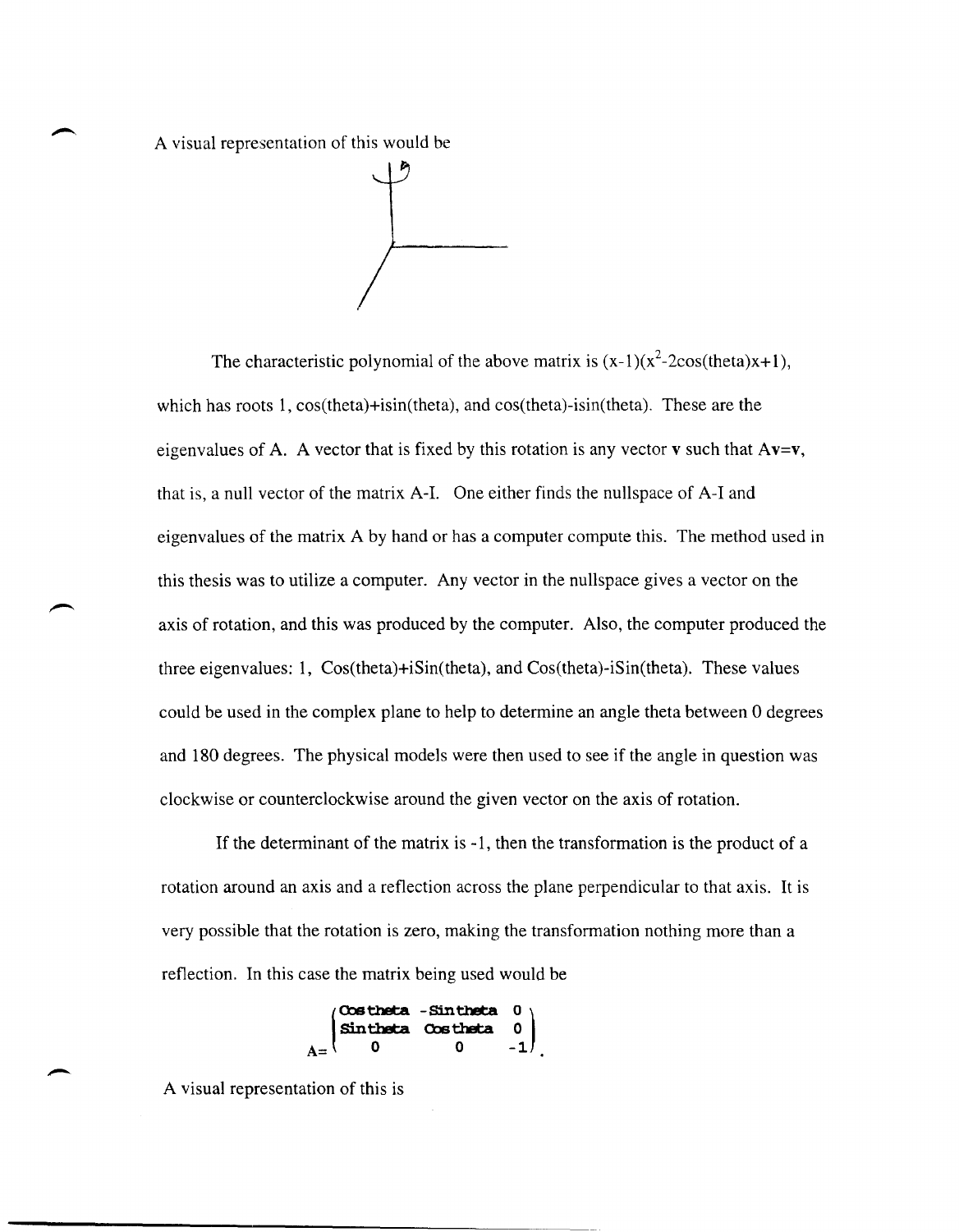

The characteristic polynomial of the above matrix is  $(x+1)(x^2-2\cos(\theta) + 1)$ , which has roots -1,  $cos(theta)+isin(theta)$ , and  $cos(theta)-isin(theta)$ . These are the eigenvalues of A. With this case a vector on the axis is one that solves the equation Av=-v, that is, a nullvector for the matrix A+I. The eigenvalues and nullspace are found in much the same way as the determinant equal 1 case. The physical models are also used to show if the rotation is clockwise or counterclockwise again.

It is important to note that anything with an absolute value of less than 10 to the negative seventh power should be considered as zero in the tables.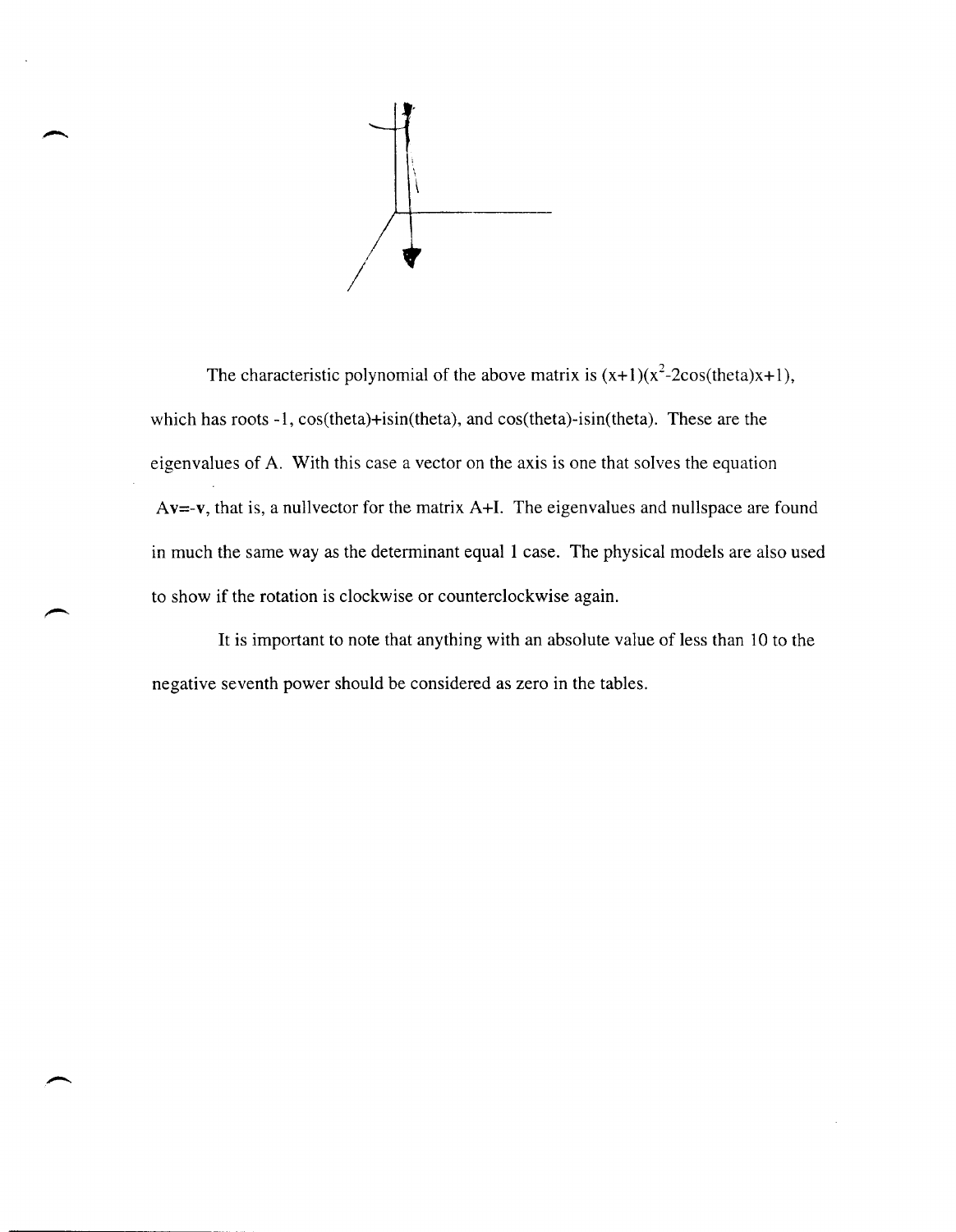# **Bibliography**

Anton, H., Elementary Linear Algebra, 6<sup>th</sup> edition, John Wiley and Sons, New York, 1991.

Grove, L., and C. Benson, Finite Reflection Groups, 2nd edition, Springer-Verlag, New York,1985.

Herstein, I., Topics in Algebra, 2<sup>nd</sup> edition, Xerox College Publishing, Toronto, 1975.

Humphreys, J., Reflection Groups and Coxeter Groups, Cambridge University Press, Cambridge, 1990.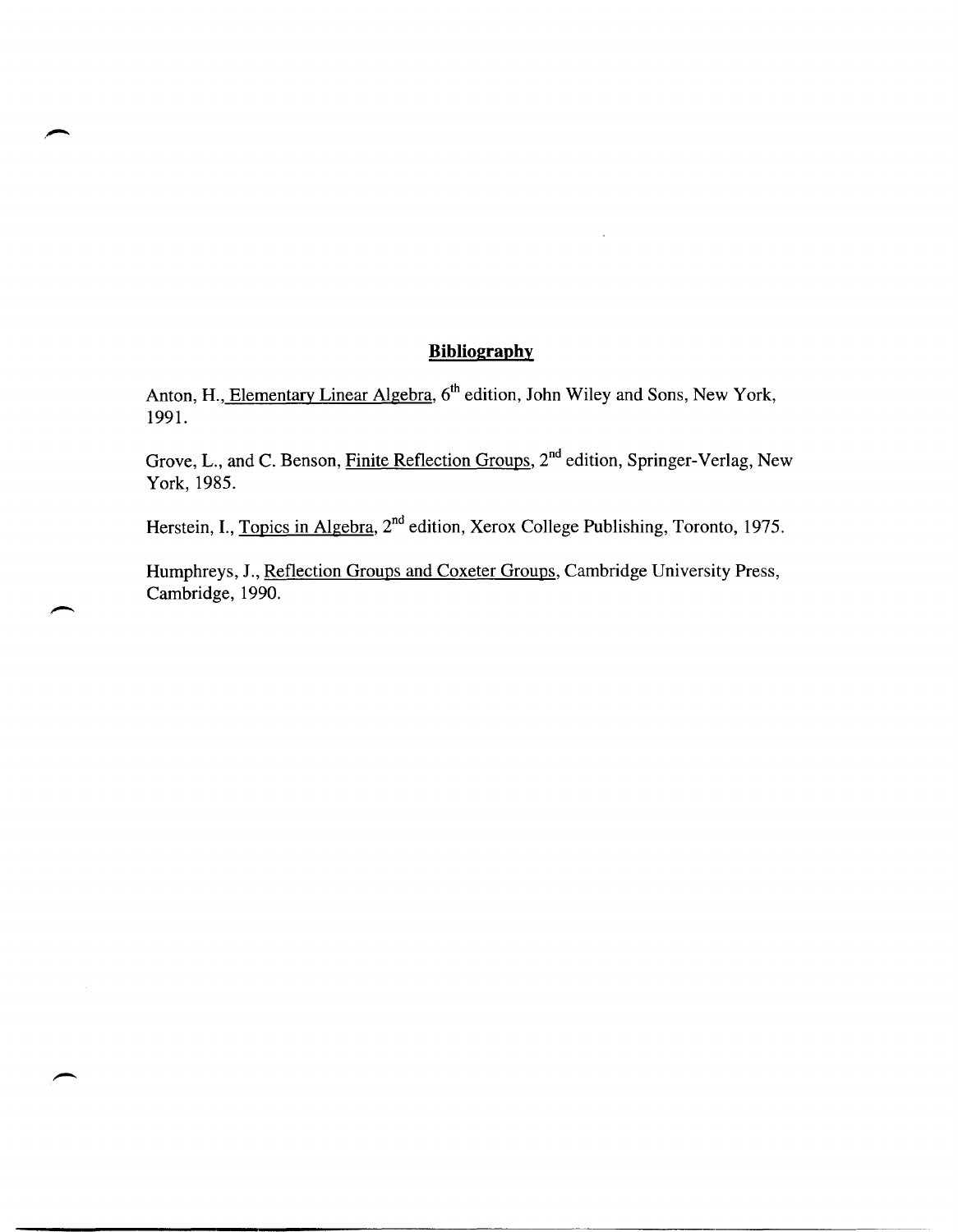$\overline{\phantom{0}}$ 

```
A3 
(*\star)
(* This is the complete set of matrices and reflections that are needed
  to develop the matrices for A3. The symbol a stands for a reflection 
  perpendicular to b1, the symbol b stands for a reflection perpendicular to b2, 
 and the symbol c stands for a reflection perpendicular to b3. \star)
(* Length 0 *)
(* This is the identity matrix *)MatrixForm[IdentityMatrix[3]] 
 1000 \quad 1 \quad 0\begin{pmatrix} 0 & 0 & 1 \end{pmatrix}(* Length 1 *)(* This is a reflection across b1 *)MatrixForm[ a] 
  -1 1 0)
  o 1 0 
 [
  o 0 1 
(* This is a reflection across b2*)MatrixForm[b] 
  1 \quad 0 \quad 0 \rangle\begin{bmatrix} 1 & -1 & 1 \\ 0 & 0 & 1 \end{bmatrix}(* This is a reflection across b3 *)MatrixFOrm[ c] 
  \begin{array}{cccc} 1 & 0 & 0 \\ 0 & 1 & 0 \end{array}\begin{pmatrix} 0 & 1 & -1 \end{pmatrix}(* Length 2 *)
```
 $(*$  This is a rotation of 120 degrees about b1Xb2  $*)$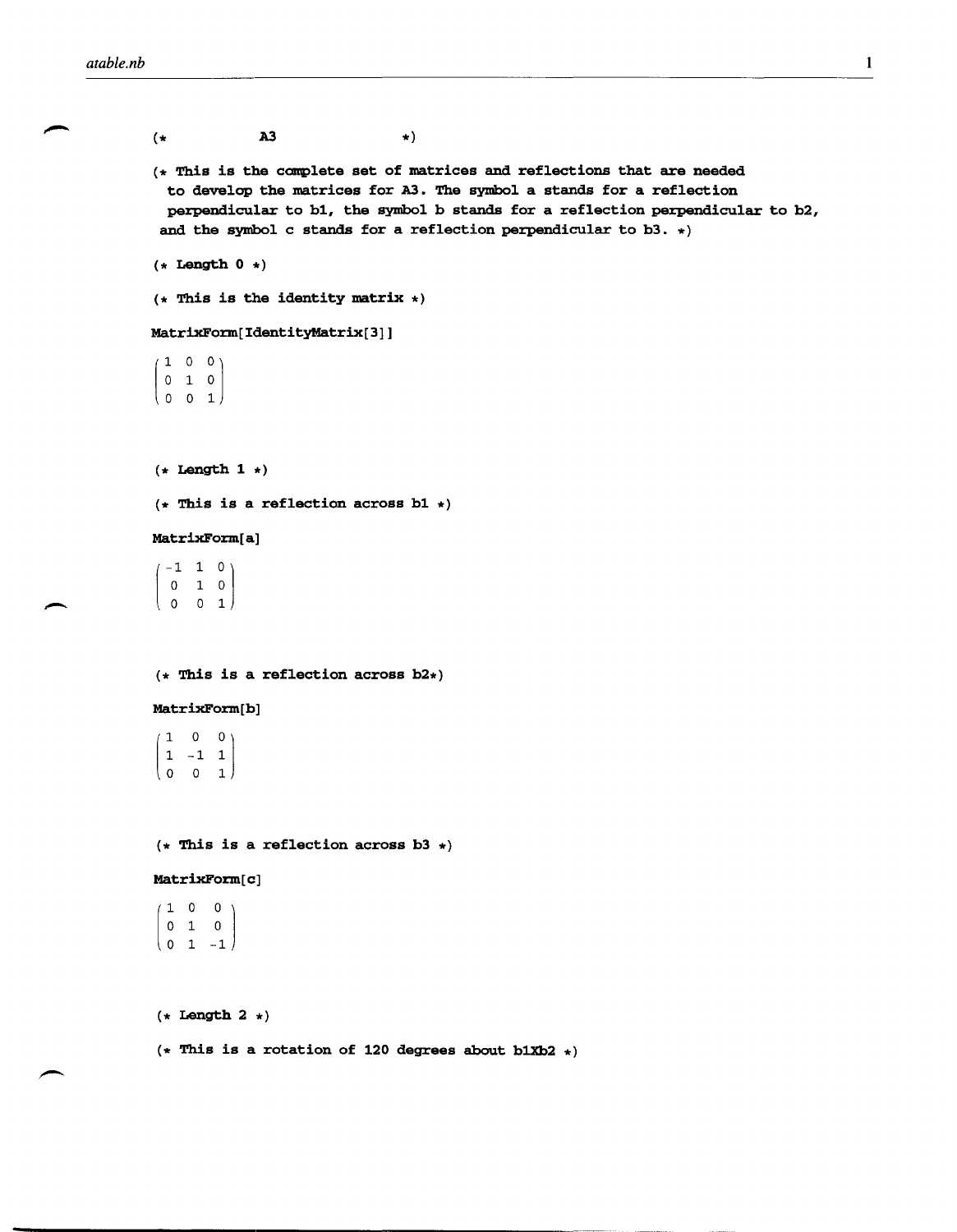MatrixForm[a. b]  $\left(\begin{array}{rrr} 0 & -1 & 1 \\ 1 & -1 & 1 \\ 0 & 0 & 1 \end{array}\right)$ (\* This is a rotation of -120 degrees about b1Xb2 \*) MatrixForm[b . a]  $\begin{bmatrix} -1 & 1 & 0 \\ -1 & 0 & 1 \end{bmatrix}$  $\begin{pmatrix} \cdot & \cdot & \cdot \\ \cdot & \cdot & \cdot \\ \cdot & \cdot & \cdot \end{pmatrix}$ o 0 1  $(*$  This is a rotation of 180 degrees about b1Xb3  $*)$ MatrixForm[a. c]  $(-1 \ 1 \ 0$  $0$  1 0  $0 \quad 1 \quad -1$  $(*)$  This is a rotation of 120 degrees about b2Xb3  $*)$ MatrixForm[b • c]  $(1 \ 0 \ 0)$  $\begin{vmatrix} 1 & 0 & -1 \end{vmatrix}$  $\begin{pmatrix} 0 & 1 & -1 \end{pmatrix}$  $(*$  This is a rotation of -120 degrees about b2Xb3  $*)$ MatrixForm[c.b]  $\begin{bmatrix} 1 & 0 & 0 \\ 1 & -1 & 1 \end{bmatrix}$  $\begin{pmatrix} 1 & -1 & 0 \end{pmatrix}$  $(*$  Length  $3 *$ )  $(*$  This is a reflection across b1+b2  $*)$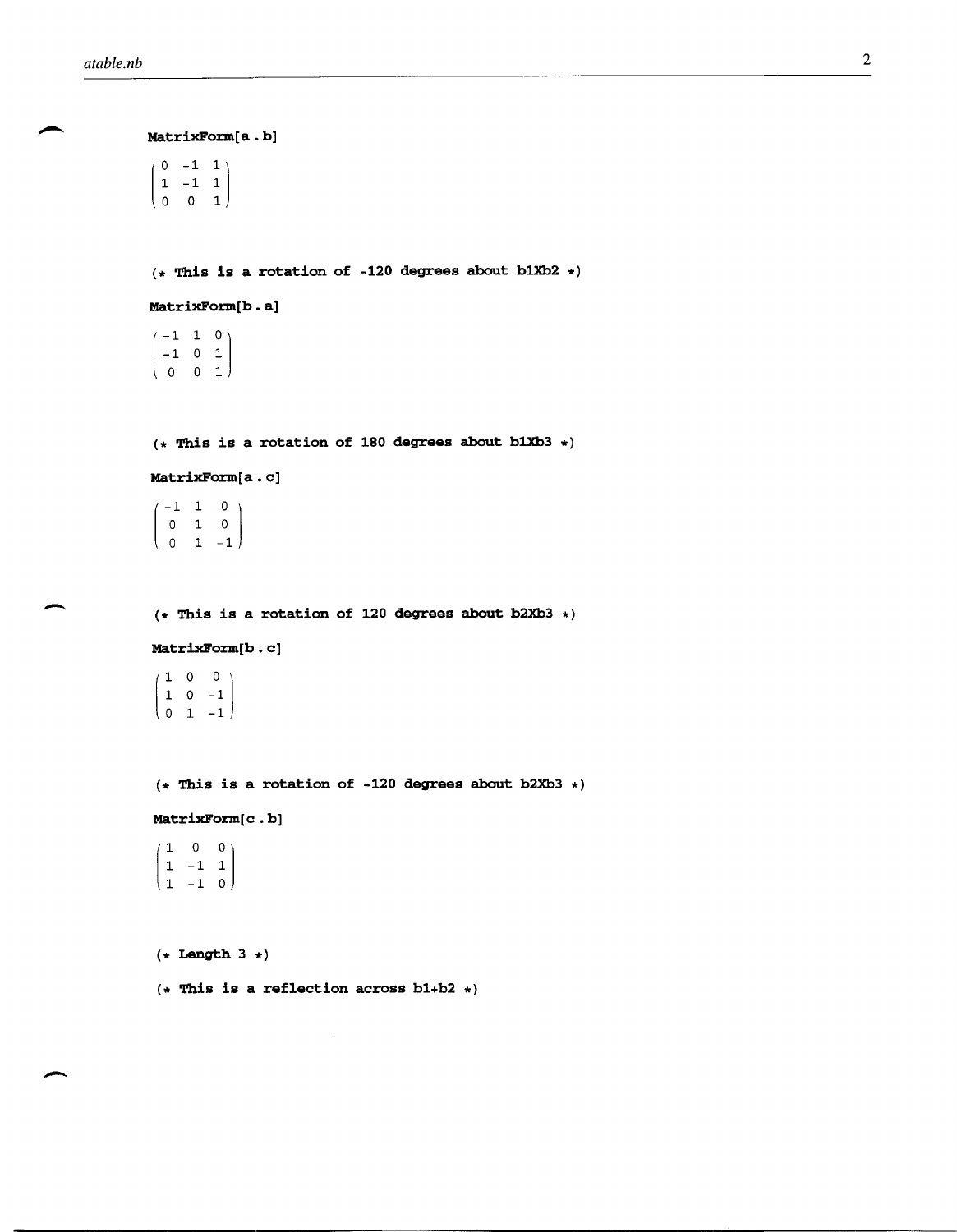MatrixForm[a. b. a]  $\left(\begin{array}{rrr} 0 & -1 & 1 \\ -1 & 0 & 1 \\ 0 & 0 & 1 \end{array}\right)$  $0 \t1$ 

 $(*$  This is a reflection across b2+b3  $*)$ 

MatrixForm[b.c.b]

 $(1 \ 0 \ 0)$  $\begin{bmatrix} 1 & 0 & -1 \\ 1 & -1 & 0 \end{bmatrix}$ 

 $(*$  This is a rotation of 90 degrees around b1+b3  $*)$ 

MatrixForm[a.b.c]

 $\left( \begin{array}{rrr} 0 & 0 & -1 \\ 1 & 0 & -1 \\ 0 & 1 & -1 \end{array} \right)$ 

 $(*$  This is a rotation of 90 degrees around b3-b1  $*)$ 

MatrixForm[a.c.b]

 $\overline{\phantom{a}}$  $\begin{bmatrix} 0 & -1 & 1 \\ 1 & -1 & 1 \end{bmatrix}$  $1 -1 0$ 

(\* This is a rotation of -90 degrees around bl+b3 \*)

MatrixForm[c.b.a]

 $\left( \begin{array}{ccc} -1 & 1 & 0 \ -1 & 0 & 1 \ -1 & 0 & 0 \end{array} \right)$ 

(\* This is a rotation of -90 degrees around b3-bl \*)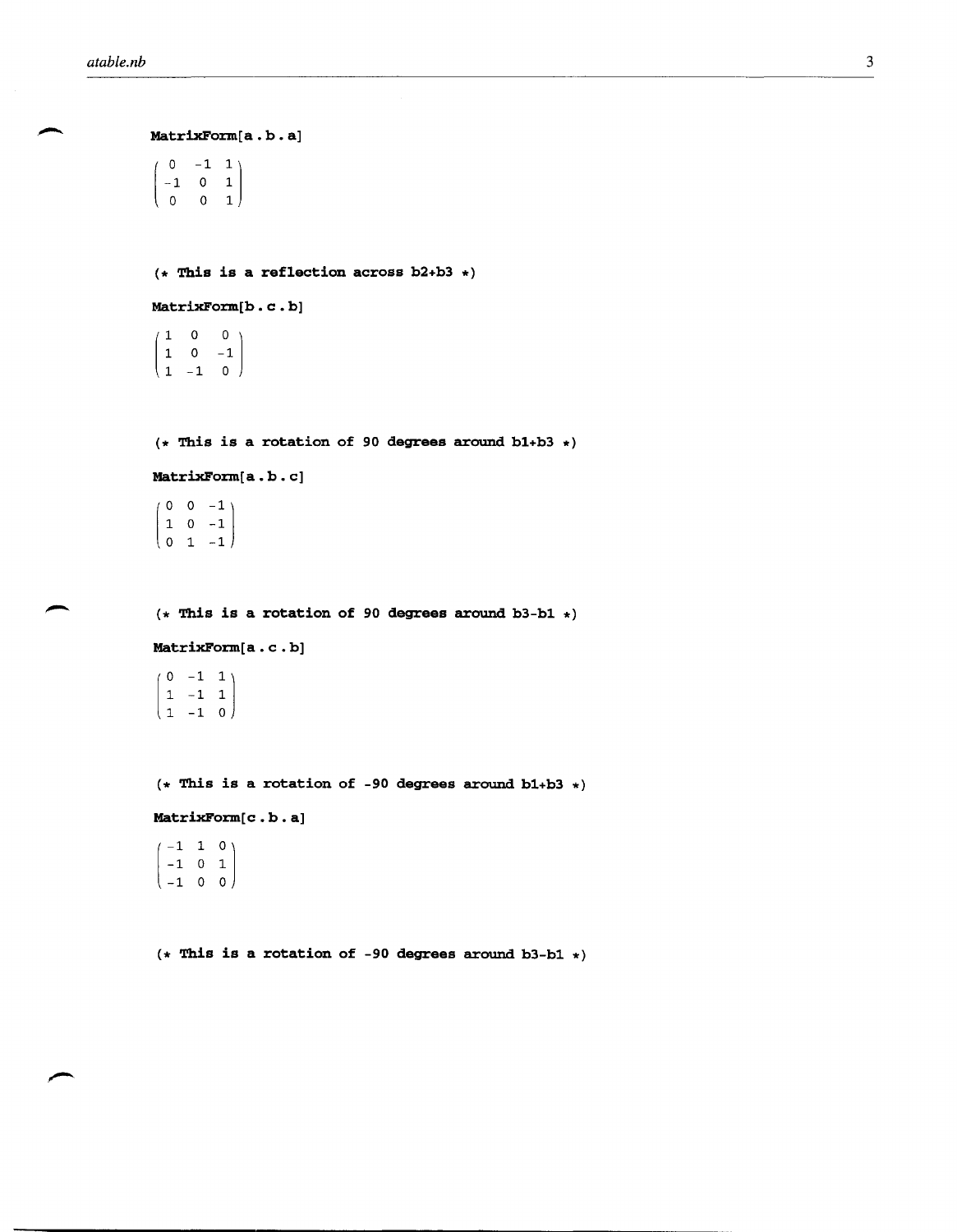```
MatrixForm[b.a.c]
 (-1 \ 1 \ 0)-1 1 -1\begin{pmatrix} 0 & 1 & -1 \end{pmatrix}(* Length 4 *)(* This is a rotation of -120 degrees around -bl+2 b2+b3 *) 
MatrixForm[a. b. a. c) 
 (0 \ 0 \ -1)-1 1 -1\begin{pmatrix} 0 & 1 & -1 \end{pmatrix}(* This is a rotation of -120 degrees around -bl-2b2+b3*) 
MatrixForm[b.c.b.a]
 -1 1 0
 \begin{vmatrix} -1 & 1 & -1 \\ -1 & 0 & 0 \end{vmatrix}(* This is a rotation of 120 degrees around -bl-2 b2+b3*) 
MatrixForm[a. b. c • b) 
 (0 \t 0 \t -1)\begin{bmatrix} 1 & 0 & -1 \\ 1 & -1 & 0 \end{bmatrix}(* This is a rotation of 120 degrees around -bl+2 b2+b3*) 
MatrixForm[a. c • b • a) 
   0 -1 1
```
 $\begin{pmatrix} -1 & 0 & 1 \\ -1 & 0 & 0 \end{pmatrix}$ 

 $(*$  This is a rotation of 180 degrees around b1+b3  $*)$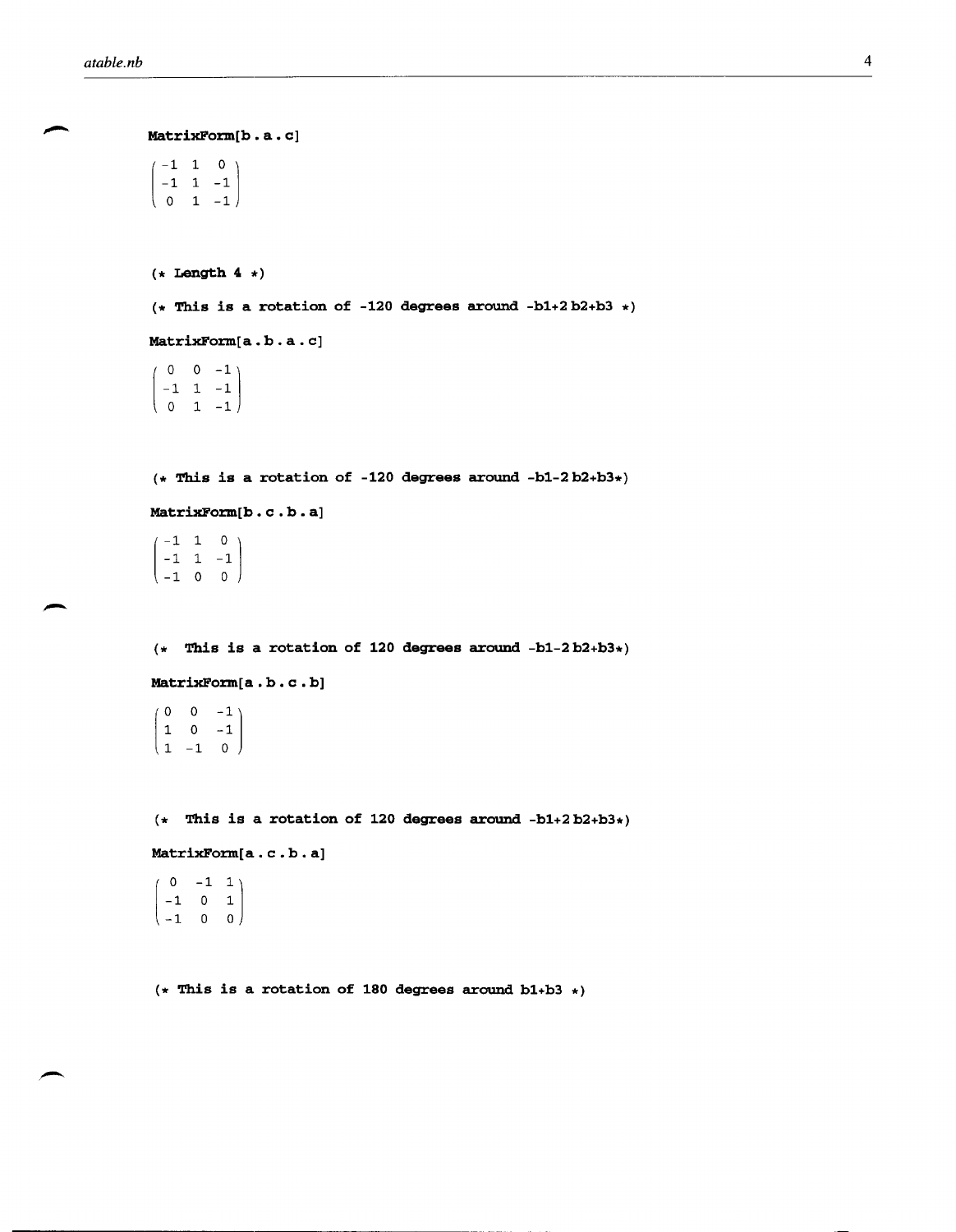```
MatrixFonn[b . a. c . b] 
 \left(\begin{array}{ccc} 0 & -1 & 1 \\ 0 & -1 & 0 \end{array}\right)\begin{bmatrix} 0 & -1 & 0 \\ 1 & -1 & 0 \end{bmatrix}(* Length 5 *) 
(* This is a reflection and rotation of (-90) degrees about bl+2b2+b3 *) 
MatrixForm[b. a . b . c . b] 
  \begin{bmatrix} 0 & 0 & -1 \\ 0 & -1 & 0 \end{bmatrix}\begin{bmatrix} 0 & -1 & 0 \\ 1 & -1 & 0 \end{bmatrix}(* This is a reflection and rotation of 90 degrees about b1+2 b2+b3 *MatrixForm[b . a . c . b . a] 
   0 - 1 1
  0 - 1 0-1001
(* This is a reflection across bl+b2+b3 *) 
MatrixForm[a. b. c . b. a] 
   0 \t 0 \t -1-1 1 -1\begin{pmatrix} -1 & 0 & 0 \end{pmatrix}(* Length 6 *) 
(* This is a rotation of 180 degrees around -bl+b3 *) 
MatrixFonn[b. a. b. c . b. a] 
   \circ0 - 1\begin{bmatrix} 0 & -1 & 0 \\ -1 & 0 & 0 \end{bmatrix}
```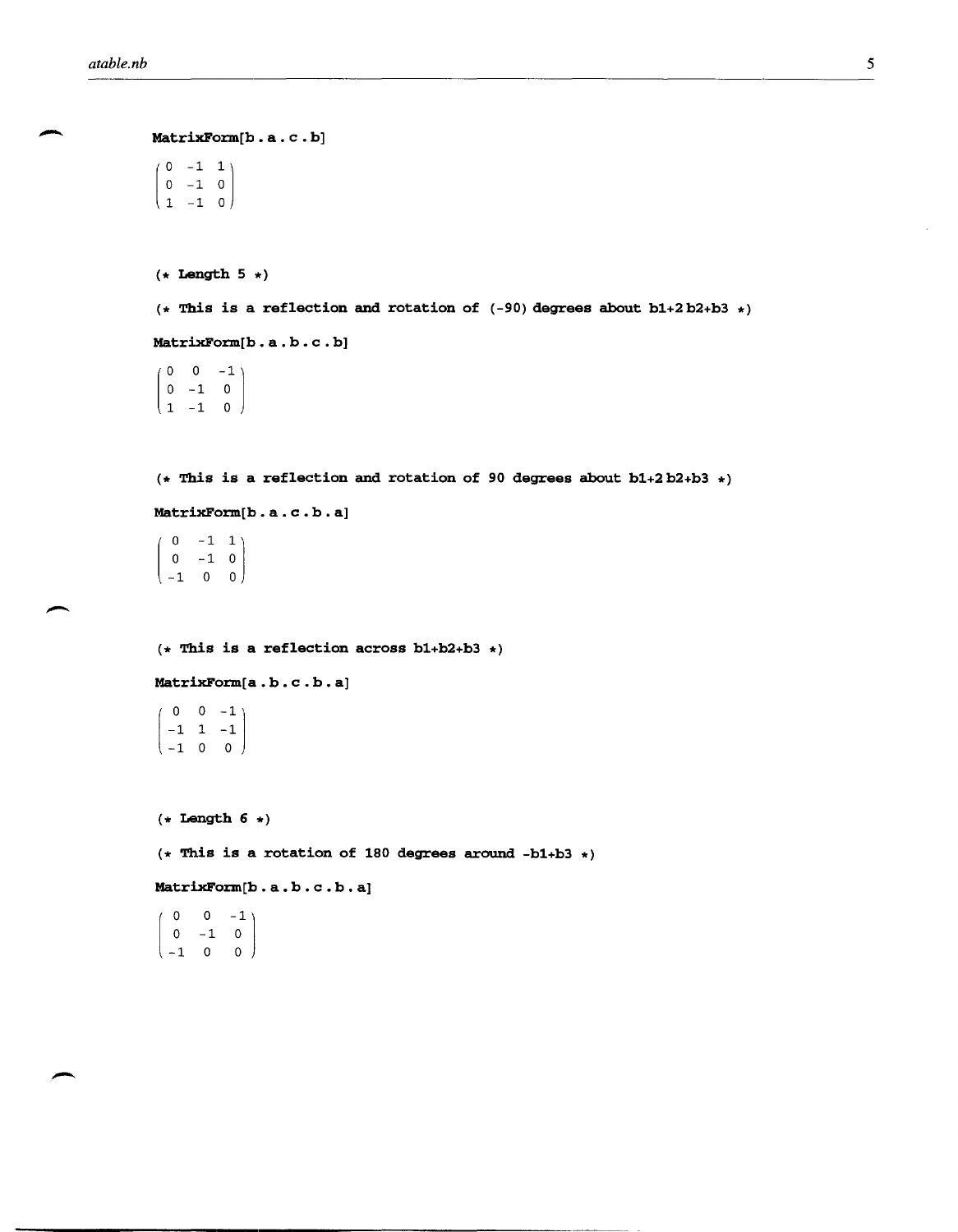| $($ *                                                                                     | B3                                    | $\star$ )                                |                                                                                                                                                                                                                                                                                                            |
|-------------------------------------------------------------------------------------------|---------------------------------------|------------------------------------------|------------------------------------------------------------------------------------------------------------------------------------------------------------------------------------------------------------------------------------------------------------------------------------------------------------|
|                                                                                           |                                       | 1.41421 is the square root of two. $*)$  | $(*$ This is the complete set of matrices and reflections that are needed<br>to develop the matrices for B3. The symbol a stands for a reflection<br>perpendicular to b1, the symbol b stands for a reflection perpendicular to b2,<br>and the symbol c stands for a reflection perpendicular to b3. Also, |
| $(*$ Length $0 *$ )                                                                       |                                       |                                          |                                                                                                                                                                                                                                                                                                            |
|                                                                                           | $(*$ This is the identity matrix $*)$ |                                          |                                                                                                                                                                                                                                                                                                            |
|                                                                                           | MatrixForm[IdentityMatrix[3]]         |                                          |                                                                                                                                                                                                                                                                                                            |
| $\begin{pmatrix} 1 & 0 & 0 \\ 0 & 1 & 0 \\ 0 & 0 & 1 \end{pmatrix}$                       |                                       |                                          |                                                                                                                                                                                                                                                                                                            |
| $(*$ Length 1 $*)$                                                                        |                                       |                                          |                                                                                                                                                                                                                                                                                                            |
|                                                                                           |                                       | $(*$ This is a reflection across b1 $*)$ |                                                                                                                                                                                                                                                                                                            |
| MatrixForm[a]                                                                             |                                       |                                          |                                                                                                                                                                                                                                                                                                            |
| $\left(\begin{array}{rrrr} -1 & 1 & 1.41421 \\ 0 & 1 & 0 \\ 0 & 0 & 1 \end{array}\right)$ |                                       |                                          |                                                                                                                                                                                                                                                                                                            |
|                                                                                           |                                       | $(*$ This is a reflection across b2 $*)$ |                                                                                                                                                                                                                                                                                                            |
| MatrixForm[b]                                                                             |                                       |                                          |                                                                                                                                                                                                                                                                                                            |
| $\begin{pmatrix} 1 & 0 & 0 \\ 1 & -1 & 0 \\ 0 & 0 & 1 \end{pmatrix}$                      |                                       |                                          |                                                                                                                                                                                                                                                                                                            |
|                                                                                           |                                       | $(*$ This is a reflection across b3 $*)$ |                                                                                                                                                                                                                                                                                                            |
| MatrixForm[c]                                                                             |                                       |                                          |                                                                                                                                                                                                                                                                                                            |
| $\begin{array}{cccc} & 1 & & 0 & 0 \\ & & 0 & & 1 & 0 \\ 1.41421 & 0 & -1 \end{array}$    |                                       |                                          |                                                                                                                                                                                                                                                                                                            |
| $(*$ Length 2 $*)$                                                                        |                                       |                                          |                                                                                                                                                                                                                                                                                                            |

(\* This is a rotation of 120 degrees around b1Xb2 \*)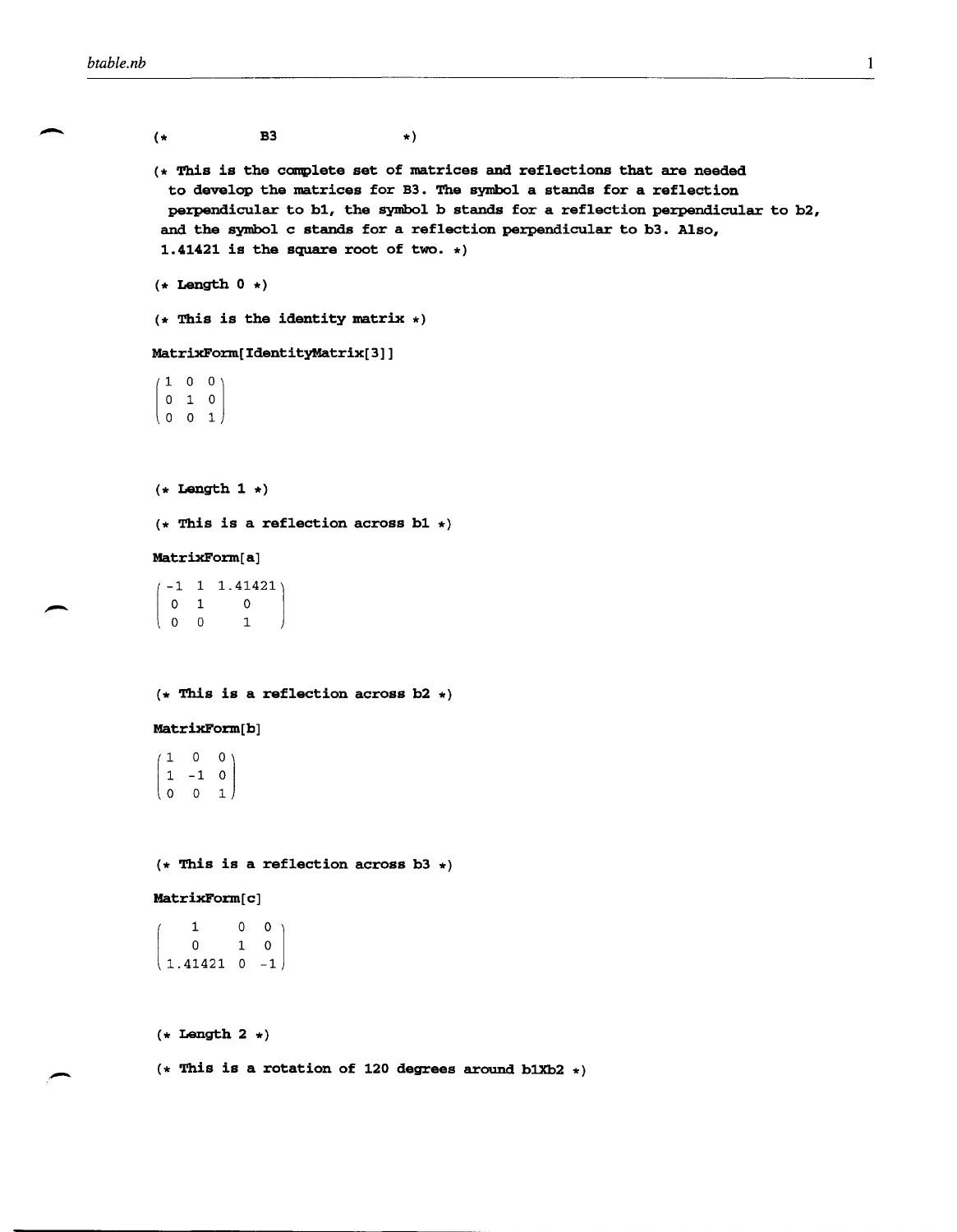MatrixForm[a.b]

 $\begin{pmatrix} 0 & 0 & 1. \end{pmatrix}$  $(0. -1. 1.41421)$ 1. -1. O.

 $(*$  This is a rotation of -90 degrees around b1Xb3  $*)$ 

## MatrixForm[a. c]

 $\begin{cases} 1.41421 & 0. & -1. \end{cases}$ 1.  $1. -1.41421$  $0.$  1. 0.<br>41421 0. -1.

 $(*$  This is a rotation of -120 degrees around b1Xb2  $*)$ 

```
MatrixForm[b • a]
```
 $\begin{pmatrix} 0. & 0. & 1. \end{pmatrix}$  $(-1. 1. 1.41421)$ -1. O. 1.41421

 $(*$  This is a rotation of 180 degrees around b2Xb3  $*)$ 

#### MatrixForm[b • c]

 $\begin{cases} 1.41421 & 0. & -1. \end{cases}$ 1. O.  $1. -1. 0.$ 

 $(*$  This is a rotation of 90 degrees around b1Xb3  $*)$ 

MatrixForm[c.a]

 $\begin{array}{|c|c|c|c|c|c|c|c|c|} \hline -1.41421 & 1.41421 & 1. \hline \end{array}$  $\begin{bmatrix} -1. & 1. & 1.41421 \\ 0. & 1. & 0. \end{bmatrix}$  $\overline{\mathbf{0}}$ .

 $(*$  Length  $3 *$ )

-

 $(*$  This is a reflection across b1+b2  $*)$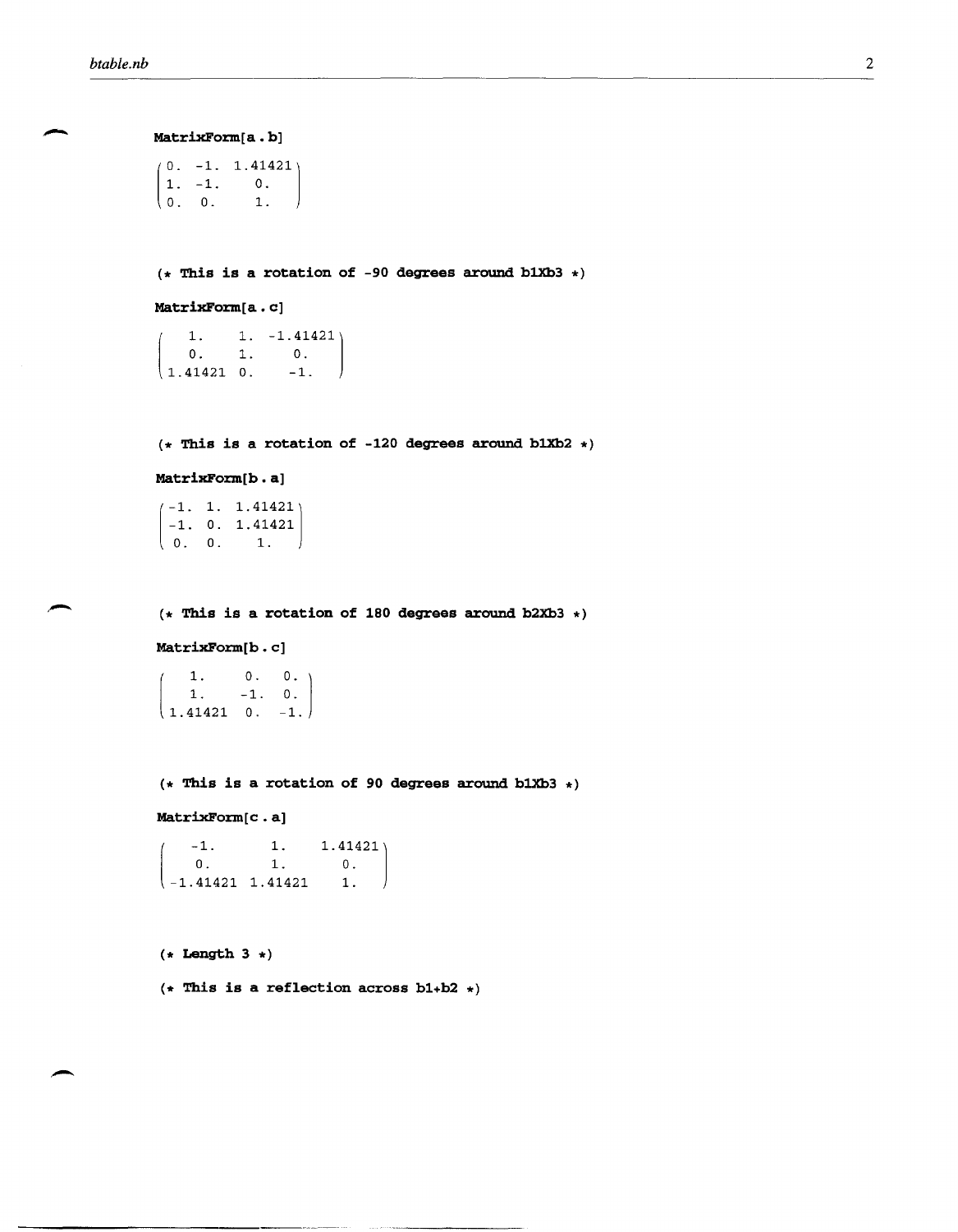MatrixForm[a.b.a]

 $\begin{pmatrix} 1 & 0 & 1 & 1 \\ 0 & 0 & 1 & 1 \end{pmatrix}$  $0. -1. 1.41421$ -1. o. 1. 41421

(\* This is a rotation of  $(-60)$  degrees and a reflection across  $-(2^* \cdot 5)$  b2+b3 \*)

MatrixForm[a.b.c]

 $1.41421$  0. 2.  $-1. -1.41421$ 1.  $-1.$  0. -1.

 $(*$  This is a reflection across  $(2^* \tcdot 5)$  bl+b3 \*)

MatrixForm[a.c.a]

 $-1.$  2. 6.66134 $\times$ 10<sup>-16</sup> O. 1. -1.41421 1.41421 o. 1.

(\* This is a rotation of  $(-60)$  degrees and a reflection across  $(2^{\lambda}.5)$  b2+b3 \*)

MatrixForm[b.a.c]

 $\begin{array}{cccc} 1.41421 & 0. & -1. \end{array}$ 1.  $1. -1.41421$ 1. O. -1.41421

 $(*$  This is a rotation of 60 degrees and a reflection across  $-(2^* \cdot 5)$  b2+b3  $*)$ 

MatrixForm[b.c.a]

 $\begin{array}{|c|c|c|c|c|c|c|c|} \hline -1.41421 & 1.41421 & 1. \hline \end{array}$  $-1.$  1. 1.41421)<br>  $-1.$  0. 1.41421  $0. 1.41421$ 

 $(*$  This is a rotation of 60 degrees and a reflection across  $(2^* \tcdot 5)$  b2+b3  $*)$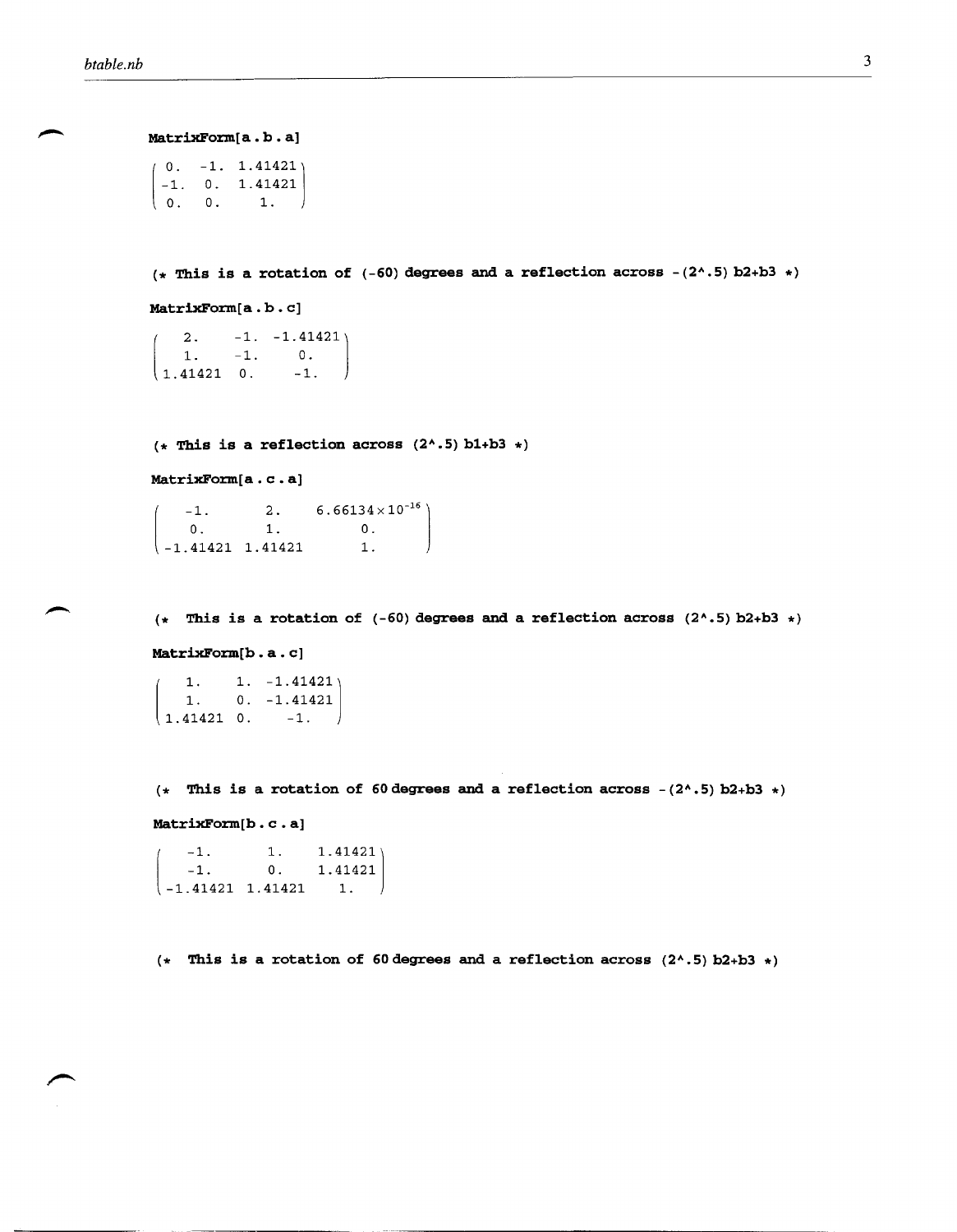-

```
MatrixForm[c.a.b]
 \begin{pmatrix} 1 & -1 & 0 \\ 0 & -1 & 41421 & 1 \end{pmatrix}\begin{pmatrix} 0 & -1 \\ -1 & -1 \end{pmatrix}1. -1.1.41421)1.01.
(* This is a reflection across (2^* \tcdot 5) b3+b1 *)MatrixForm[c.a.c]
 (6.66134\times10^{-16} 1.41421
         1. 1. 
         0. 1.
(* Length 4 *)-1.41421 \big\}o. 
                                -1. 
(* This is a rotation of 90 degrees around (2^* \cdot 5) b1+b3 *)
MatrixForm[b. a . c • b] 
 \begin{cases} 1.41421 & 0. & -1. \end{cases}2. -1. -1.414211. O. -1.41421 
(* This is a rotation of 180 degrees around -b1-b2-(2^* \cdot 5) b3 *)MatrixForm[a.b.c.a]
 \begin{array}{|c|c|c|c|c|c|c|c|}\n-1.41421 & 1.41421 & 1. \n\end{array}2. 1. 1.41421-1. 0. 1.41421
(* This is a rotation of 90 degrees around b3 *)MatrixForm[a.c.a.b]
 (1. -2.1. -1.\binom{0. -1.41421}{6.66134\times10^{-16}O. 
                        1. 
 (* This is a rotation of 180 degrees around (2^* \cdot 5) b1+(2^* \cdot 5) b2+b3 *)
```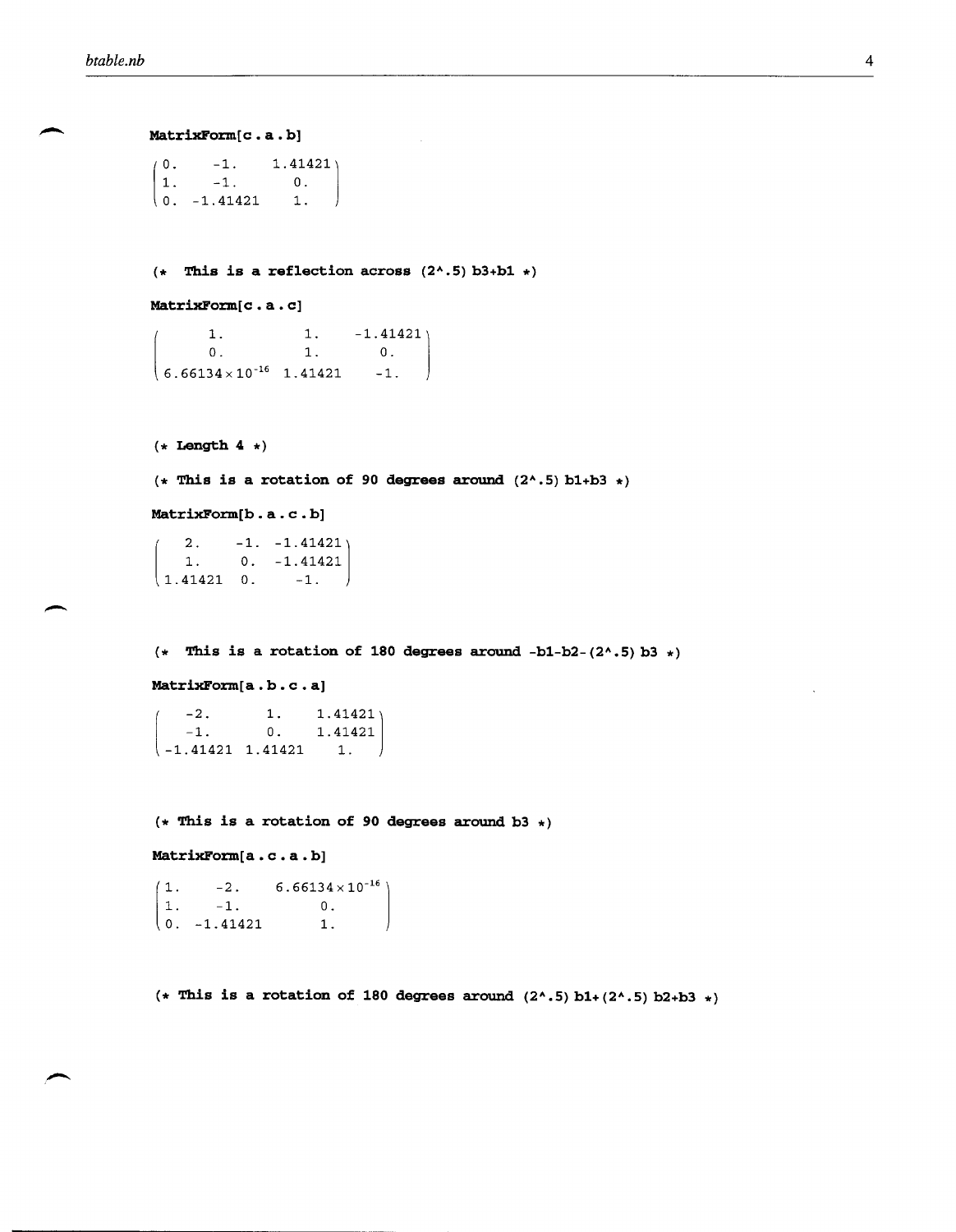```
MatrixFonn[a . c . a . c] 
\begin{array}{|c} 6.66134 \times 10^{-16} \quad 1.41421 \end{array}-1.
       0.2. -6.66134 \times 10^{-16}1. 
O. 
                                   -1.(* This is a rotation of -90 degrees around b3 *) 
MatrixFonn[b . a . c . a] 
     -1. 2. 6.66134\times 10^{-16} )
     -1. 1. 6.66134\times10<sup>-16</sup>
  -1.41421 1.41421 1.(* This is a rotation of 90 degrees around (2^* \cdot 5) b1+b3*)
MatrixFonn[b . c . a . b]
```

```
\begin{array}{|c|c|c|c|c|c|c|c|c|} \hline 0. & -1.41421 & 1. \hline \end{array}(0.-1. 
O. 1. 41421 
        -1. 1.41421
```
 $(*$  This is a rotation of 120 degrees around  $(2^*1.5)$  b1+ $(2^*0.5)$  b2+b3 \*)

**MatrixForm[b . c . a . c]** 

 $\begin{array}{|c|c|c|c|c|c|} \hline 6.66134 \times 10^{-16} & 1.41421 & -1. \hline \end{array}$ 1. 1. 1. O. -1.41421 -1. 41421

 $(*$  This is a rotation of  $-120$  degrees around  $(2^*1.5)$   $b1+(2^*.5)$   $b2+b3*)$ 

**MatrixForm[c . a. c . b]** 

 $\begin{array}{|c|c|c|c|c|c|c|c|} \hline 1.41421 & -1.41421 & -1. \hline \end{array}$ 2.  $-1.$   $-1.41421$ <br>1.  $-1.$  0.  $-1.$ 

**(\* Length 5 \*)** 

 $(*$  This is a rotation of  $(-90)$  degrees and a reflection across  $(2^* \tcdot 5)$  b1+b3  $*)$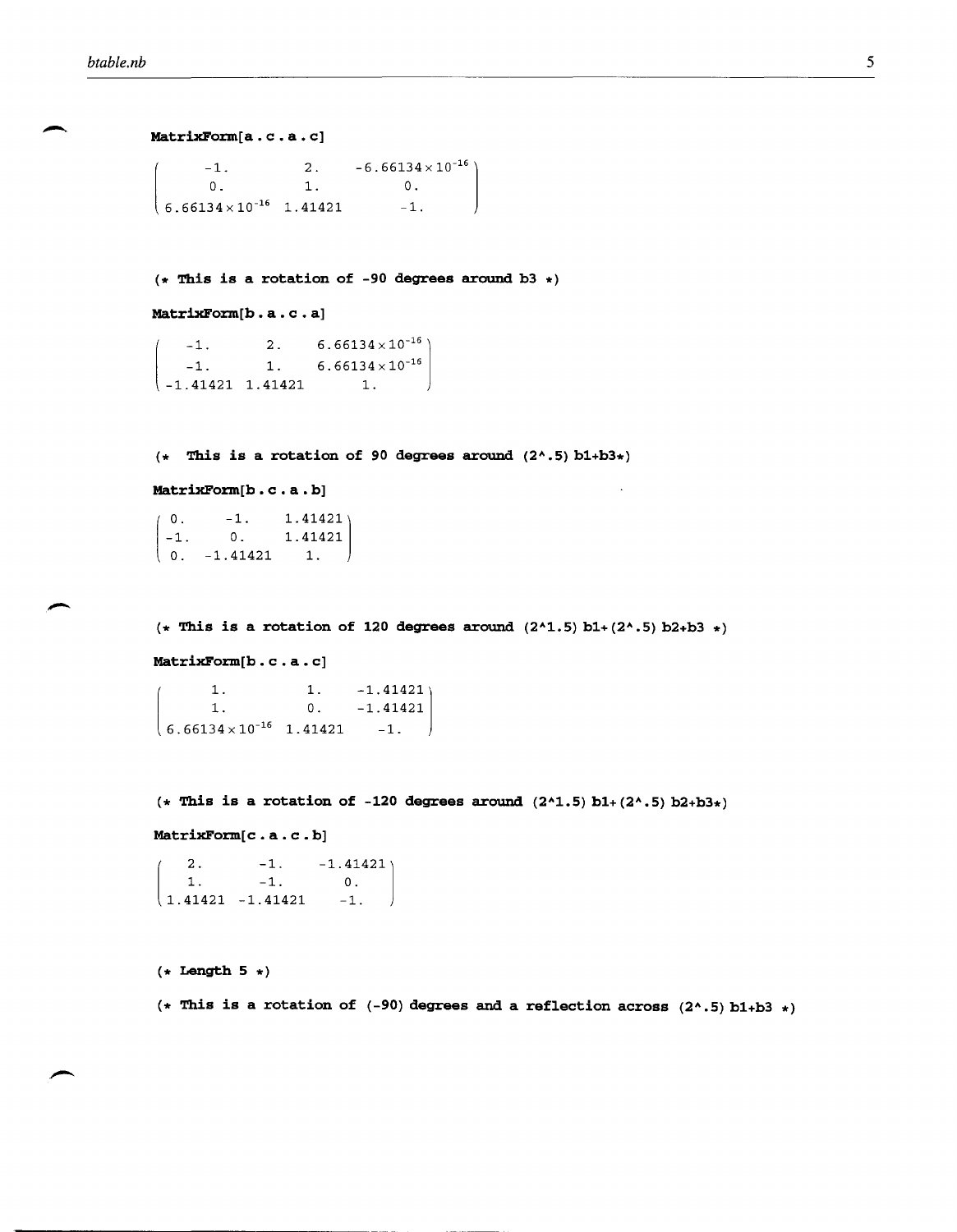```
MatrixFonn[c . a . c . b . a]
```

|                                          | 1.                                           |                                                    |
|------------------------------------------|----------------------------------------------|----------------------------------------------------|
| $\begin{pmatrix} -2 \\ -1 \end{pmatrix}$ | 0.                                           | $\begin{bmatrix} 1.41421 \\ 1.41421 \end{bmatrix}$ |
|                                          | $\{-1.41421 \quad 6.66134 \times 10^{-16}\}$ | 1.                                                 |

 $(*$  This is a rotation of 60 degrees and a reflection across  $(2^1.5)$  b1+ $(2^1.5)$  b2+b3  $*)$ 

**MatrixFonn[a . b . a . c . a]** 

 $\begin{pmatrix} -2. & 1. & 1.414 \\ -1. & 1. & 6.66134 \\ -1.41421 & 1.41421 & 1. \end{pmatrix}$  $-1.$ 1. 1. 41421 1 1.  $6.66134 \times 10^{-16}$ 

 $(*$  This is a rotation of  $(-60)$  degrees and a reflection across  $(2^{\wedge}1.5)$  bl+  $(2^{\lambda} \cdot 5)$  b2+b3 \*)

**MatrixFonn[a . b . c . a . b]** 

 $\begin{bmatrix} 0. & -1.41421 & 1. \end{bmatrix}$  $(-1.$  $-1.$  0. 1.41421  $-1.$  1.41421)

 $(*$  This is a rotation of 90 degrees and a reflection across  $(2^{\lambda}.5)$  bl+b3  $*)$ 

**MatrixFonn[a . b . c . a . c]** 

 $(6.66134 \times 10^{-16} \quad 1.41421 \qquad -1.$  $4.44089 \times 10^{-16}$  1.  $-1.41421$ 1. O. -1. 41421

**(\* This is a rotation of** 90 degrees **and a reflection across b3 \*)** 

**MatrixFonn[a . c . a . b . c]** 

 $\begin{bmatrix} 1.41421 & -1.41421 \end{bmatrix}$ 1. 1.  $-2. -6.66134 \times 10^{-16}$ -1. O. -1.

 $(*$  This is a reflection across  $(2^* \cdot 5)$  b1+ $(2^* \cdot 5)$  b2+b3 \*)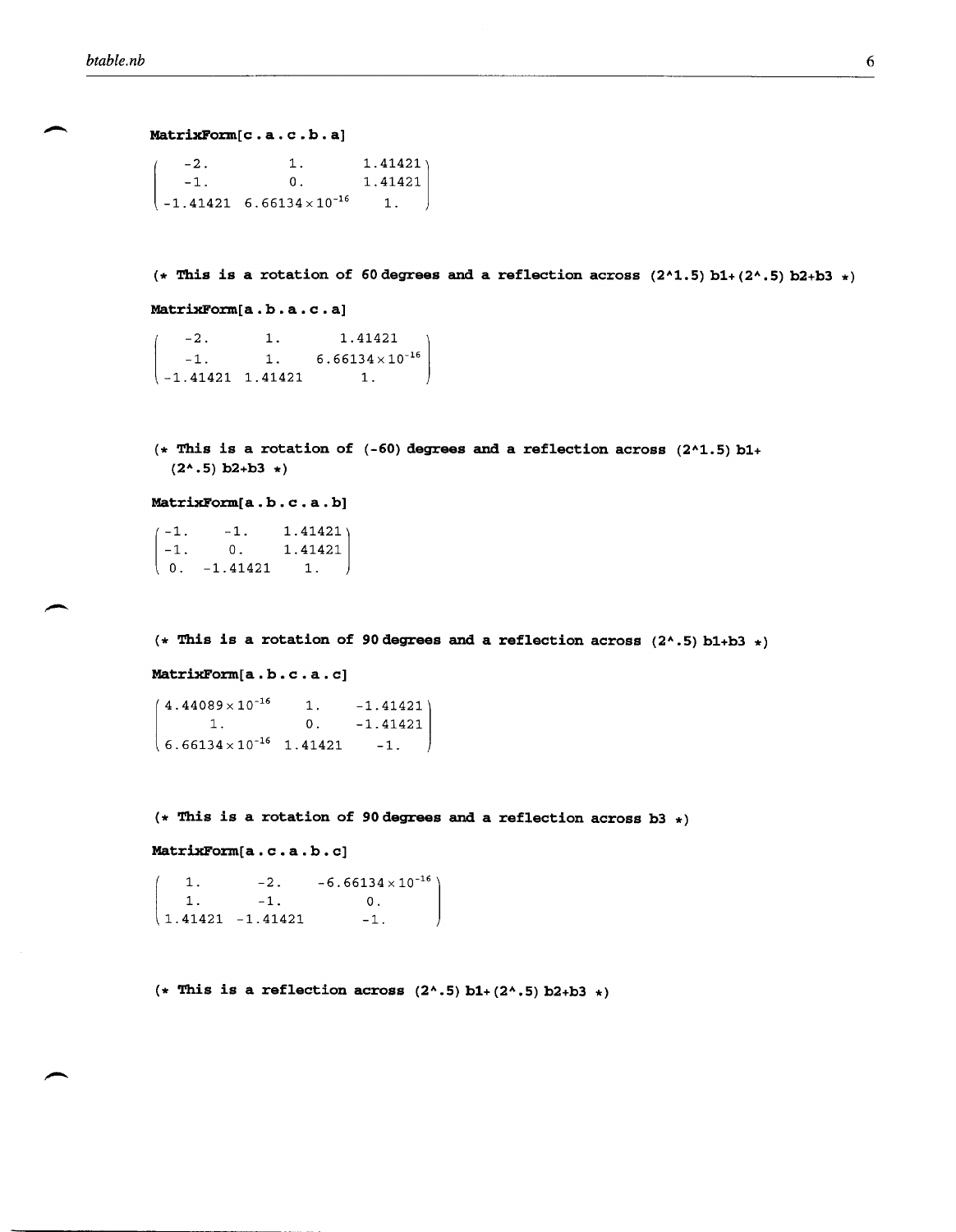MatrixForm[b.a.c.a.b]

```
\begin{array}{cccc} 0. & -1.41421 & 1. \end{array}1. -2. 6.66134 \times 10^{-16}0. -1.6.66134\times10^{-16}
```
**(\* This is a rotation of** (-90) **degrees and a reflection across b3 \*)** 

**MatrixFo:rm.[b . a . c • a . c]** 

 $-1.$  2.  $-6.66134 \times 10^{-16}$  $-1.$  1.  $-6.66134 \times 10^{-16}$  $\begin{array}{|l|} \hline 6.66134 \times 10^{-16} & 1.41421 & -1. \hline \end{array}$ 

 $(*$  This is a reflection across  $b1+b2+(2 \cdot .5) b3(*)$ 

**MatrixFo:rm[b . c . a . b . c]** 

 $\begin{bmatrix} 1. & 0. & -1.41421 \\ 1.41421 & 1.41421 & 1. \end{bmatrix}$ 2.  $-1. 41421$  $1.41421 - 1.41421 - 1.$ 

 $(*$  Length 6  $*)$ 

 $(*$  This is a rotation of -120 degrees around  $(2^* \cdot 5)$  b2+b3  $*)$ 

**MatrixFo:rm[c . a . c . b . a • b]** 

 $-1.$   $-1.$  $-1.$  0. 1. 41421 1. 41421  $-1.41421 -6.66134 \times 10^{-16}$  1.

**(\* This is a rotation of 180 degrees around bl+b2 \*)** 

MatrixForm[c.a.b.c.a.c]

 $4.44089 \times 10^{-16}$  1.  $-1.41421$  $1.$  0.  $-1.41421$  $6.66134 \times 10^{-16}$  6.66134  $\times 10^{-16}$  -1.

 $(*$  This is a rotation of 180 degrees around  $b1+(2 \cdot .5) b3 *$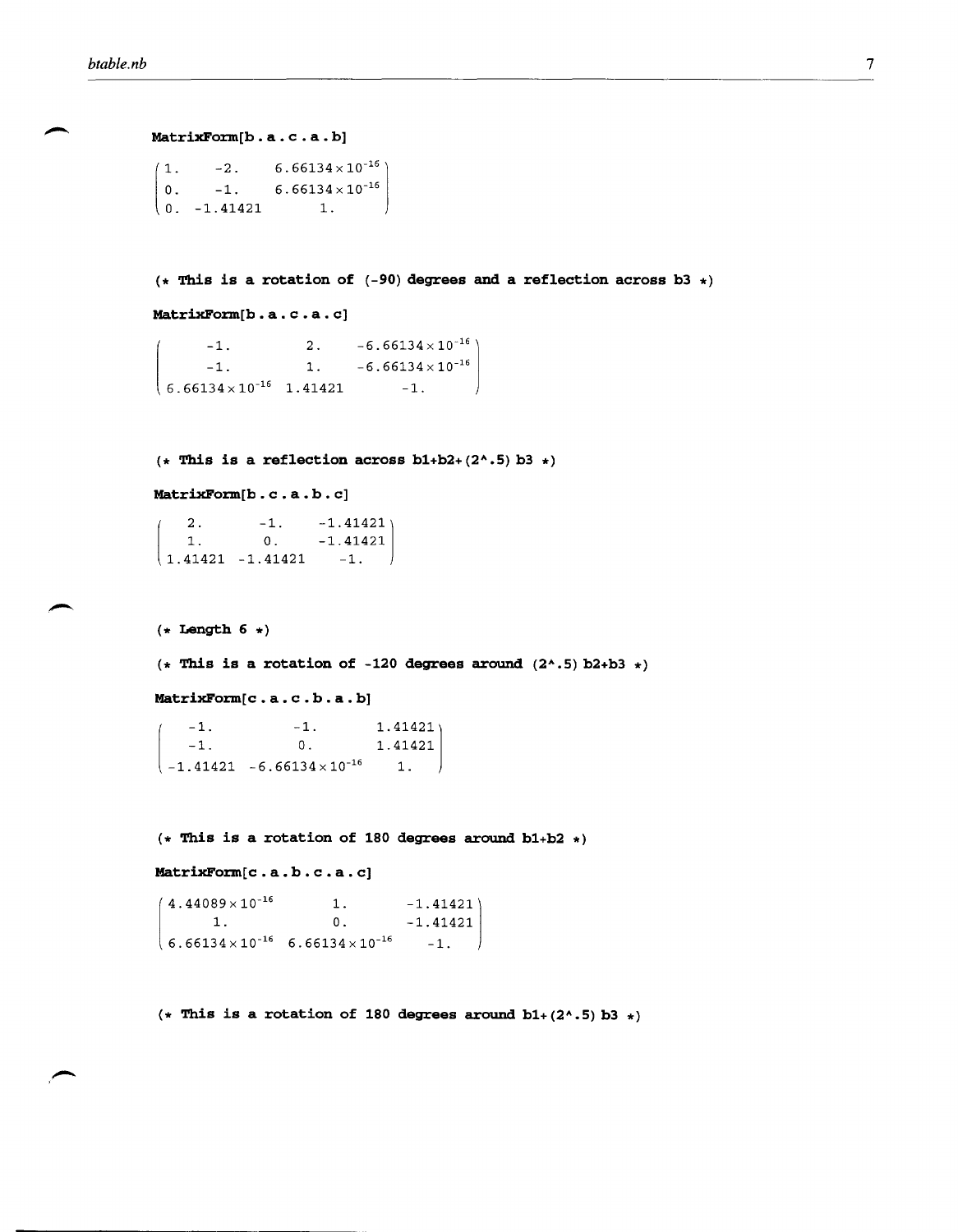```
MatrixForm[a.b.a.c.a.b]<br>
\begin{pmatrix} -1. & -1. & 1.41421 \\ 0. & 1. & 6.66134 \times 10^{-16} \end{pmatrix}\begin{pmatrix} 0 & -1.41421 & 1. \end{pmatrix}-1. 
  o. 
               -1. 6.66134\times10<sup>-16</sup>
```
 $(*$  This is a rotation of 120 degrees around  $(2^* \cdot 5)$  b2+b3  $*)$ 

```
MatrixFo:rm[a . b • a . c • a • c)
```

```
4.44089 \times 10^{-16} 1. -1.41421-1. 1. -6.66134 \times 10^{-16}(6.66134 \times 10^{-16} \quad 1.41421 \quad -1.
```
 $(*$  This is a rotation of 120 degrees around  $(-(2^k \cdot 5))$  b2+b3 \*)

```
MatrixFo:rm[a . b • c • a • b • c)
```
 $\begin{array}{cccc} 1.41421 & -1.41421 & -1. \end{array}$ 1.  $-1. 41421$ 1. O. -1.41421

 $(*$  This is a rotation of 180 degrees around  $(2^* \cdot 5)$  b1+b3  $*)$ 

**MatrixFo:rm[b** . a • c • a . b • **c)** 

```
\mathsf{L}1. 
 9.42055\times10<sup>-16</sup> -1. -6.66134\times10<sup>-16</sup>
    1.41421 -1.41421 -1.-2. -6.66134\times10^{-16}
```
 $(*$  This is a rotation of  $(-120)$  degrees around  $(-(2^* \cdot 5))$  b2+b3\*)

```
MatrixFOrm[c . a. b. a. c . a]
```
 $\begin{bmatrix} -1.41421 & 6.66134 \times 10^{-16} & 1. \end{bmatrix}$  $-2.$  1. 1.41421  $-1.$  1. 6.66134 $\times$ 10<sup>-16</sup>

(\* **Length 7 \*)** 

(\* **This is a rotation of 60degrees and a reflection across .648886bl+ .324443 b2+. 6882476 b3 \*)**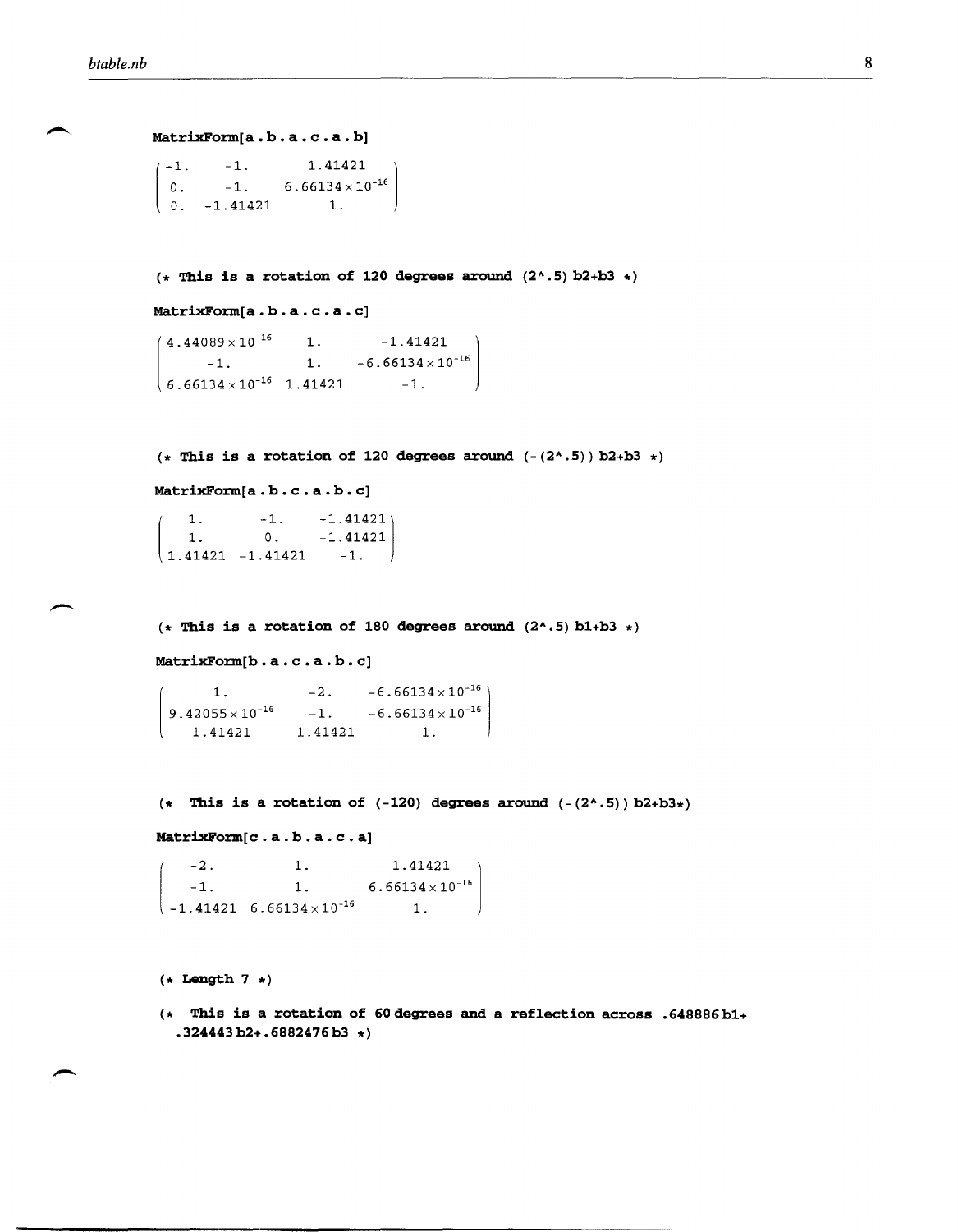```
MatrixForm[c . a. c . b. a. b. c]
```
 $\begin{array}{|c|c|c|c|c|c|c|c|} \hline 1.33227 \times 10^{-15} & -6.66134 \times 10^{-16} & -1. \hline \end{array}$ 1.  $-1.$   $-1.41421$ <br>1. 0.  $-1.41421$  $-1.41421$ 

**(\* This is a rotation of -60degrees and a reflection across .648886bl+ .324443 b2+. 6882476 b3\*)** 

**MatrixForm[ c . a . b . c . a . c . a]** 

```
-4.44089\times10^{-16}-1. 1. 6.66134 \times 10^{-16}1. 
                                             -1.41421 
\begin{array}{|c|c|c|c|c|}\n-6.66134 \times 10^{-16} & 1.33227 \times 10^{-15} & -1. \end{array}
```
**(\* This is a rotation of** (-90) **degrees and a reflection across (2 .... 5) bl+**   $(2^{\lambda} \cdot 5)$  **b**2+**b**3 \*)

**MatrixForm[b. a. b . c . a. c . b]** 

1.  $8.88178 \times 10^{-16}$  -1.  $-6.66134 \times 10^{-16}$  $1.41421 -1.41421 -1.$  $-1.41421$ 

 $(*$  This is a reflection across  $2 b1+(2^* \cdot 5) b2+b3*$ 

**MatrixForm[a. b. c . a. b. c . a]** 

 $-1.$  4.44089  $\times$  10<sup>-16</sup> 8.88178  $\times$  10<sup>-16</sup>)  $-1.$  1. 6.66134  $\times$  10<sup>-16</sup>  $-1.41421 \quad 6.66134 \times 10^{-16}$  1.

 $(*$  This is a rotation of 90 degrees and a reflection across  $(2^k.5)$  b1+ $(2^k.5)$  b2+b3  $*)$ 

**MatrixForm[c . a. b. a. c . a. b]** 

 $\begin{pmatrix} -1. & -1. & 1.41421 \\ 0. & -1. & 6.66134 \times 10^{-16} \\ -1.41421 & -6.66134 \times 10^{-16} & 1. \end{pmatrix}$ -1.  $0.$  $-1.$  1.41421<br>-1. 6.66134×10<sup>-16</sup>

**(\* Length 8 \*)** 

 $\overline{\phantom{a}}$ 

**(\* This is a rotation of 180 degrees around b2 \*)**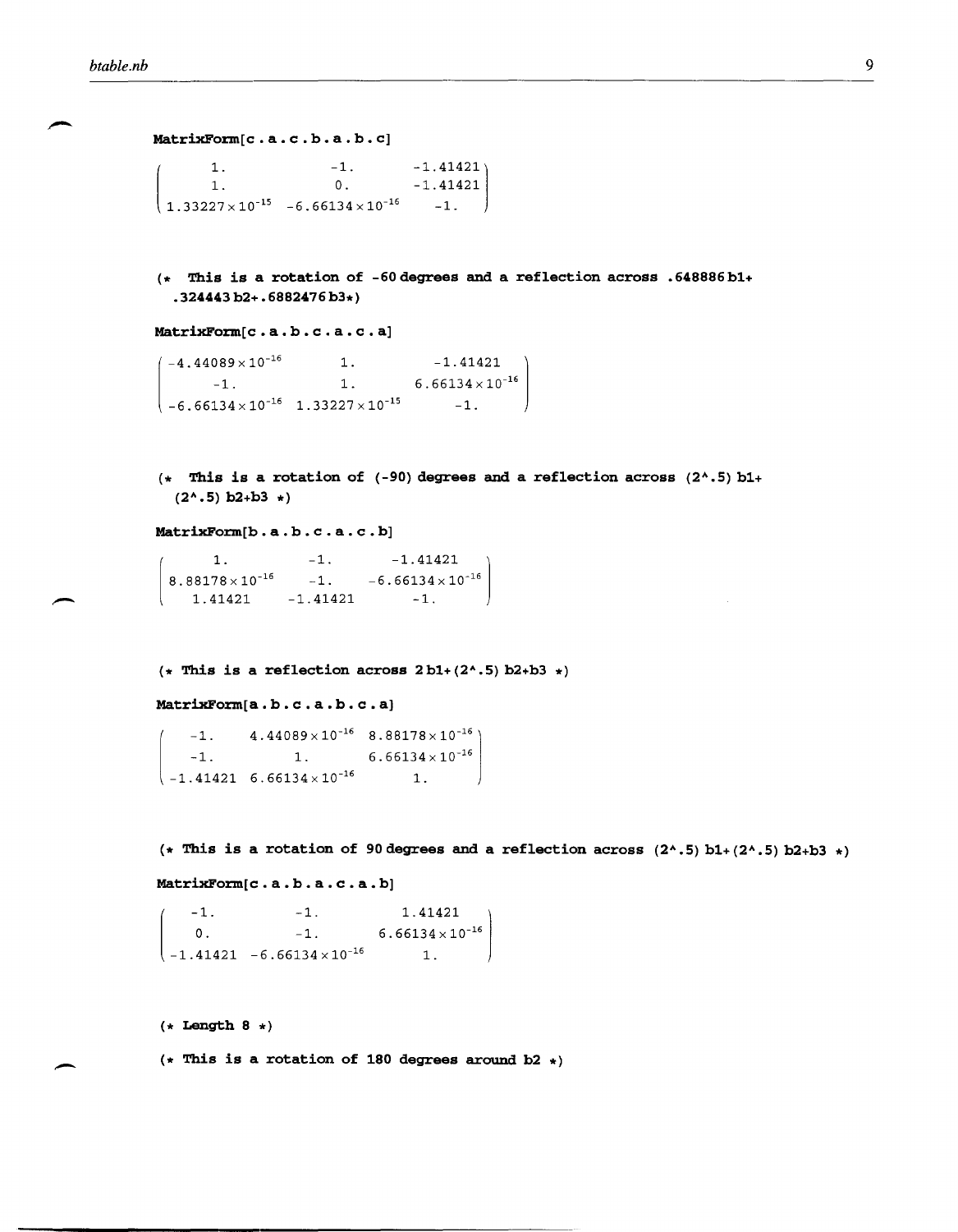**MatrixFonn[a . b . c . a . b . c . a . c]** 

```
-1. 4.44089\times10<sup>-16</sup> -8.88178\times10^{-16}-1. 1. -6.66134 \times 10^{-16}\begin{array}{|c|c|c|c|c|}\n\hline\n6.66134 \times 10^{-16} & 6.66134 \times 10^{-16} & -1.\n\end{array}
```
**(\* This is a rotation of 180 degrees around bl \*)** 

**MatrixForm[c . a. b. a. c . a. c . b]** 

```
\begin{cases} 1 \cdot \\ 8.88178 \cdot \\ 1.33227 \cdot \end{cases}8.88178\times10^{-16}1.33227 \times 10^{-15} -6.66134 \times 10^{-16} -1.
                                              -1. 
                                              c.a.c.b]<br>-1. -1.41421<br>-1. -6.66134 \times 10^{-16}
```
**(\* This is a rotation of 180 degrees around b3 \*)** 

 $\sim$   $\sim$ 

**MatrixForm[b . a . b . c . a . c . b . a]** 

| $-1$                     | $4.44089\times10^{-16}$ 8.88178 $\times10^{-16}$ |                          |  |
|--------------------------|--------------------------------------------------|--------------------------|--|
| $-8.88178\times10^{-16}$ | $-1$ .                                           | $5.8994 \times 10^{-16}$ |  |
| $-1.41421$               | $6.66134 \times 10^{-16}$                        | 1.                       |  |

 $(*$  Length 9  $*)$ 

**(\* This is the negative identity matrix \*)** 

**MatrixFonn[b . a . b . c . a . c . b . a . c]** 

```
-1. 4.44089×10<sup>-16</sup> -8.88178\times10^{-16}-5.38771 \times 10^{-17} -1. -5.8994 \times 10^{-16}6.66134×10<sup>-16</sup> 6.66134×10<sup>-16</sup> -1.
```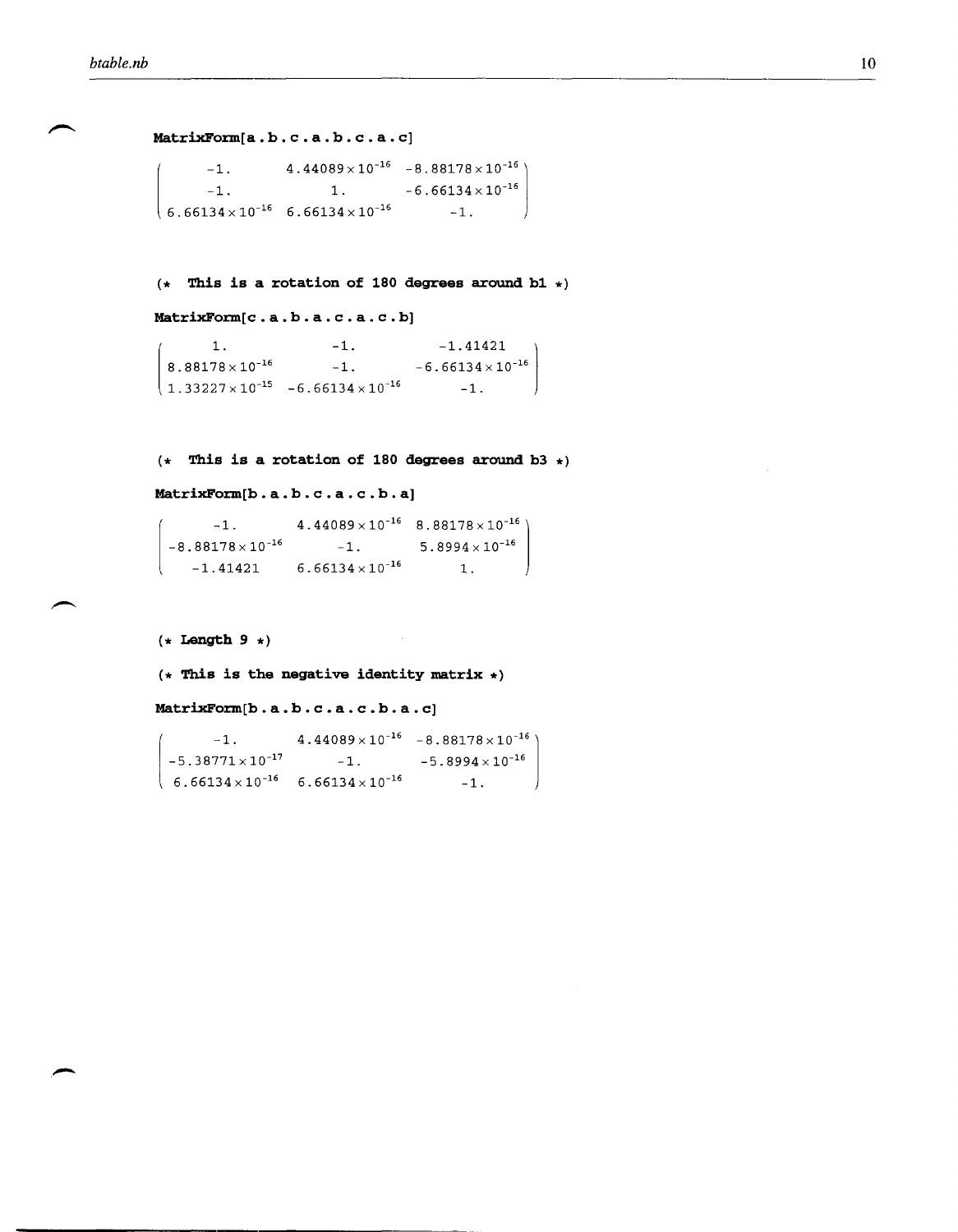,-

 $\overline{\phantom{0}}$ 

 $($  + H3  $\star$ ) (\* This is the complete set of matrices and reflections that are needed to develop the matrices for H3. The symbol a stands for a reflection perpendicular to bl, the symbol b stands for a reflection perpendicular to b2, and the symbol c stands for a reflection perpendicular to b3. Also, 1.618034 is twice the cosine of **144** degrees. \*)  $(*$  Length  $0 *$ )

MatrixForm[IdentityMatrix[3]]

 $100$  $0\quad 1\quad 0$ (001)

 $(*$  Length 1  $*)$ 

## MatrixForm[a]

|   | -1 1.618034 0۱ |                |
|---|----------------|----------------|
| O |                | 0 I            |
| O | O              | 1 <sup>1</sup> |

## MatrixForm[b]

|                | 0        | 0 <sub>1</sub> |
|----------------|----------|----------------|
| $1.618034 - 1$ |          | 1              |
|                | $\Omega$ | 1)             |

## MatrixForm[c]

 $1 \quad 0 \quad 0$  $0\quad 1\quad 0$  $(0 \t1 -1)$ 

 $(*$  Length 2  $*)$ 

## MatrixForm[a.b]

[  $(1.61803 - 1.61803 1.61803)$ 1.61803 -1. 1. O. o. 1.

## MatrixForm[a.c]

[ -1. 1.61803 o. o. 1. 1.  $0.$ -1.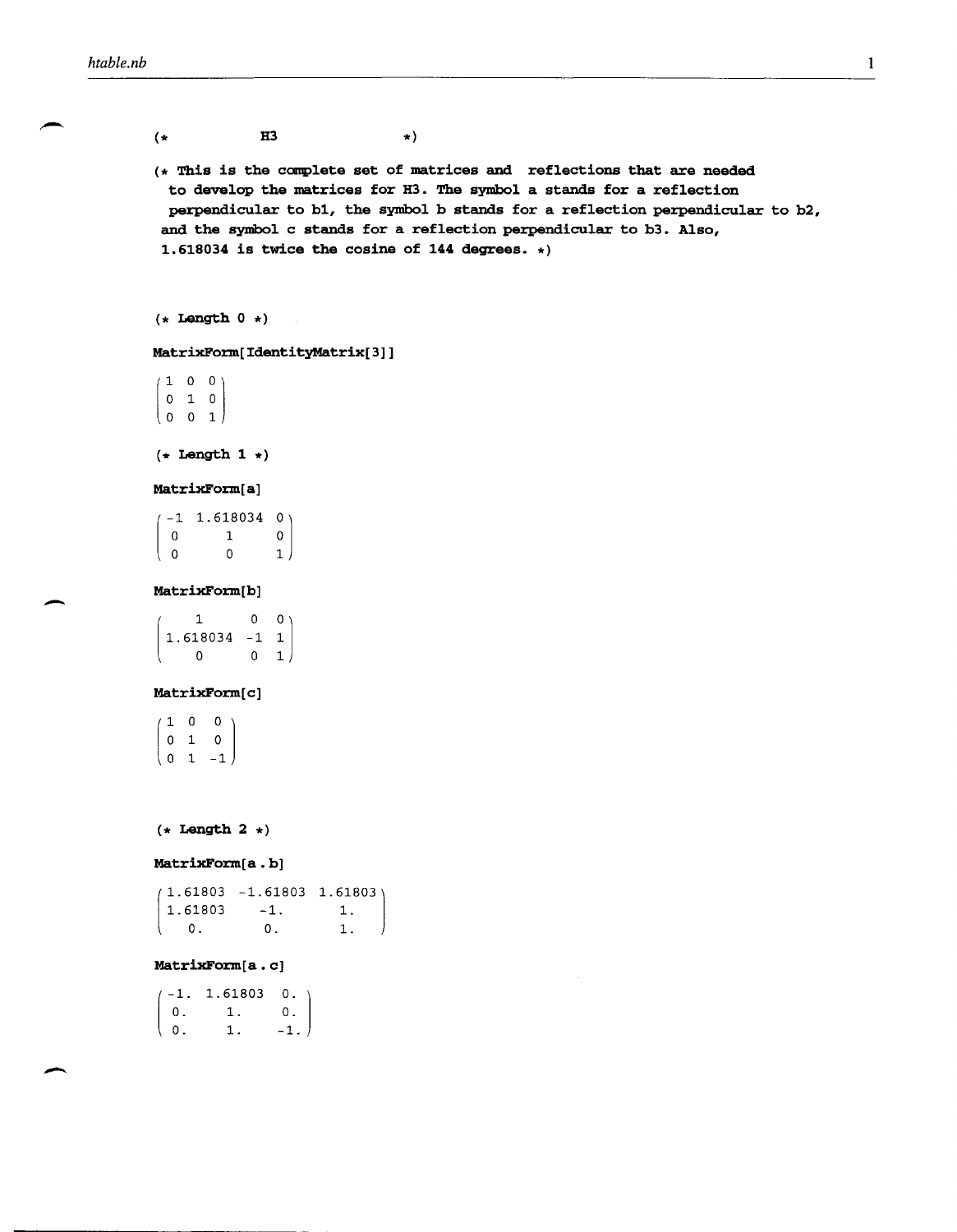**MatrixForm[b . a]** 

 $\begin{pmatrix} 0 & 0 & 1. \end{pmatrix}$  $-1.$  1.61803 0.) -l. 61803 l. 61803 l.

## **MatrixForm[b . c]**

 $\begin{pmatrix} 1.61803 & 0. & -1. \\ 0. & 1. & -1. \end{pmatrix}$  $\begin{bmatrix} 1. & 0. & 0. \\ 1.61803 & 0. & -1. \end{bmatrix}$ 

## **MatrixForm[c . b]**

 $\begin{cases} 1.61803 - 1. & 0. \end{cases}$  $\begin{bmatrix} 1. & 0. & 0. \ 1.61803 & -1. & 1. \end{bmatrix}$ 

## **(\* Length 3 \*)**

## **MatrixForm[a. b. a]**

 $( -1.61803 \qquad 1. 1.61803 )$  $-1.61803$  1.61803 1.<br>0. 0. 1.  $\begin{matrix} 0 & 0 & 0 \end{matrix}$ 

## - **MatrixForm[a . b . c]**

 $(1.61803 \ 0. -1.61803)$  $1.61803 \t 0. \t -1.$ <br>0. 1. -1.  $0.$  1.

## **MatrixForm[c . b. c]**

 $\begin{vmatrix} 1.61803 & 0. & -1. \end{vmatrix}$  $1. 0. 0.$  $\begin{pmatrix} 1.61803 & -1. & 0. \end{pmatrix}$ 

## **MatrixForm[a . c . b]**

 $(1.61803 -1.61803 1.61803)$  $\begin{vmatrix} 1.61803 & -1. & 1. \end{vmatrix}$  $1.61803 -1.$  0.

## **MatrixForm[b . a. b]**

 $(1.61803 -1.61803 1.61803)$  $\begin{bmatrix} 1. & -1.61803 & 2.61803 \ 0. & 0. & 1. \end{bmatrix}$  $\begin{array}{ccc} 0. & \hspace{1.5cm} & 1. \end{array}$ 

## **MatrixForm[b . a . c]**

 $\begin{pmatrix} -1 & 1.61803 & 0. \\ -1.61803 & 2.61803 & -1. \end{pmatrix}$  $-1.$  1.61803 0.  $\begin{pmatrix} 0 & 1 & -1 \end{pmatrix}$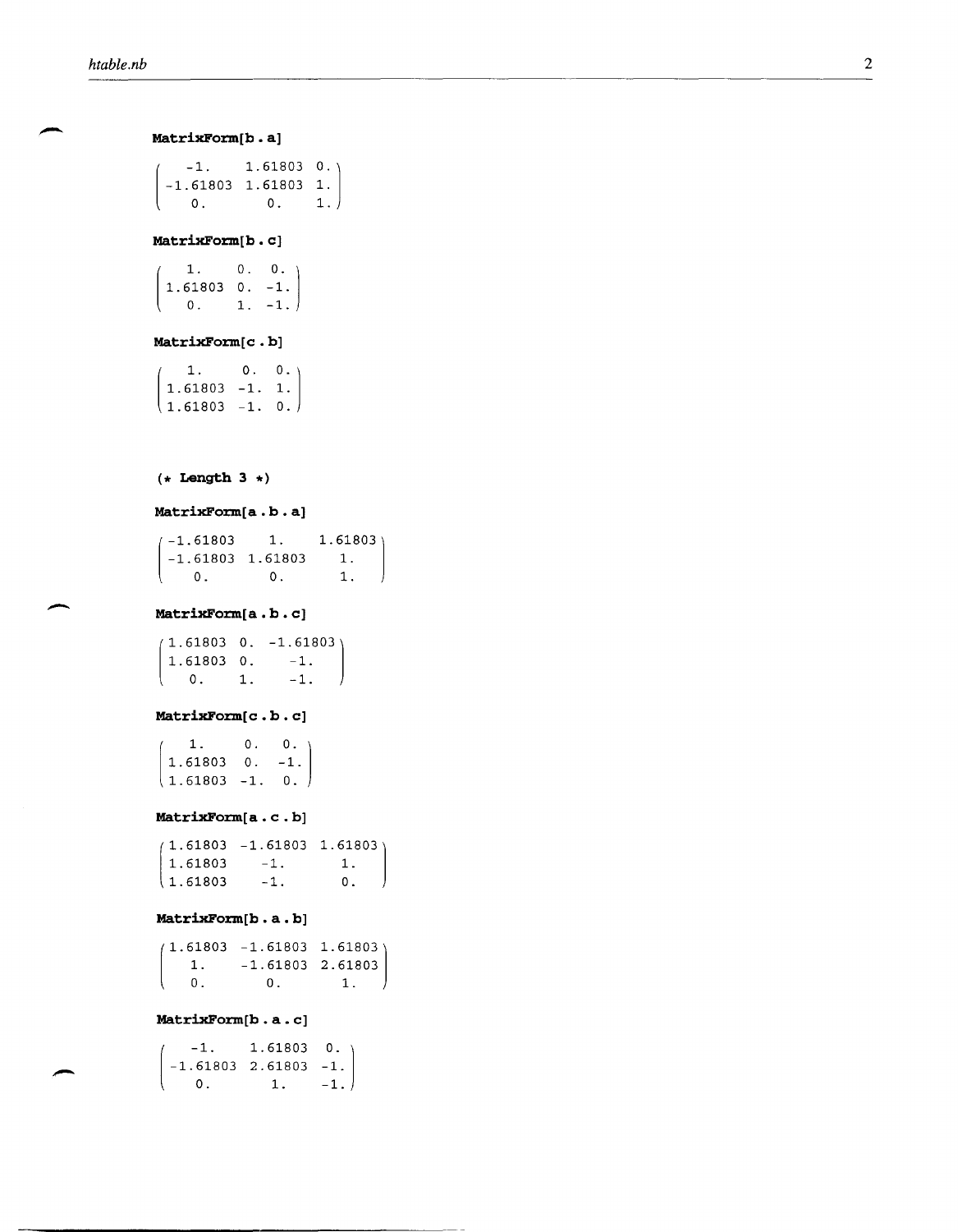**MatrixFo:rm[ c . b . a]** 

[ -1. 61803 1. 61803 o.  $-1.$  1.61803 0. -1.61803 1.61803 1.

 $(*$  Length 4  $*)$ 

```
MatrixFo:rm[a . b . a . b]
```
(  $(8.14065 \times 10^{-8} \quad -1. \quad 2.61803)$ 1. -1.61803 2.61803 O. O. 1.

## MatrixForm[a.b.a.c]

[  $(-1.61803 \quad 2.61803 \quad -1.61803)$  $-1.61803$  2.61803  $-1$ .<br>0. 1.  $-1$ .  $0.$   $1.$ 

## **MatrixFo:rm[c . a. b. c]**

 $\begin{cases} 1.61803 - 1. & 0. \end{cases}$  $(1.61803 \t 0. -1.61803)$  $1.61803$  0.  $-1$ .  $\{ 1.61803 - 1.$  0.<br>**MatrixForm[c.b.c.a]** 

 $\begin{array}{cccc} -1.61803 & 1.61803 & 0. \end{array}$  $-1.$  1.61803 0.  $-1.61803$  2.61803  $-1.$ 

## **MatrixFo:rm[a. c . b. a]**

 $\begin{array}{|c|c|c|c|c|}\n-1.61803 & 1.61803 & 0. \end{array}$  $(-1.61803 1. 1.61803)$ -1.61803 1.61803 1.

## **MatrixFo:rm[b . a . b . a]**

(  $(-1.61803$  1.  $1.61803)$  $-1.$  8.14065 $\times$ 10<sup>-8</sup> 2.61803 o. o. 1.

## **MatrixFo:rm[b. a. b. c]**

|              |    | $(1.61803 \t 0. -1.61803)$ |
|--------------|----|----------------------------|
| $\mathbf{1}$ |    | $1. -2.61803$              |
| 0.           | Ί. | $-1$ .                     |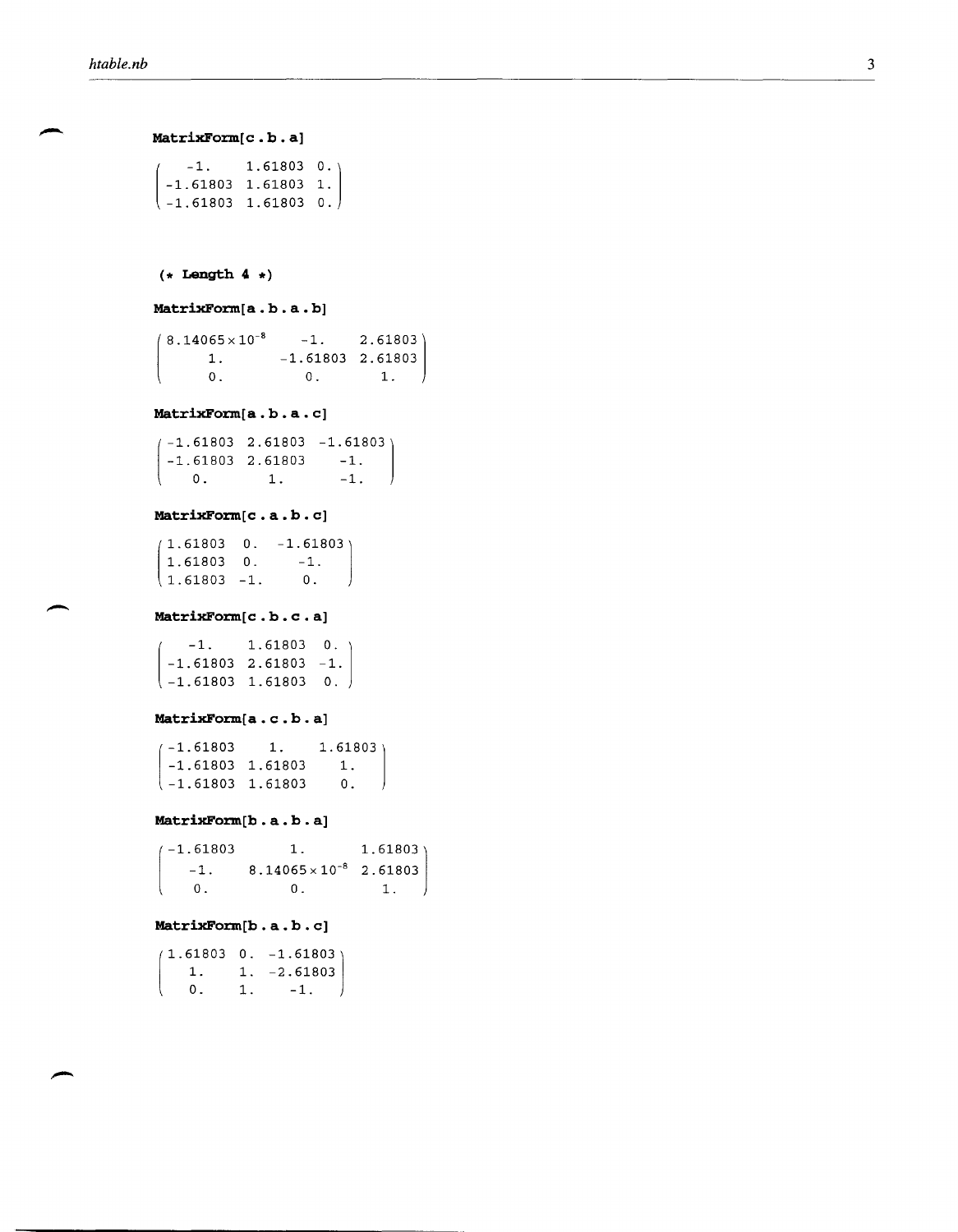-

```
MatrixForm[b. a . c . b]
```
 $\begin{cases} 1.61803 & -1. \end{cases}$  0.  $(1.61803 - 1.61803 1.61803)$ 2.61803 -2.61803 **1.61803** 

#### **MatrixFo:rm[c . b. a. b]**

[  $(1.61803 - 1.61803 1.61803)$ 1. -1.61803 2.61803  $-1.61803$  1.61803

```
(* Length 5 *)
```
[

#### **MatrixFo:rm[a. b. a. b. a]**

 $-8.14065 \times 10^{-8}$   $-1.$  2.61803  $-1.$  8.14065 $\times$ 10<sup>-8</sup> 2.61803 O. O. 1.

## **MatrixFo:rm[a . b . a . b . c]**

 $\mathsf{I}$  $(8.14065 \times 10^{-8} \quad 1.61803 \quad -2.61803)$ 1. 1. -2.61803<br>0. 1. -1.  $1.$   $-1.$ 

## **MatrixFo:rm[a . b . c . a . b]**

 $\begin{array}{ccc} 1.61803 & -1. & 0. \end{array}$  $(2.61803 - 2.61803)$  1.  $2.61803 -2.61803$   $1.61803$ <br>1.61803 -1. 0.

## **MatrixFo:rm[ c . a . b . c . a]**

 $\begin{array}{cccc} \downarrow -1.61803 & 1.61803 & 0. \end{array}$  $(-1.61803 \quad 2.61803 \quad -1.61803)$  $-1.61803$  2.61803  $-1$ .

## **MatrixForm[c . b . c . a . b]**

 $\begin{array}{cccc} 1. & -1.61803 & 1.61803 \end{array}$  $(1.61803 - 1.61803 1.61803)$ 2.61803 -2.61803 **1.61803** 

## **MatrixFo:rm[a . c . b. a. b]**

 $\overline{\phantom{a}}$  $(8.14065 \times 10^{-8} \quad -1. \quad 2.61803)$ 1. -1.61803 2.61803 1. -1. 61803 1. 61803

## **MatrixFo:rm[b . a . b . c . a]**

 $\overline{\phantom{a}}$ -1.\_6 1.803 2.61803 **-1.61803]**  1 2.61803 -2.61803  $0. 1. -1.$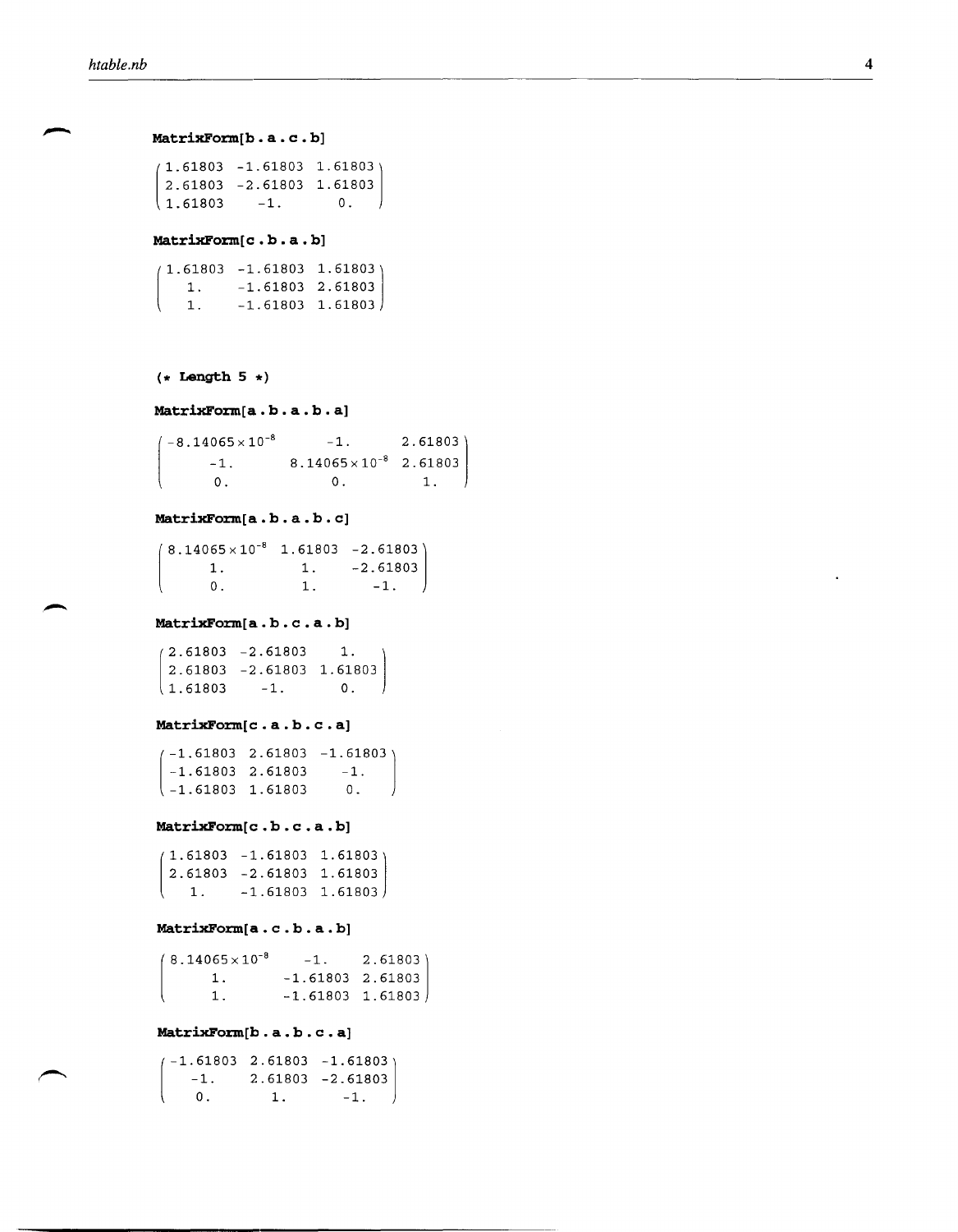```
MatrixForm[b.c.a.b.c]
```
 $\begin{bmatrix} 1.61803 & -1. & 0. \end{bmatrix}$  $(1.61803 \t 0. -1.61803)$ 2.61803 -1. -1.61803

## MatrixForm[b.a.c.b.a]

 $\begin{array}{cccc} \downarrow -1.61803 & 1.61803 & 0. \end{array}$  $( -1.61803 1. 1.61803 )$ -2.61803 1.61803 1.61803

## **MatrixFo:rm.[c • b • a • b • a]**

 $\overline{\phantom{a}}$  $(-1.61803$  1.  $-1.$  8.14065 $\times$ 10<sup>-8</sup> 2.61803  $-1.$  8.14065 $\times$ 10<sup>-8</sup> 1.61803 1.61803

## MatrixForm[c.b.a.b.c]

|            | (1.61803 0. –1.61803) |
|------------|-----------------------|
|            | 1. 1. $-2.61803$      |
| <b>I</b> . | $0. -1.61803$         |

 $(*$  Length 6  $*)$ 

[

 $\overline{\phantom{a}}$ 

#### MatrixForm[a.b.a.b.c.a]

 $(-8.14065\times10^{-8}$  1.61803 -2.61803)  $-1.$  2.61803  $-2.61803$  $0. 1. -1.$ 

## MatrixForm[a.b.a.b.c.b]

 $\begin{array}{ccc} 1.61803 & -1. & 0. \end{array}$  $(2.61803 - 1.61803 - 1)$  $2.61803 -1. -1.61803$ 

## MatrixForm[a.b.a.c.b.a]

 $\begin{array}{|c|c|c|c|c|}\n-1.61803 & 1.61803 & 0. \end{array}$  $(-2.61803 \quad 1.61803 \quad 1.$ -2.61803 1. 61803 1. 61803

#### MatrixForm[c.a.b.c.a.b]

 $\begin{array}{cccc} 1. & -1.61803 & 1.61803 \end{array}$  $(2.61803 - 2.61803 1.$ 2.61803 -2.61803 1.61803

### MatrixForm[c.b.c.a.b.a]

| 4-1.61803  | $\mathbf{1}$                     | 1.61803 |
|------------|----------------------------------|---------|
| l -2.61803 | 1.61803                          | 1.61803 |
| $-1$ .     | $8.14065 \times 10^{-8}$ 1.61803 |         |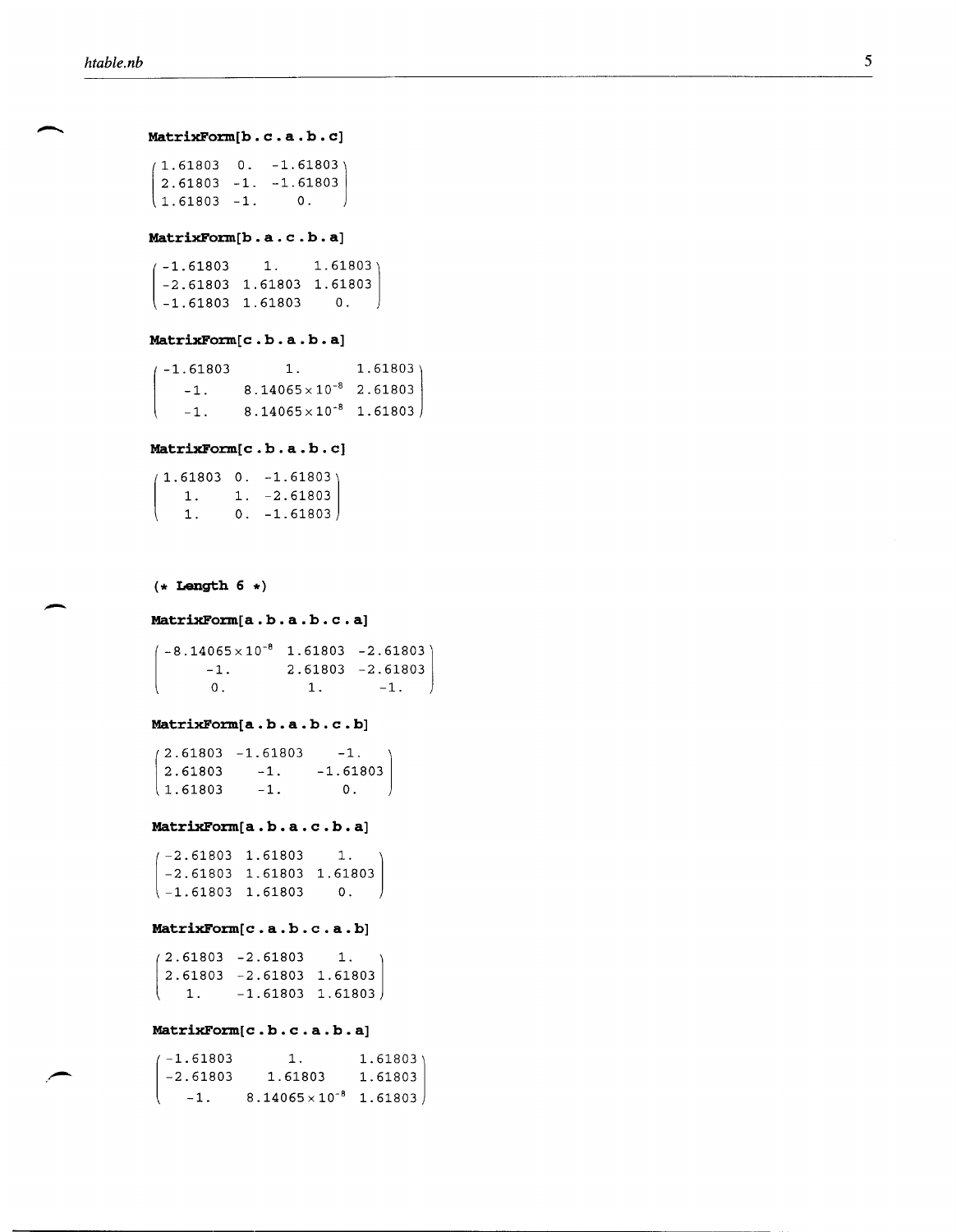$\overline{\phantom{0}}$ 

## **MatrixFonn[c . b. c . a. b. c]**

```
1. 0. -1.61803(1.61803 \t 0. -1.61803)2.61803 -1. -1. 61803
```
## **MatrixFonn[c . b. a. b. a. b]**

```
(8.14065 \times 10^{-8} -1. 2.61803)
     -1. -8.14065 \times 10^{-8} 2.61803
     -1. -8.14065 \times 10^{-8} 1.61803
```
## **MatrixFonn[a. c . b. a. b. c]**

 $\mathsf{L}$  $(8.14065 \times 10^{-8} \quad 1.61803 \quad -2.61803)$ 1. 1. -2.61803 1.  $0. -1.61803$ 

#### **MatrixFonn[b . a . b . c . a . b]**

 $\begin{array}{cccc} 1.61803 & -1. & 0. \end{array}$  $(2.61803 - 2.61803)$  1.  $3.23607 - 2.61803 8.14065 \times 10^{-8}$ 

## **MatrixFonn[b . c . a . b . c . a]**

 $\begin{array}{|c|c|c|c|c|c|} \hline -1.61803 & 1.61803 & 0. \hline \end{array}$  $(-1.61803 \quad 2.61803 \quad -1.61803)$  $-2.61803$  3.23607  $-1.61803$ 

## **MatrixFonn[b . a . c . b . a . b]**

 $(8.14065 \times 10^{-8} \quad -1. \quad 2.61803)$  $1.31719\times10^{-7}$  -1.61803 3.23607  $1. \hspace{1.5cm}$  -1.61803 1.61803

## **MatrixFonn[c . b. a. b. a. c]**

 $\overline{\mathfrak{g}}$  $(-1.61803 \quad 2.61803 \quad -1.61803)$  $-1.$  2.61803  $-2.61803$ <br> $-1.$  1.61803  $-1.61803$  $1.61803 -1.61803$ 

**(\* Length 7 \*)** 

#### **MatrixFonn[a. b. a. b. c. a. b]**

 $\begin{cases} 1.61803 & -1. \end{cases}$  0.  $2.61803 - 1.61803 - 1.$  $3.23607 - 2.61803 8.14065 \times 10^{-8}$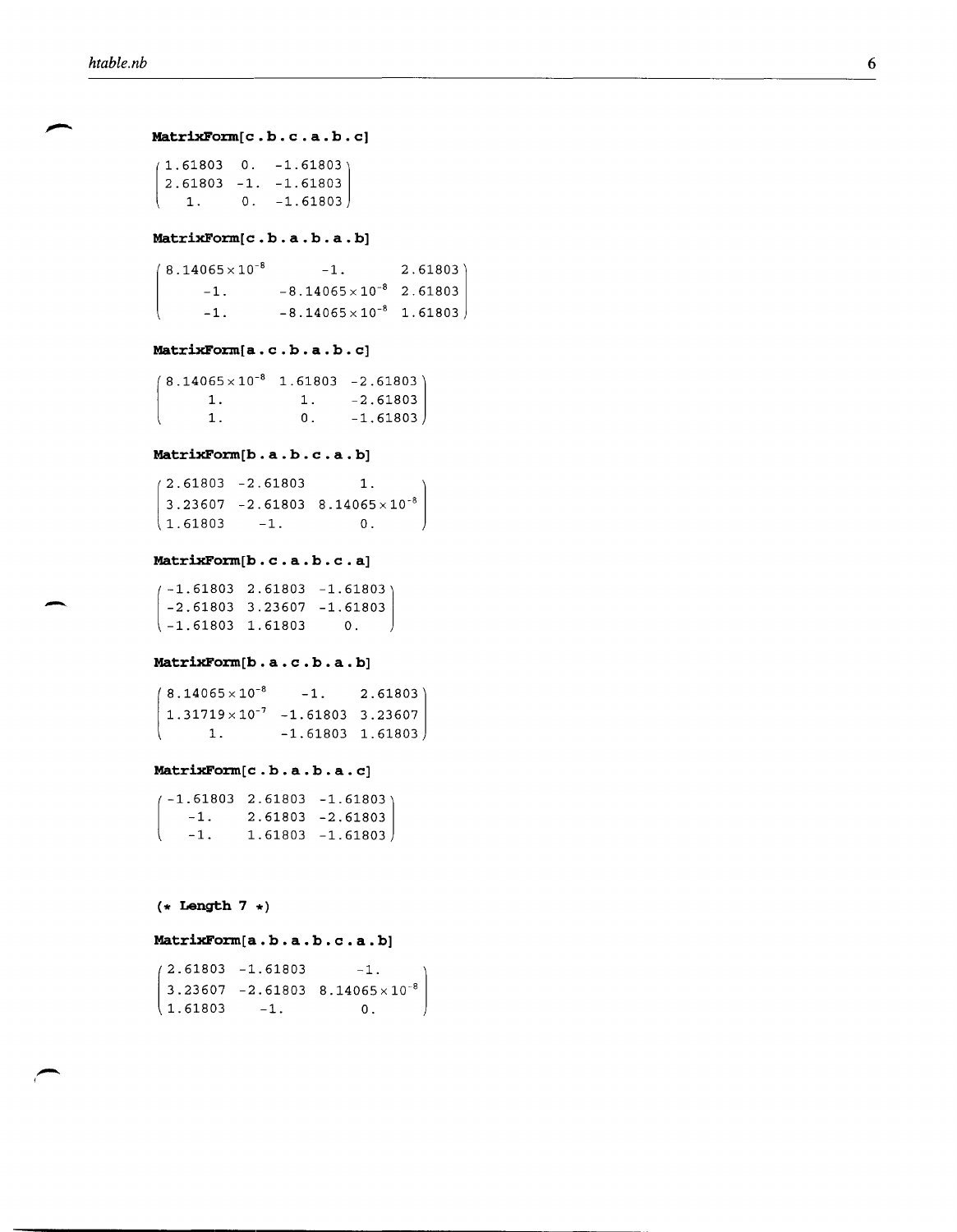$\overline{\phantom{a}}$ 

## **MatrixForm[a . b. a . b. c . b. a]**

 $\begin{array}{|c|c|c|c|c|c|c|c|} \hline -1.61803 & 1.61803 & 0. \hline \end{array}$  $(-2.61803 \quad 2.61803 \quad -1.$  $-2.61803$  3.23607  $-1.61803$ 

#### **MatrixForm[a . b. a. c . b. a. b]**

[  $(1.31719\times10^{-7} - 1.61803 2.61803)$  $1.31719\times10^{-7}$  -1.61803 3.23607  $1.$   $-1.61803$   $1.61803$ 

## **MatrixForm[c . a . b . c . a . b . a]**

 $\lfloor$  $( -2.61803 \qquad 1.61803 \qquad 1.$ -2.61803 1.61803 1.61803  $-1.$  8.14065 $\times$ 10<sup>-8</sup> 1.61803

#### **MatrixForm[b . c . a . b . c . a . b]**

[  $(2.61803 - 2.61803 1.$ 2.61803 -3.23607 1.61803  $1. \hspace{15pt}$  -1.61803 1.61803

## **MatrixForm[c . b. c . a. b. a. b]**

 $8.14065 \times 10^{-8}$  -1.  $1.31719 \times 10^{-7}$  -1.61803  $2.61803$ 3.23607  $-1.$   $-8.14065 \times 10^{-8}$  1.61803

#### **MatrixForm[c . b. c . a. b. a. c]**

 $\begin{array}{cccc} \n-1. & 1.61803 & -1.61803\n\end{array}$  $-1.61803$  2.61803  $-1.61803$ -2.61803 3.23607 -1.61803

## **MatrixForm[c . b. a. b. a. b. c]**

 $\left($  $(8.14065 \times 10^{-8} \quad 1.61803 \quad -2.61803)$  $-1.$  2.61803  $-2.61803$  $-1.$  1.61803  $-1.61803$ 

## **MatrixForm[a. c . b. a. b. c . b]**

|                                   | (2.61803 -1.61803 | $-1$ . $\qquad$ |
|-----------------------------------|-------------------|-----------------|
| $ 2.61803\rangle$                 | $-1$ .            | $-1.61803$      |
| $\begin{pmatrix} 1 \end{pmatrix}$ | $\mathsf{D}$ .    | $-1.61803$      |

## **MatrixForm[b . a . b . a . c . b . a]**

| $-2.61803$ 1.61803 | 1.                                                                                                     |  |
|--------------------|--------------------------------------------------------------------------------------------------------|--|
|                    | $\begin{pmatrix} -3.23607 & 2.61803 & 8.14065 \times 10^{-8} \\ -1.61803 & 1.61803 & 0. \end{pmatrix}$ |  |
| \-1.61803 1.61803  |                                                                                                        |  |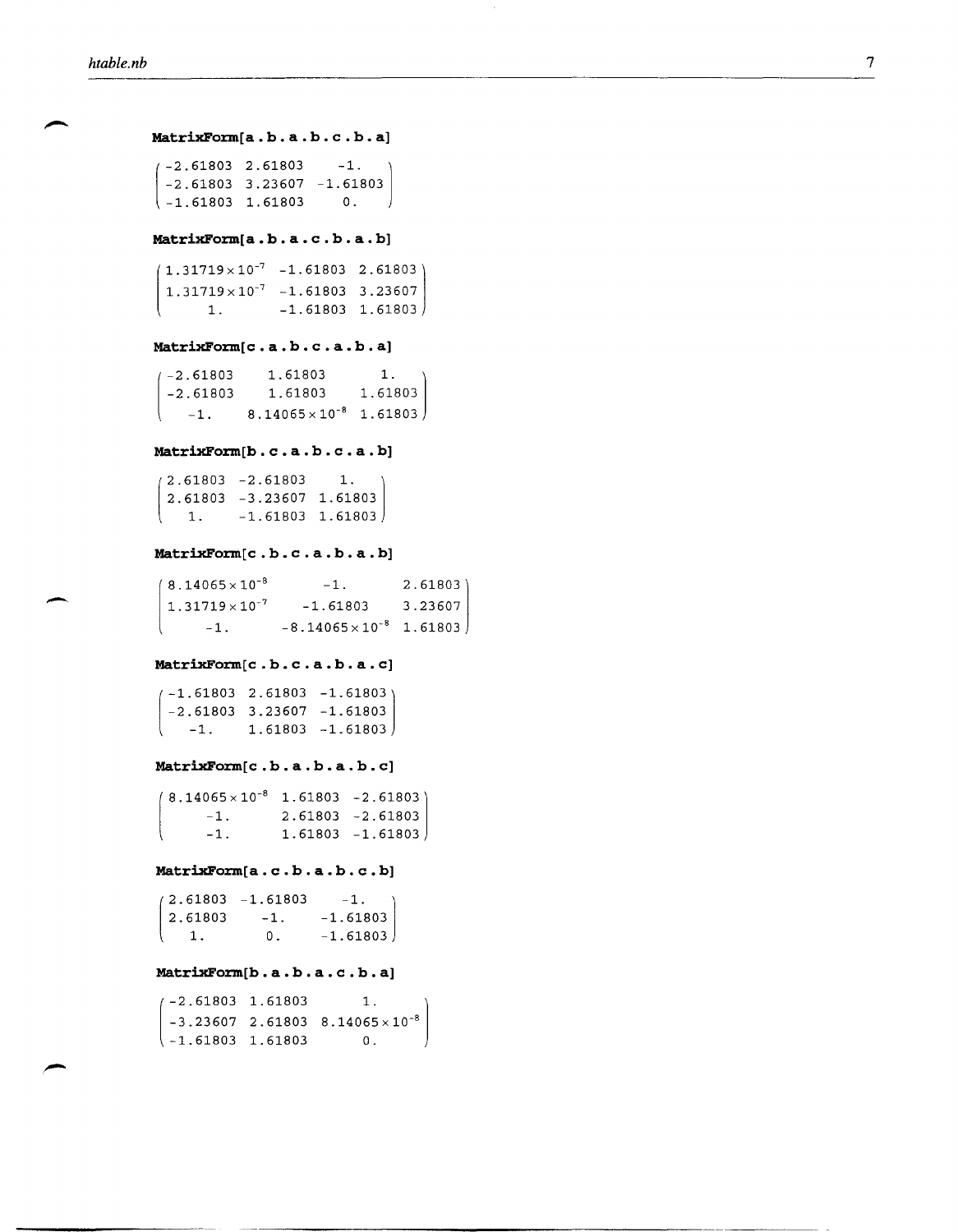$\overline{\phantom{a}}$ 

-

```
MatrixFo:rm[b . a . c . b . a . b . c]
```
(  $(8.14065 \times 10^{-8}$  1.61803 -2.61803)  $1.31719\times10^{-7}$  1.61803 -3.23607 1.  $0. -1.61803$ 

## **MatrixFo:rm[c . b. a. b. a. c . b]**

 $\begin{bmatrix} 1.61803 & -1.61803 & 8.14065 \times 10^{-8} \end{bmatrix}$  $(2.61803 - 2.61803)$  1.  $3.23607 - 2.61803 8.14065 \times 10^{-8}$ 

 $(*$  Length 8  $*)$ 

**MatrixForm[a.b.a.b.c.a.b.a]**<br>  $\begin{pmatrix} -2.61803 & 2.61803 & -1. \\ 0.20207 & 0.61803 & 0.14065 & 10^{-8} \end{pmatrix}$  $-3.23607$  2.61803 8.14065 $\times$ 10<sup>-8</sup>  $\begin{matrix} -1.61803 & 1.61803 & 0. \end{matrix}$ 

#### MatrixForm[a.b.a.b.c.b.a.b]

 $\begin{array}{cccc} 1. & -1.61803 & 1.61803 \end{array}$  $(1.61803 - 2.61803 1.61803)$  $2.61803 - 3.23607$  1.61803

## **MatrixFo:rm[a . b . a . c . b . a . b . a]**

 $-1.31719 \times 10^{-7}$   $-1.61803$  2.61803  $-1.31719\times10^{-7}$   $-1.61803$  3.23607  $-1.$  8.14065 $\times10^{-8}$  1.61803

#### **MatrixFo:rm[a . b. a . c . b. a. b. c]**

 $(1.31719 \times 10^{-7} \qquad 1. \qquad -2.61803)$  $1.31719 \times 10^{-7}$  1.61803 -3.23607 1. 0.  $-1.61803$ 

## **MatrixFo:rm[c . a. b . c . a. b. a. c]**

 $\begin{array}{cccc} \downarrow & -1. & 1.61803 & -1.61803 \end{array}$  $(-2.61803 \quad 2.61803 \quad -1.$  $-2.61803$  3.23607  $-1.61803$ 

**MatrixForm[b.c.a.b.c.a.b.a]**<br>  $\begin{pmatrix} -2.61803 & 1.61803 & 1.61803 \end{pmatrix}$  $(-2.61803$  $-2.61803$  1.  $-1.$  8.14065 $\times$ 10<sup>-8</sup> 1.61803 1. 1.61803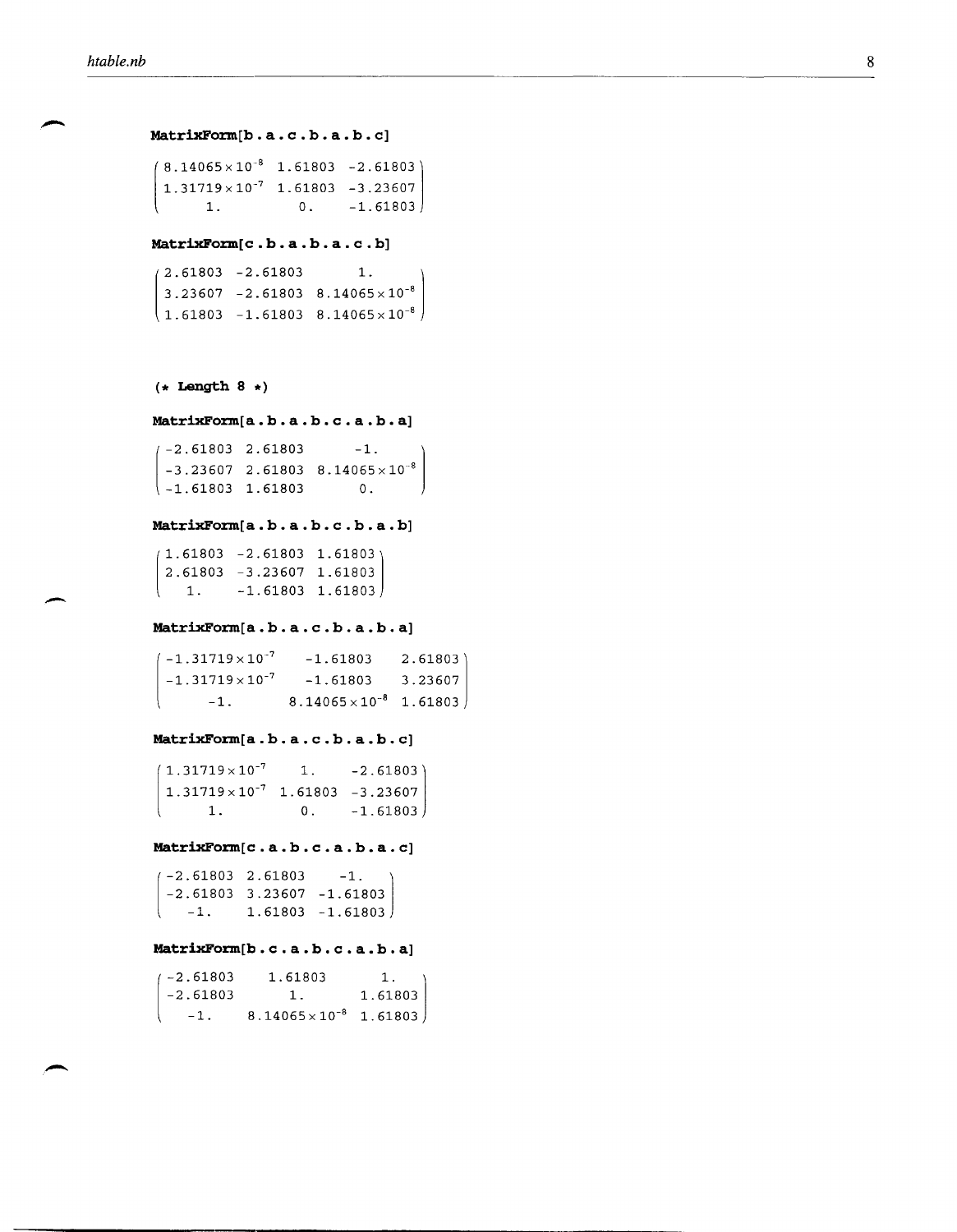-

```
MatrixForm[b . c • a • b • c . a . b • c] 
 (2.61803 - 1.61803 - 1.2.61803 -1.61803 -1.61803<br>1. 0. -1.61803[
     1. 0. -1.61803MatrixFo:rm[c . b. c . a. b. a. c . b] 
(2.61803 - 2.61803) 1.
 2.61803 -3.23607 1.61803 
\begin{bmatrix} 1.61803 & -1.61803 & 8.14065 \times 10^{-8} \end{bmatrix}MatrixFo:rm[b . a . b . a . c • b • a • b] 
(1.31719 \times 10^{-7} - 1.61803 \quad 2.61803)1. -2.61803 2.61803 
 (
         1. -1.61803 1.61803
MatrixFo:rm[b . a . c • b • a • b • c . a] 
 (-8.14065\times10^{-8} 1.61803 -2.61803<sup>1</sup>
  -1.31719\times10^{-7} 1.61803 -3.23607-1. 1.61803 -1.61803MatrixForm[c.b.a.b.a.c.b.a]<br>
\begin{pmatrix} -2.61803 & 1.61803 & 1. \\ 0.00665 & 0.61300 & 0.11055 & 1.018 \end{pmatrix}-3.23607 2.61803 8.14065\times10<sup>-8</sup>
 \begin{array}{|c|c|c|c|c|}\n-1.61803 & 1. & 8.14065\times10^{-8}\n\end{array}MatrixForm[c.b.a.b.a.c.b.c](2.61803 - 1.61803 - 1.3.23607 -2.61803 -8.14065 \times 10^{-8}\begin{array}{|c|c|c|c|c|}\n\hline\n1.61803 & -1.61803 & -8.14065\times10^{-8}\n\end{array}(* Length 9 *MatrixFo:rm[a . b. a . b. c . a. b. a. b] 
 1.61803 - 2.61803 1.61803)
     1. -2.61803 2.61803
```
#### **MatrixForm[a . b. a.** c . b. c . a. **b. a]**

1.  $-1.61803$  1.61803

 $\lfloor$ 

|             | $(-1.61803 \t2.13125 \times 10^{-7} \t1.61803)$ |         |
|-------------|-------------------------------------------------|---------|
| $ -2.61803$ |                                                 | 1.61803 |
| $-1$ .      | $8.14065 \times 10^{-8}$ 1.61803                |         |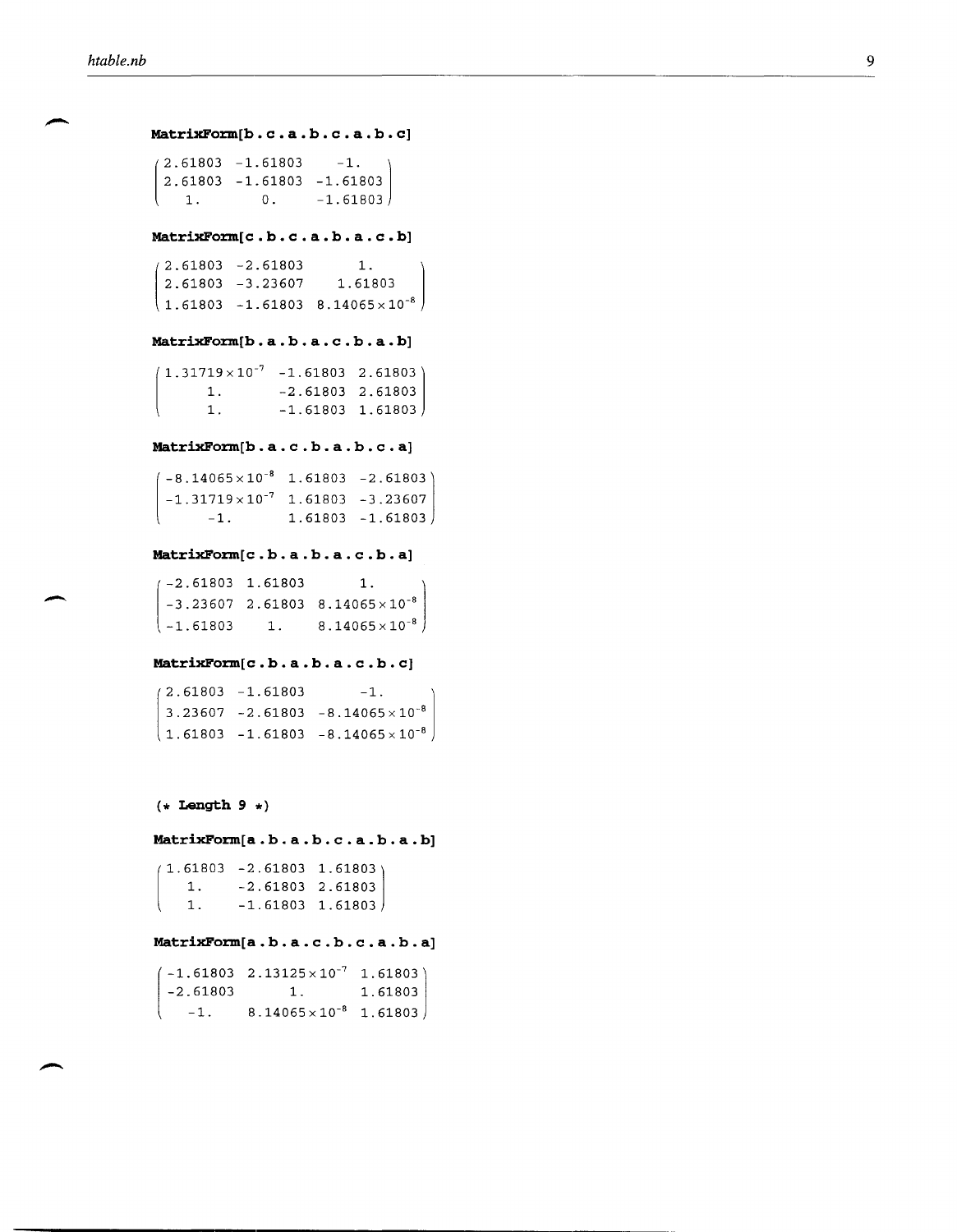$\overline{\phantom{a}}$ 

**MatrixForm[a . b . a . b . c . b. a . b . c]**  [  $1.61803 -1. -1.61803$ 2.61803 -1. 61803 -1. 61803  $1. 0. -1.61803$ **MatrixForm[a. b. a. c . b. a. b. a. c]**  (  $(-1.31719\times10^{-7}$  1.  $-2.61803)$  $-1.31719\times10^{-7}$  1.61803  $-3.23607$  $-1.$  1.61803  $-1.61803$ **MatrixForm[c . a. b. c . a. b. c . a . b]**   $\begin{array}{|c|c|c|c|c|}\n\hline\n1.61803 & -1.61803 & 8.14065\times10^{-8}\n\end{array}$  $(1.61803 - 2.61803 1.61803$ 2.61803 -3.23607 1.61803 **MatrixFo:rm[b. c . a . b . c . a . b . a . b]**   $-1.$  2.61803  $\mathsf{L}$  $1.31719\times10^{-7}$  $-1.$ -1.  $-1.61803$  2.61803  $-8.14065\times10^{-8}$  1.61803 **MatrixForm[b . c . a . b . c . a . b . c . a]**  [  $(-2.61803 \quad 2.61803 \quad -1.$ -2.61803 2.61803 -1.61803  $-1.$  1.61803  $-1.61803$ MatrixForm[b.c.b.a.b.c.a.b.a] -2.61803 1.61803  $\begin{bmatrix} -2.61803 & 1.61803 & 1. \ -2.61803 & 1. & 1.61803 \ -1.61803 & 1. & 8.14065 \times 10^{-8} \end{bmatrix}$ **MatrixForm[c.b.c.a.b.a.c.b.c]**<br>  $\begin{pmatrix} 2.61803 & -1.61803 & -1. \\ 2.61802 & 1.61803 & 1.61803 \end{pmatrix}$ 2.61803 -1.61803 -1.61803  $\left(1.61803 - 1.61803 - 8.14065 \times 10^{-8}\right)$ **MatrixFo:rrn[b . a . b . c . a . b . a . b . c]** 

 $(1.31719 \times 10^{-7} \qquad 1. \qquad -2.61803)$ 1.  $8.14065 \times 10^{-8}$  -2.61803  $1.$  0.  $-1.61803$ 

## MatrixForm[c.b.a.b.c.a.b.a.b]

| $\begin{pmatrix} 1.31719 \times 10^{-7} & -1.61803 & 2.61803 \\ 1. & -2.61803 & 2.61803 \end{pmatrix}$ |        |    |
|--------------------------------------------------------------------------------------------------------|--------|----|
| $8.14065 \times 10^{-8}$                                                                               | $-1$ . | 1. |

,---------------------\_.\_---------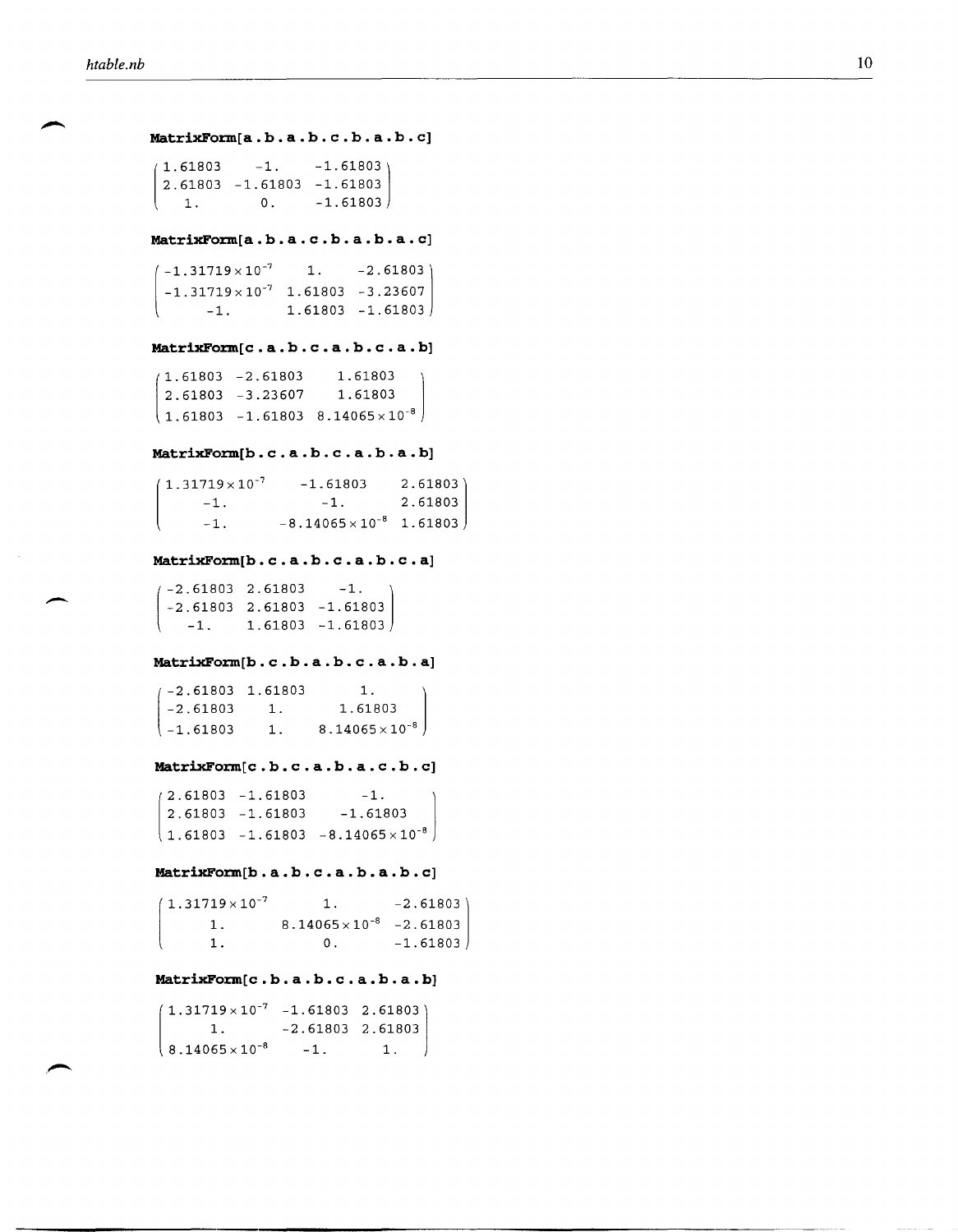**MatrixForm[a. c . b. a. b. a. c . b. a]**   $-2.61803$  2.61803  $-1$ .  $-3.23607$  2.61803 8.14065 $\times 10^{-8}$  $\begin{bmatrix} -1.61803 & 1. & 8.14065 \times 10^{-8} \end{bmatrix}$  $(*$  Length 10  $*)$ **MatrixForm[a. b. a. b. c . a. b. a. b. a]**   $-1.61803 \quad 5.0312 \times 10^{-8} \quad 1.61803$ -1.  $-1.$ 2.61803 [  $-1.$  8.14065  $\times$  10<sup>-8</sup> 1.61803 **MatrixForm[c . b. a . c . b. a. c . b. a. b]**   $(1.31719\times10^{-7}$  -1.61803 2.61803)  $-1.$   $-1.$   $2.61803$  $8.14065 \times 10^{-8}$  -1. 1. **MatrixForm[a . b. a. c . b. c . a. b. a. c]**   $(-1.61803 \t1.61803 \t-1.61803)$ -2.61803 2.61803 -1.61803 [  $-1.$  1.61803  $-1.61803$ **MatrixForm[a . b . a . c . b . a . b . a . c . b]**<br>  $\begin{pmatrix} 1.61803 & -1. & -1.61803 \\ 2.61803 & 1.61803 & 1.61903 \end{pmatrix}$ 2.61803 -1.61803 -1.61803  $\left(1.61803 - 1.61803 \right. 8.14065 \times 10^{-8}$ **MatrixForm[a . b. c . b. a. b. c . a. b. a]**   $(-1.61803 \quad 2.13125 \times 10^{-7})$ 1.61803  $-2.61803$  1. 1. 61803  $\begin{array}{|c|c|c|}\n\hline\n-1.61803 & 1. \\\hline\n\end{array}$ 8.14065 $\times$ 10<sup>-8</sup> **MatrixForm[b . c . a . b . c . a . b . a . b . c]**   $(1.31719\times10^{-7} \qquad 1. \qquad -2.61803)$  $-1.$  1.61803  $-2.61803$  $\left($  $-1.$  1.61803  $-1.61803$ **MatrixForm[b. c . a . b . c . a . b . c . a . b]** 

 $\begin{bmatrix} 1.61803 & -1.61803 & 8.14065 \times 10^{-8} \end{bmatrix}$  $(1.61803 - 2.61803 1.61803)$ 1.61803 -2.61803 1.

11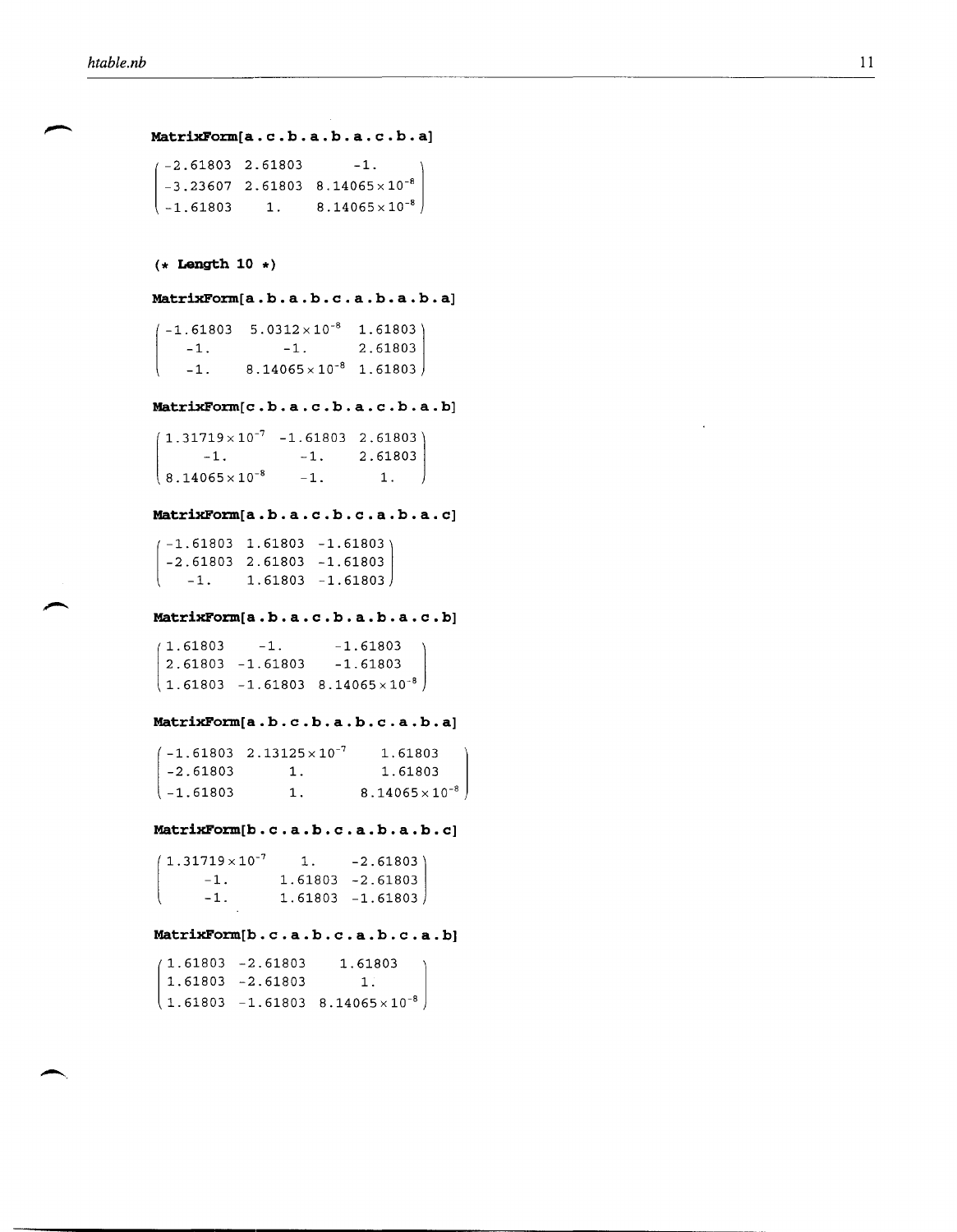```
MatrixFonn[ c . b . a . c . b . a . c . b . a . c] 
 (-2.61803 \quad 2.61803 \quad -1.
```

```
\begin{bmatrix} -1.61803 & 1. & -8.14065 \times 10^{-8} \end{bmatrix}-2.61803 2.61803 -1.61803
```
**MatrixFonn[c . b. a. b. a. c . b. a. b. c]** 

```
1.31719 \times 10^{-7} 1. -2.618031. 8.14065 \times 10^{-8} -2.61803
8.14065\times10^{-8} 8.14065\times10^{-8} -1.
```
## **MatrixFonn[c . b. a . b. c . a. b. a . b. a]**

 $\begin{bmatrix} -1. & -1. & 2.61803 \ 0.14065 \times 10^{-8} & 1. & 1 \end{bmatrix}$  $(-1.31719\times10^{-7}$   $-1.61803$  2.61803)  $-8.14065 \times 10^{-8}$   $-1.$  1.

## **MatrixFonn[c . b. a. b. c . a. b. a. b. c]**

```
(1.31719\times10^{-7} 1. -2.61803)1. 8.14065 \times 10^{-8} -2.61803
\begin{array}{|c|c|c|c|c|}\n8.14065 \times 10^{-8} & 8.14065 \times 10^{-8} & -1. \end{array}
```
#### **(\* Length 11 \*)**

#### **MatrixFonn[a. b. a. b. c . a. b. a. b. a. c]**

[  $(-1.61803 \t1.61803 \t-1.61803)$  $-1.$  1.61803  $-2.61803$  $-1. 1.61803 -1.61803$ 

#### **MatrixFonn[c . b. a. c . b. a. c . b. a. b. c]**

 $\begin{array}{ccc} \n8.14065 \times 10^{-8} & 8.14065 \times 10^{-8} & -1. \n\end{array}$  $(1.31719\times10^{-7})$  $-1.$  1.61803  $-2.61803$ 1.  $-2.61803$ 

**MatrixFonn[a. b. a. c . b. c . a. b. a. c . b]** 

 $\begin{array}{|c|c|c|c|c|}\n\hline\n1.61803 & -1.61803 & 8.14065\times10^{-8}\n\hline\n\end{array}$ 1.  $-1.61803$   $2.13125 \times 10^{-7}$ 1. 61803 -2.61803 1.

## **MatrixFonn[a. b. c . b. a. b. c . a. b. a. b]**

 $\sqrt{8.14065 \times 10^{-8}}$ -1. 61803  $-1.$  $-2.13125 \times 10^{-7}$  1.61803)  $-1.$  2.61803  $-1.$  1.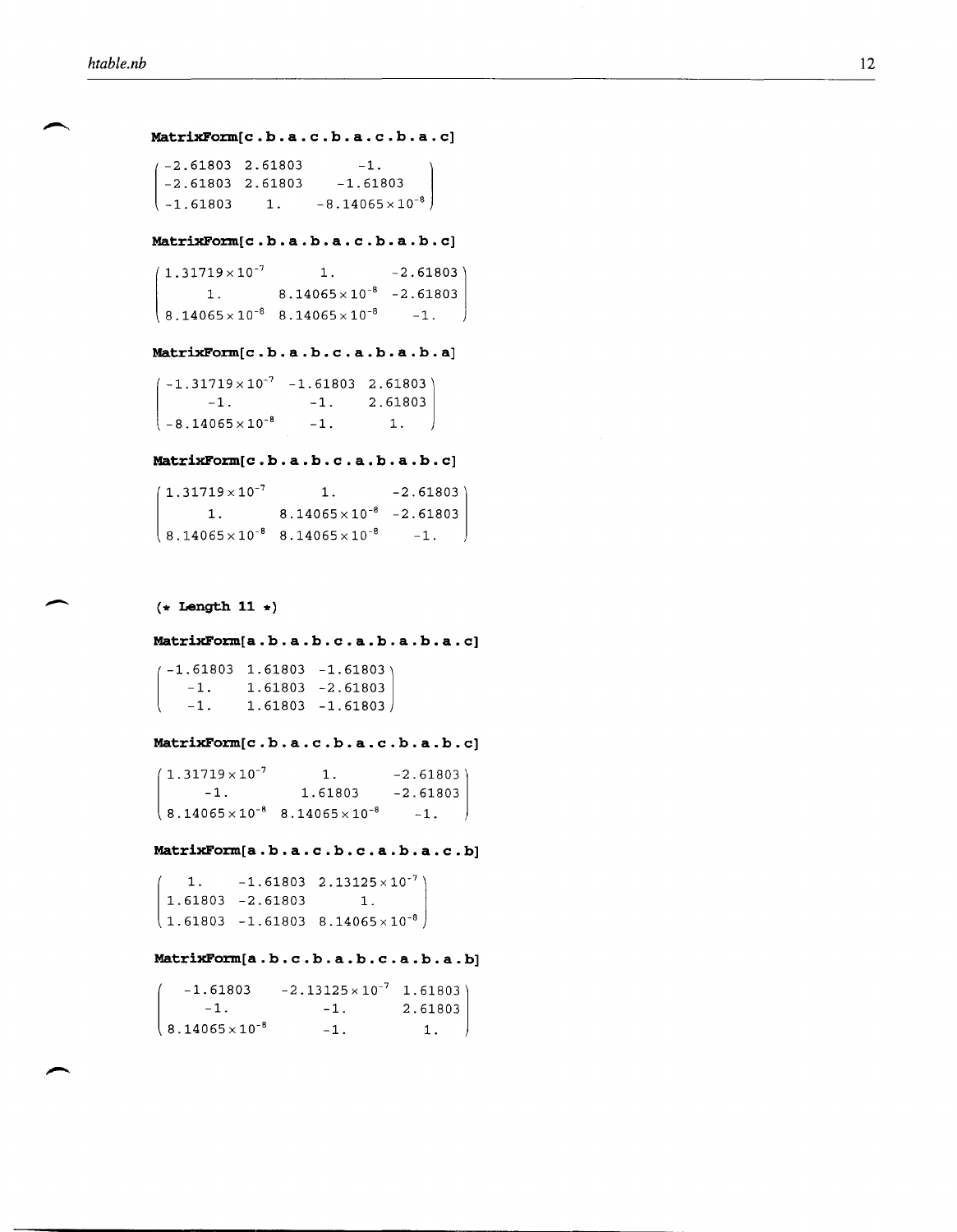**MatrixForm[a. b. c . b. a. b. c . a. b. a . c]** 

 $\begin{array}{|c|c|c|c|c|}\n\hline -1.61803 & 1. & -8.14065 \times 10^{-8}\n\end{array}$  $-1.61803$  1.61803  $-1.61803$  $-2.61803$  2.61803  $-1.61803$ 

**MatrixForm[b.c.a.b.c.a.b.a.b.c.b]**<br>  $\begin{pmatrix} 1.61803 & -1.61803 \\ 1.61803 & -1.61803 & -1 \end{pmatrix}$  $\begin{bmatrix} 1.61803 & -1.61803 & -8.14065 \times 10^{-8} \end{bmatrix}$  $1.61803 - 1.61803 - 1.$ 

## **MatrixForm[b . a . c . b . a . c . b . a . c . b . a]**

 $-1.61803 \quad 2.13125 \times 10^{-7} \quad 1.61803$  $-1.61803 \quad 2.63437 \times 10^{-7} \quad 1.$  $-1.61803$  1.  $8.14065 \times 10^{-8}$ 

## **MatrixForm[c . b. a. c . b. a. c . b. a. c . b]**

 $\begin{array}{ccc} \n2.13125 \times 10^{-7} & -1. & 1. \n\end{array}$  $1.61803 -2.61803 1.61803$ 1.61803 -2.61803 1.

#### **MatrixForm[c . b. a. c . b. a. c . b. a. b. c]**

 $\begin{array}{ccc} \n8.14065 \times 10^{-8} & 8.14065 \times 10^{-8} & -1. \n\end{array}$  $(1.31719\times10^{-7} \qquad 1.$  $-1.$  1.61803  $-2.61803$  $-2.61803$ 

## **(\* Length 12 \*)**

## **MatrixForm[a. b. a. b. c . a. b. a. b. a. c . b]**

 $\begin{pmatrix} 1. & -1.61803 & 5.0312 \times 10^{-8} \ 1.61803 & -1.61803 & -1. \ 1.61803 & -1.61803 & 8.14065 \times 10^{-8} \end{pmatrix}$  $1.61803 - 1.61803 -1.$ 

**MatrixForm[c . b. a . c . b. a. c . b. a. b. c . b]** 

 $\left( 2.13125 \times 10^{-7} \right)$  -8.14065  $\times 10^{-8}$  -1.  $1.61803$   $-1.61803$   $-1.61803$   $-1.61803$  $-1.61803 -1.$ 

## **MatrixForm[a . b. c . a. b. c . a. b. c . a. b. a]**

|            |                                     | $-1.$ 2.13125 $\times$ 10 <sup>-7</sup> 2.13125 $\times$ 10 <sup>-7</sup> ) |  |
|------------|-------------------------------------|-----------------------------------------------------------------------------|--|
|            | $-1.61803 \t2.63437 \times 10^{-7}$ | $\begin{array}{ccc} & 1, & \end{array}$                                     |  |
| l -1.61803 | $\mathbf{1}$ .                      | $8.14065\times10^{-8}$                                                      |  |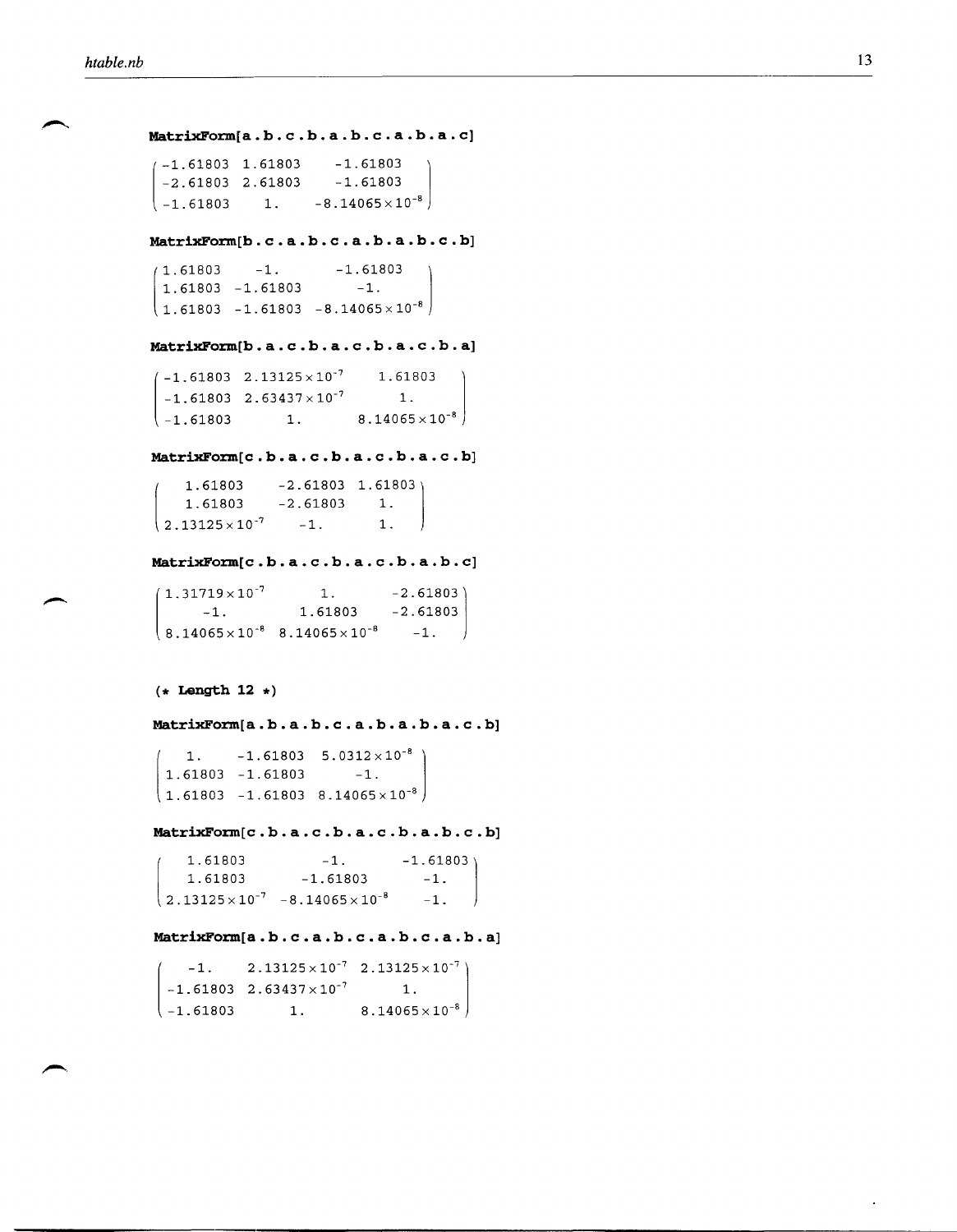MatrixForm[a.b.c.b.a.b.c.a.b.a.c.b]

```
\frac{2.13125 \times 10^{-7}}{2.13125 \times 10^{-7}}1. -1.61803 \quad 2.13125 \times 10^{-7}1. 61B03 
                  -2.61803 1.
                   -1. 1.
```
**MatrixFo:rm[b . c . a . b . c . a . b . a . b . c . b . a]** 

| 4-1.61803 1.61803 |           | $-1.61803$                                      |
|-------------------|-----------|-------------------------------------------------|
| $-1.61803$ 1.     |           | $\begin{bmatrix} -1.61803 \\ -1. \end{bmatrix}$ |
| $-1.61803$        | $\sim$ 1. | $-8.14065 \times 10^{-8}$                       |

MatrixForm[c.b.a.c.b.a.c.b.a.c.b.a]

 $-1.61803$  2.13125  $\times$  10<sup>-7</sup> 1.61803)  $-1.61803$  2.63437 $\times$ 10<sup>-7</sup> 1.  $-2.13125 \times 10^{-7}$   $-1.$  1.

#### MatrixForm[c.b.a.b.c.a.b.a.b.c.b.a]

 $-1.61803$   $1.61803$   $-1.61803$ <br> $-1.$   $1.61803$   $-2.61803$ 1.61803  $-2.13125\times10^{-7}$  2.63437 $\times10^{-7}$  -1.

**(\* Length 13 \*)** 

**MatrixFo:rm[a. b. a. b. c . a. b. a. b. a. c . b. a]** 

 $-1.61803$  1.  $\binom{-1.61803}{ }$  $-1.$  2.94532×10<sup>-7</sup> 5.0312×10<sup>-8</sup> -1. 1.  $8.14065 \times 10^{-8}$ 

MatrixForm[c.b.a.c.b.a.c.b.a.b.c.b.a]

 $\begin{pmatrix} -1.61803 & 1.61803 \ -1.61803 & 1. \ -2.13125 \times 10^{-7} & 2.63437 \times 10^{-7} \end{pmatrix}$  $-1.61803$  1.  $-1.61803$   $1.61803$   $-1.61803$  $-1.$  $-1.$ 

MatrixForm[a.b.c.b.a.b.c.a.b.a.c.b.a]

 $-1.$  2.13125 $\times$ 10<sup>-7</sup> 2.13125 $\times$ 10<sup>-7</sup>)  $-1.61803$   $2.63437 \times 10^{-7}$  1.  $\begin{array}{ccc} \n -2.13125 \times 10^{-7} & -1. & \n \end{array}$  1.

## MatrixForm[a.b.c.b.a.b.c.a.b.a.c.b.c]

 $\left( 2.13125 \times 10^{-7} \right)$  -8.14065  $\times$  10<sup>-8</sup> 1.  $-1.61803 -2.13125 \times 10^{-7}$ 1.61B03 -1.61B03 -1. -1.